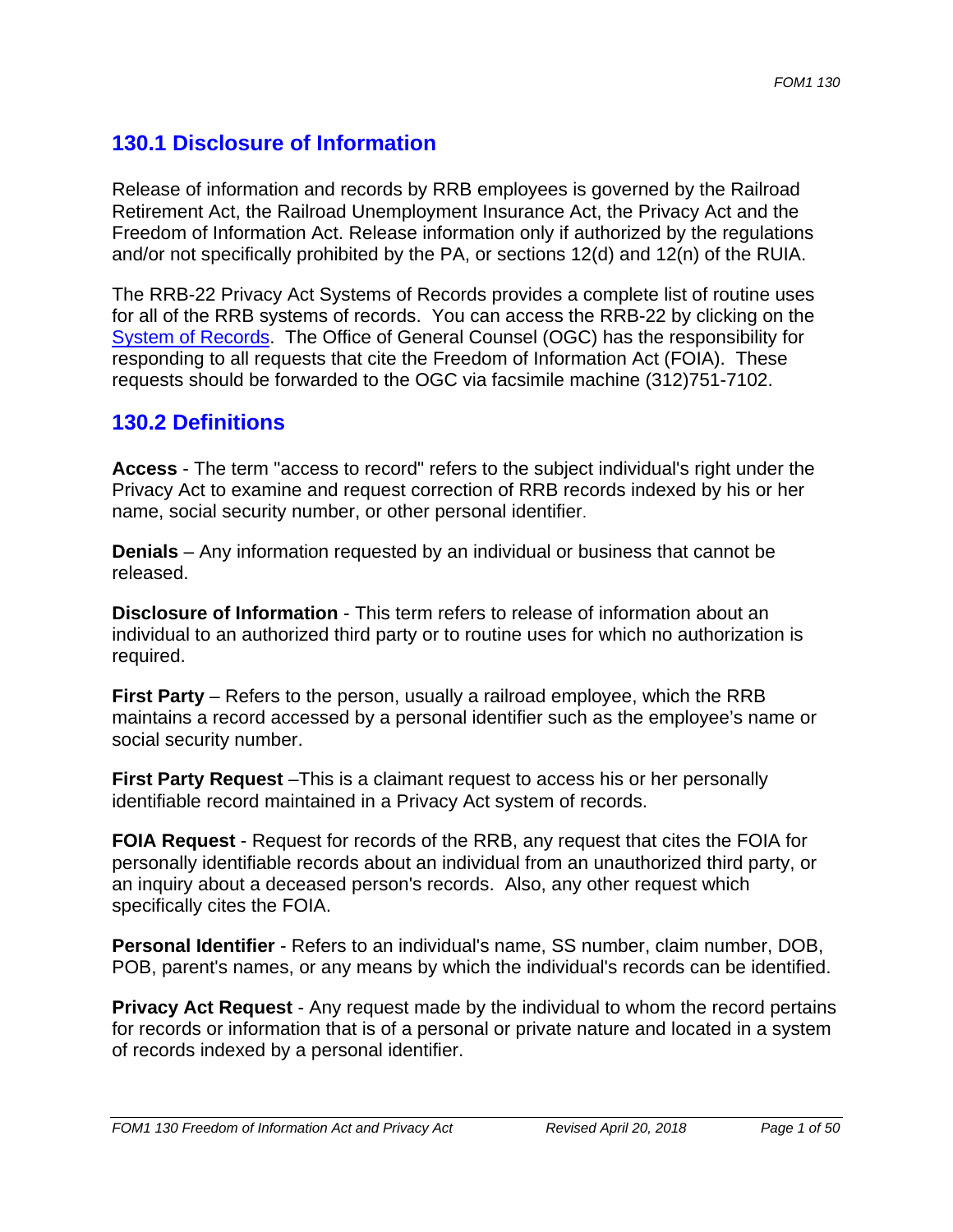**Routine Uses** - This term refers to furnishing information about an individual, without his or her authorization, to certain parties publicly identified by the RRB in the *Federal Register* as routine recipients of personal information. These parties such as the Treasury Department and the Department of Justice, are included in the Privacy Act Notification printed in the booklets describing the benefits paid by the RRB and are printed on various applications and claim forms used by the RRB. Refer to System of Records for categories of users.

**System of Records** - Records maintained by an agency which are retrieved by a personal identifier.

**Third Party -** A request made by a third party for records of a railroad employee maintained in a Privacy Act system of records

**Third Party Request** – A third party request for information about a record is from someone other than the first party.

# **130.5 The Privacy Act of 1974 (PA)**

Congress intended the Privacy Act (PA) to protect the rights of individuals to privacy in the records pertaining to them maintained by Federal agencies. The PA requires that the RRB and other agencies publish in the *Federal Register*, upon establishment or revision, a notice describing the types of records it maintains, the types of individuals on whom records are maintained, and the extra-agency uses of the information in the records. Upon request, the RRB must tell an individual whether any records pertaining to him are maintained.

The following types of requests for personally identifiable records granted under the Privacy Act:

- An individual's request to access to his or her own record and a request that a record pertaining to them be corrected;
- An authorized third party request for personal records; and
- A request by a "routine use" recipient wanting the record for the purpose published in the Privacy Act Notification.

**NOTE**: The Privacy Act does not cover information that we do not have.

# **130.6 Privacy Act Systems of Records**

Privacy Act System of Records is a group of records which contain information about an individual and each of which is retrieved by some kind of identifier such as name or number. Below is a list of some of system of records maintained by RRB:

RRB-6 Unemployment Insurance Record File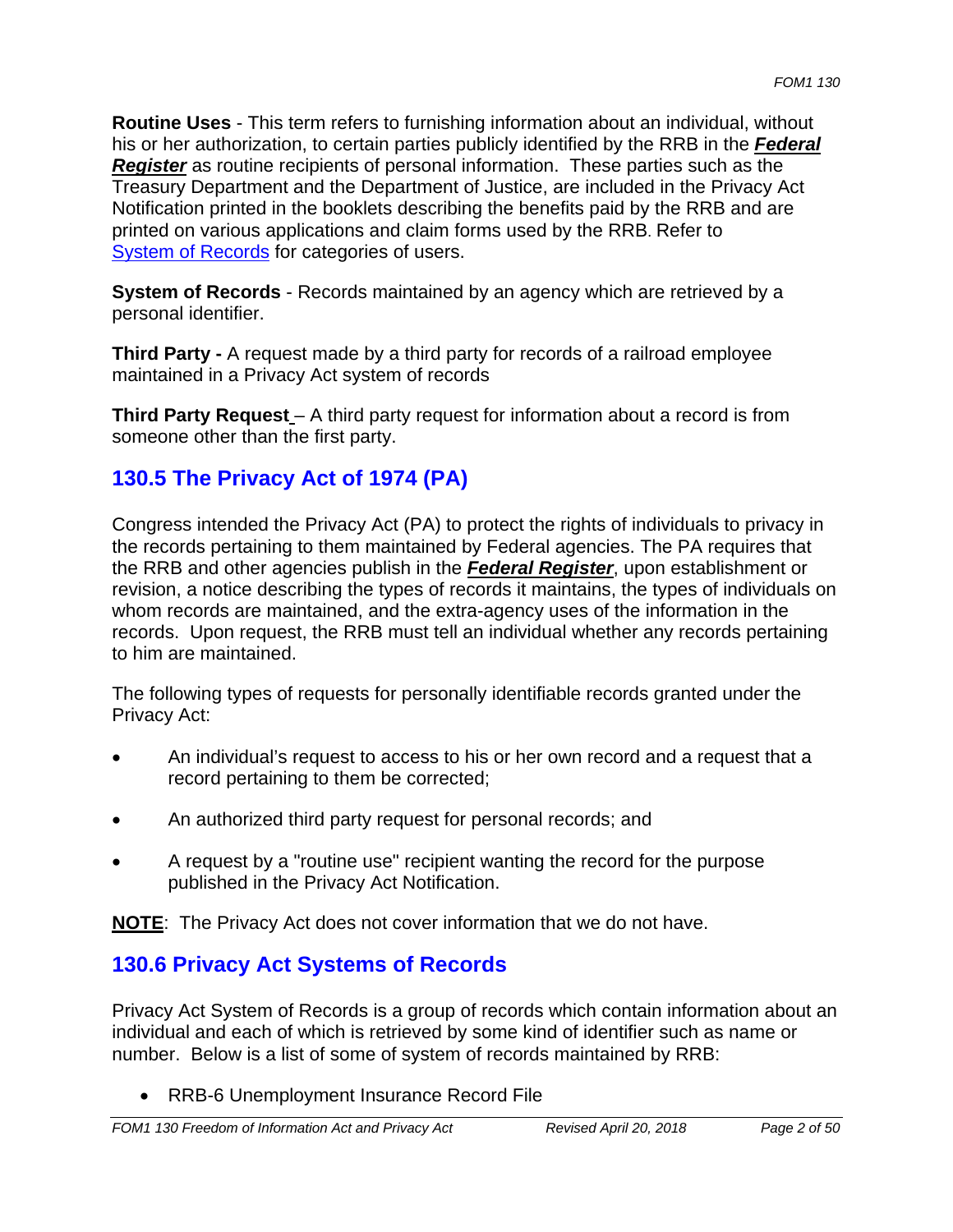- RRB-7Application for Unemployment Benefit and Placement Service under the Railroad Unemployment Insurance Act
- RRB-21 Railroad Unemployment and Sickness Insurance Benefits Systems
- RRB-22 Railroad Retirement, Survivor and Pensioner Benefit System
- RRB-42 Uncollectible Benefits Overpayment Accounts

You can access these through the System of Records

# **130.10 The Freedom of Information Act of 1974 (FOIA)**

Under the Freedom of Information Act (FOIA), the public has a legal right to see RRB documents of a policy-determining nature which affect the public, such as final legal decisions, policy decisions not related to establishing tolerance, Board Orders, and claims and administrative manuals (including FOM) to the extent that they affect any member of the public. However, when any of these types of documents are requested, any personal identification contained within must be purged before release to the requestor.

Under the FOIA, the public may also request records in a Privacy Act system of records. The requester must reasonably describe the records being sought, and has the right to a response within 20 working days of the date the request is received by the agency official who is able to answer it. If the agency denies the request, the requester may appeal. The agency must answer the appeal within  $20$  calendar days. If the appeal is denied, the requester may seek judicial review. If the agency fails to respond timely, the requester may file a civil action without waiting for the agency's response, and may recover attorney fees and court costs. Agency denials citing the FOIA are recorded for an annual report to Congress.

The FOIA contains exemptions that permit withholding under certain circumstances. RRB relies on exemptions three and six when denying request.

- Exemption three permits withholding of information the disclosure of which is prohibited by statute, such as the RUIA. For instance, when sections 12(d) or 12(n) of the RUIA prohibit compliance with a particular third party request for information, the FOIA does not require disclosure.
- Exemption six permits withholding if disclosure would be an unwarranted invasion of personal privacy. Exemption six may not apply, however, if there is a compelling public interest in disclosure.

The OGC handles all FOIA requests (click here for fax number).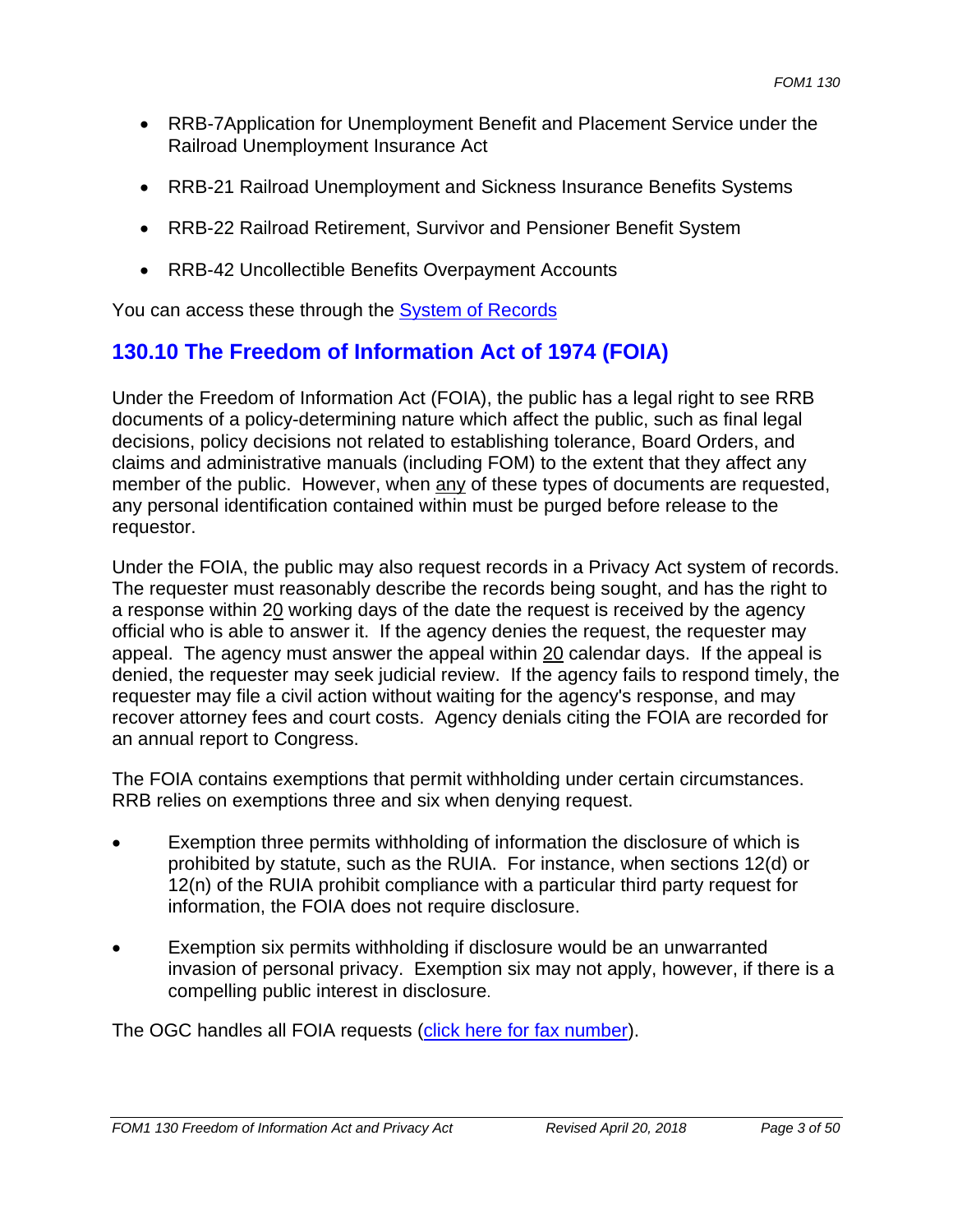# **130.15 Relationship of FOIA and PA**

In order to correctly handle a request for records and to account accurately for any disclosure made, it is necessary to know under which act it was made.

Any requests from individuals for access to records pertaining to themselves are considered Privacy Act requests, but do not need to be accounted for. Requests for personally identifiable records made by persons other than the subject individual but who either have the consent of the subject individual or are "routine use" recipients are also Privacy Act requests and are subject to the accounting provisions of the Privacy Act.

Requests for non-personally identifiable records are covered under the FOIA. However, the FOIA accounting provisions are only applied to requests that specifically cite the **FOIA** 

# **130.20 General Provisions of the Privacy Act**

## **130.20.1 Privacy Act Notification**

Under the Privacy Act, whenever an RRB representative requests personal information from any source, whether by application, claim or standardized form or by interview, the RRB must furnish the informant with written Privacy Act Notification. The Privacy Act notification must contain the following elements:

- 1. The authority for requesting the information (e.g. section 5(b) of the Railroad Unemployment Insurance Act)
- 2. Whether furnishing the information is voluntary or mandatory
- 3. The purpose for which the information will be used (e.g. to determine entitlement to benefits)
- 4. The routine uses of the information (e.g. release to the U.S. Treasury to issue benefit payments)
- 5. The effects on the individual of not providing the requested information.

## **130.20.2 Time Limit For Replies To Requests Under The Privacy Act And The Freedom Of information Act.**

According to the FOIA and PA, a request for information, whether granted or denied, should be answered within 20 work days of the date the request is received. However, the RRB customer service standards require that if the request cannot be processed within the 20-day limit, it must be acknowledged within 10 work days. The acknowledgement should advise the inquirer that the request has been received and is being processed, and that a reply will be made within 30 days.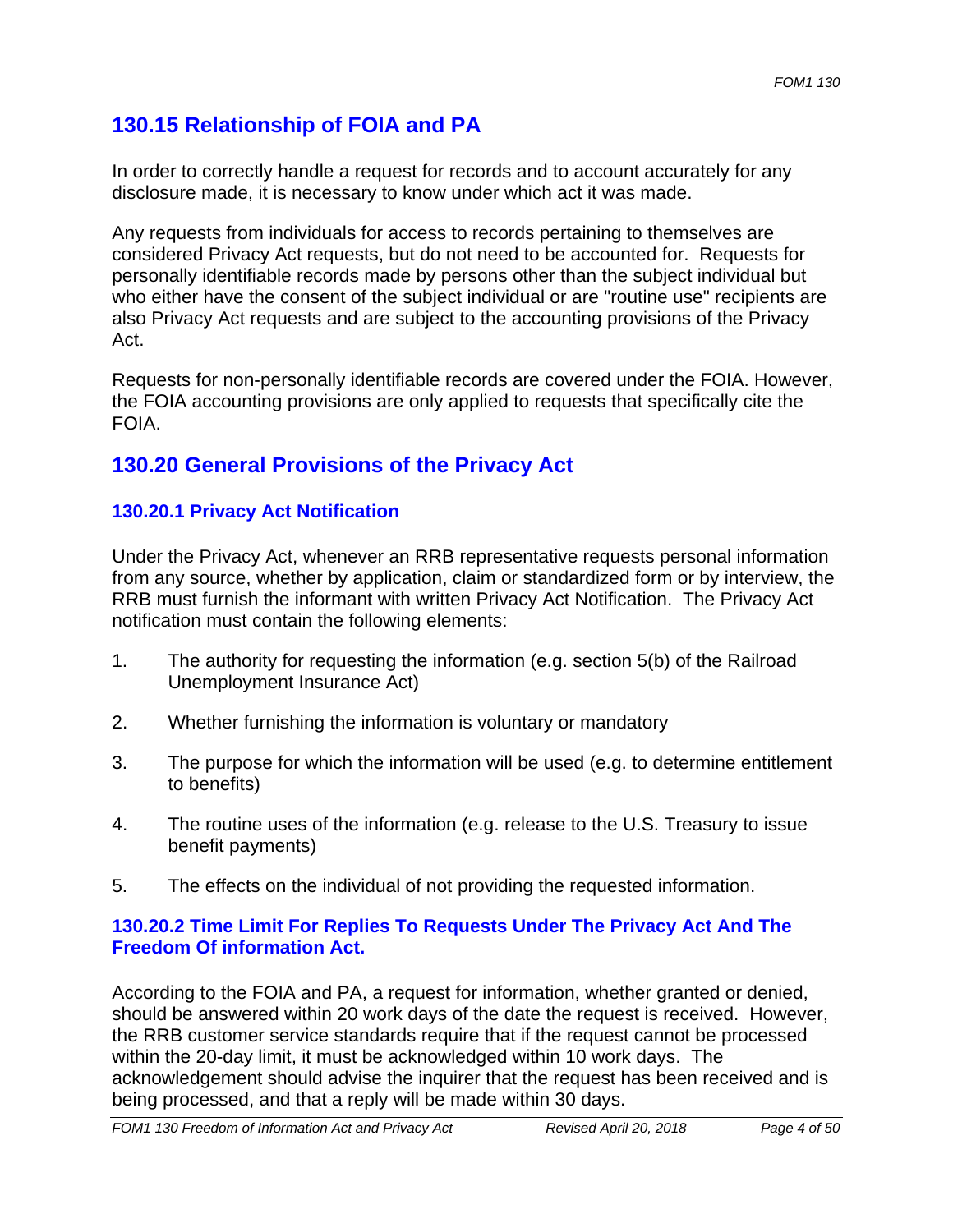Field offices should acknowledge in writing within 10 work days any request citing FOIA, before forwarding the request and copies of pertinent records to OGC (click here for fax number)

If release of the information will involve the payment of a fee, the request for the information will not be deemed received until the requestor is contacted, informed of the fee, and submits payment.

The request cannot be deemed received until delivered to the manager of the system of records. If the information is to be furnished by a section in the Office of Programs, the 20-day limit starts on the date received by that section.

## **130.20.3 Accounting Requirements Under The Privacy Act And the Freedom Of Information Act**

The Privacy Act requires the RRB to account for all third party disclosures of personal information about a beneficiary. Form G-671 should be used to record any verbal disclosure (i.e., by telephone or in person) of such information and is to be imaged at the time of creation. G-671 is not needed for written disclosures, such as rate verifications, the written response which serves as an accounting record is to be imaged through RRAILS at the time of creation.

NOTE: This procedure is not intended to change the use of On-line Rate Verification Letters (ORVL). Field offices **must** follow retention schedule.

## **130.20.4 Types of accounting required for disclosures under the Privacy Act.**

## A. Record of Disclosure

Whenever personal information on an individual is released to a third party (including routine uses, see **System of Records**), a record of the disclosure should be imaged. This includes copies of all form letters, custom letters, or other paper records on which personal information was released AND a complete written record must include the:

- 1. Date, nature and purpose of each disclosure; and
- 2. Name and address of the person or agency to which disclosure is made.

It is important to make and retain accurate records of each disclosure to a third party because an accounting of these disclosures can be made to the individual named in the record at his request. If a request for such an accounting is received from an individual, forward the case to P&S - RAC.

Authorization for release of information for routine uses is not required. Therefore, there is no need to keep the request but the response to the request should be imaged at the time of creation. All non-routine uses' third party requests will be held in the field office files for five years and then destroyed.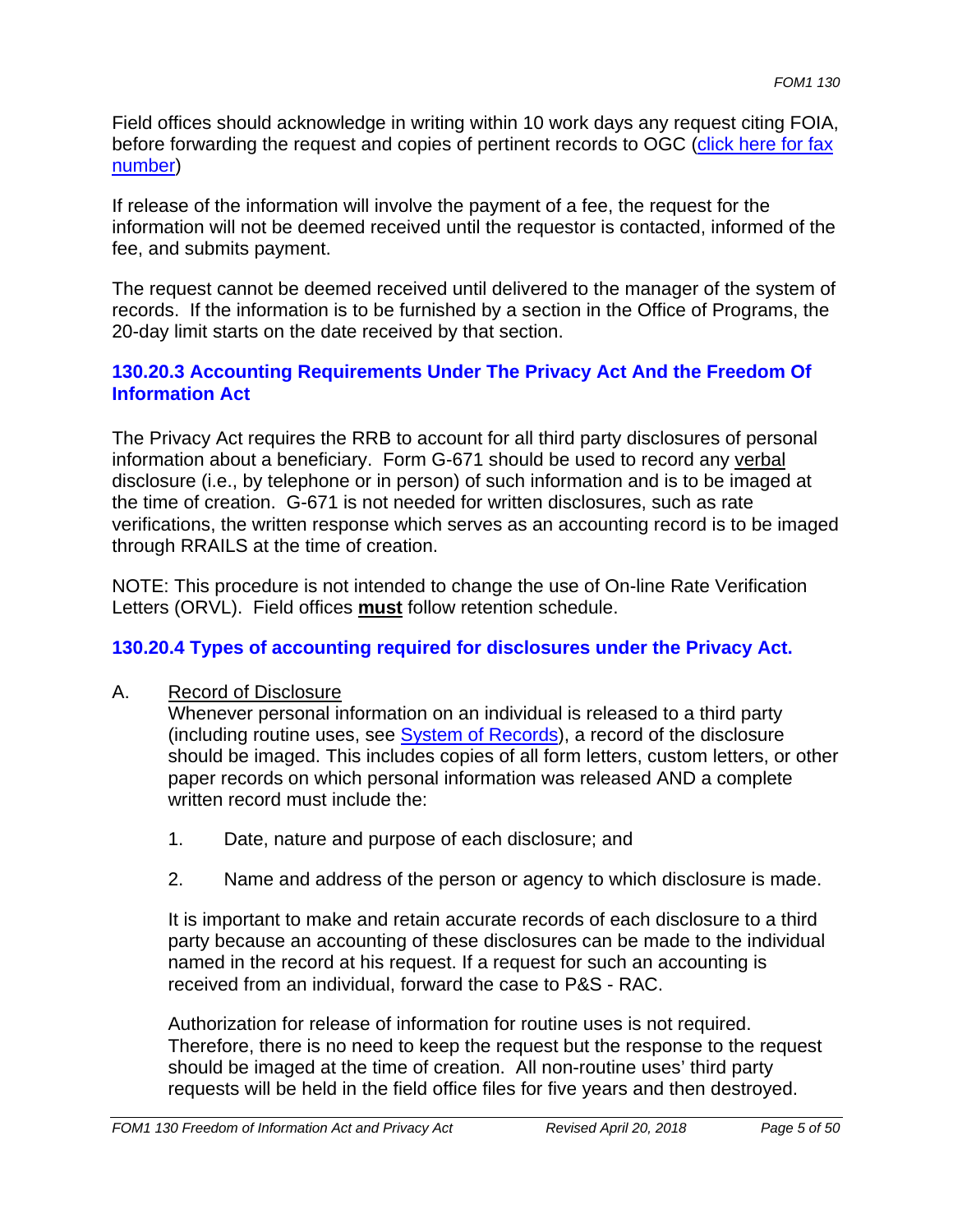Responses to non-routine uses' third party requests will be imaged at the time of creation and a copy of the response will be attached to the original request and placed in field office files for five years and then destroyed. The response to requests from routine uses should be imaged only, eliminating the need to retain a copy in the Field Office.

**EXCEPTION:** Rate verifications letter to third parties created using RRAILS should be imaged at the time of creation.

- B. Accounting Record For Information Resources Management Group The Information Resources Management Group must furnish OMB with an estimate of the number of inquiries handled under the Privacy Act. The cost of the Board implementing the PA will be imputed from these figures. Whenever a request **citing the PA** is granted, a photocopy of the inquiry should be sent to P&S – RAC, to record the number of PA requests that have been granted. Include the claim number. It is not necessary to include a copy of the reply.
- C. Accounting Record for FOIA Requests Accounting records of Freedom of Information Act requests will be kept by the OGC. All inquiries citing the FOIA should be forwarded to the OGC. A verbal request is NOT an FOIA request. Tell the inquirer to make the request in writing to the OGC.

## **130.20.5 Penalties For Disclosing And Securing Information**

- A. Penalty for disclosing information Any officer or employee of the RRB who discloses information, knowing that disclosure of such information is prohibited by the Privacy Act and RRB Regulations may be charged with and found guilty of a misdemeanor and subject to a fine of not more than \$5,000.
- B. Penalty for securing information Any person who knowingly requests and obtains under false pretenses any record from the RRB concerning an individual, may be charged with and found guilty of a misdemeanor and subject to a fine of not more than \$5,000

# **130.25 Fees for Furnishing Copies Of Records**

The RRB may assess fees for copies of any records furnished to an individual. The RRB also has the authority to waive any and all fees if it is determined to be in the best interest of the public to do so.

Generally, the amount of any applicable fee is determined by the relative bulk of the material and/or the amount of time required to extract it.

Requests that can be handled in district offices will not ordinarily involve a charge. Claims representatives will explain any fee involved to the requestor when a request is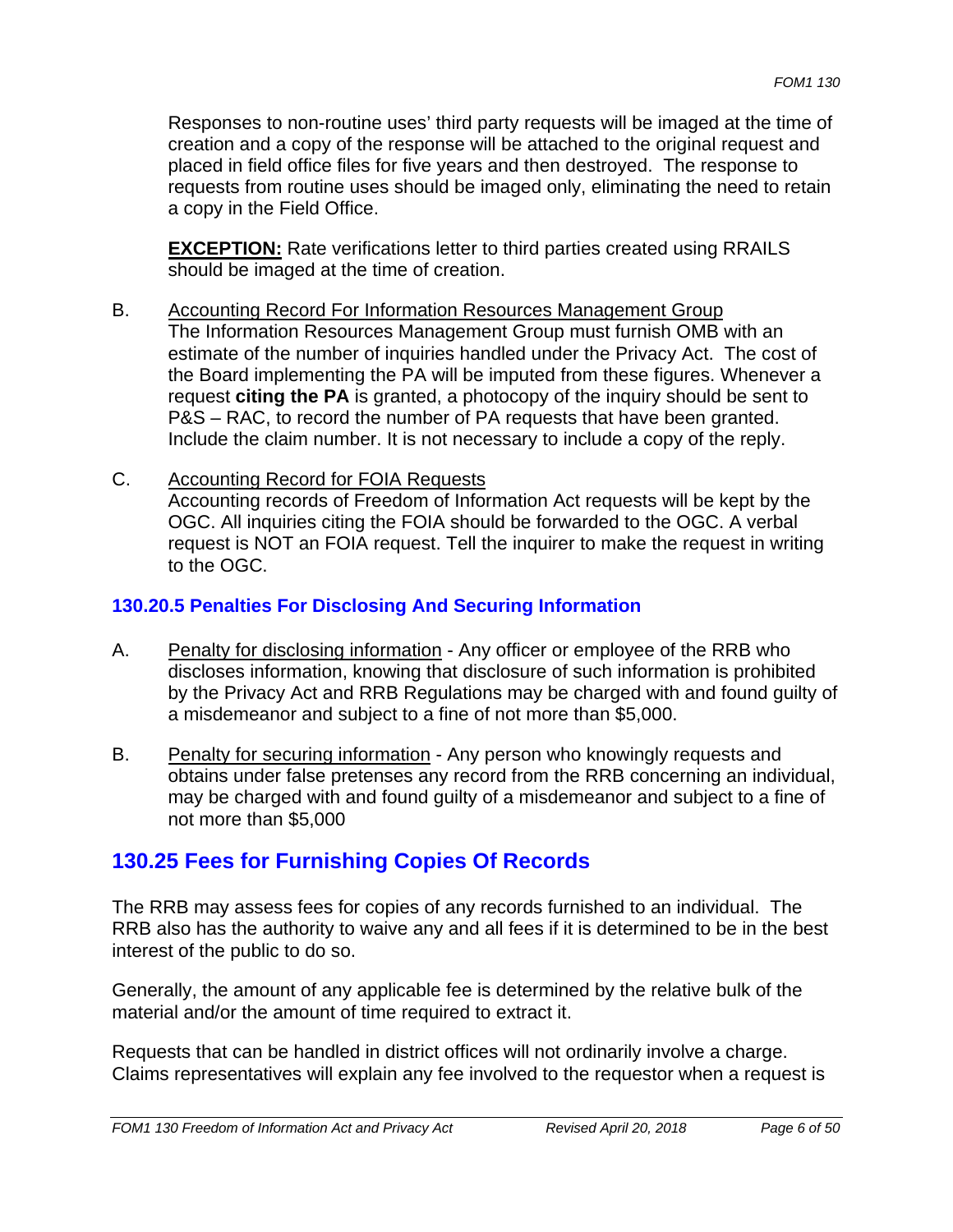forwarded. If the only method by which an individual may be granted access to review his or her records is by providing copies of the records, no fee is charged.

Under the RRB's regulations (20 CFR 200.4) requestors may be charged fees, not in excess of the cost of reproduction, in accordance with this schedule:

#### **130.25.1 Fees for Records Requested under the FOIA**

The OGC will assess any charges for FOIA requests. The following is general information about charges applicable to FOIA requests:

- The charge for copies is 10 cents per page.
- Making a manual search for records is the salary rate, including benefits, for a GS-7 Step 5 Federal Employee.
- The computer search charge is \$2,250.00 per hour (\$37.50 per minute)
- No fee will be charged if the cost of search time, computer time and photocopying is less than \$10.00. (Most requests will fall into this category).
- If the fee is more than \$10.00 it may be waived.
- No fees are charged member of Congress for a record request.

In cases where the fee would be \$30 or more, the request for records (for purposes of the 20 day time limitation) will not be deemed received until the requester is contacted, informed of the fee, and submits such fee as determined applicable.

#### **130.25.2 Fees for Records Covered Under the PA**

Requests covered under the PA are not usually charged a fee if they come from the following sources:

- An attorney representing an applicant or the applicant requests medical or nonmedical records to contest a denial of benefits by the Board
- The Bureau of the Census as provided by US code;
- The National Archives,
- Members of Congress;
- The Comptroller General;
- Requests pursuant to an order of a court
- Another government agency for a law enforcement activity.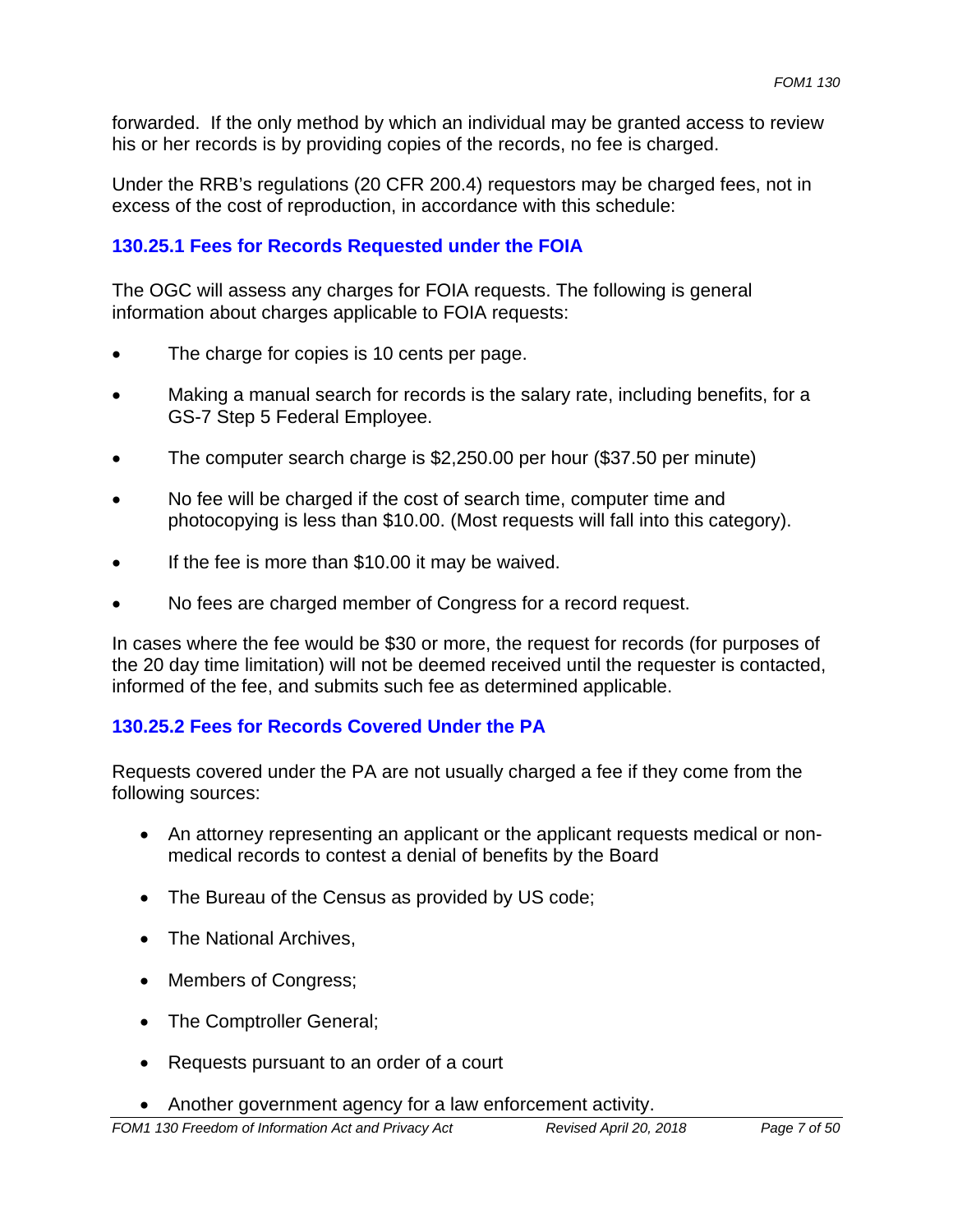Records can be furnished to individuals under the Freedom Of Information Act; charges for photocopying may be assessed. The person requesting the information incurs the charge.

## **130.25.3 Photocopying Charges Other Situations Covered Under the Privacy Act**

Where a charge is allowed, the fee for copies shall be \$.10 per copy per page, not to exceed the actual cost of reproduction. A fee of less than \$10.00 may be waived by the Privacy Act System Manager (i.e., the responsible organizational head) if he/she determines that it is in the public interest to do so.) The fee is usually waived so the issue of charging fees for records covered under the Privacy Act applies only for requests for 100 or more pages of documents.

# **130.30 Handling Requests For Release Of Information**

In this chapter, when we discuss the release of information, we are referring to information about a person which can be retrieved by a personal identifier such as name, SS number, claim number, etc. RRB employees may disclose information only if authorized by the regulations and/or not specifically prohibited by the PA or sections 12(d) and 12(n) of the RUIA.

Any person can be given general information about the Railroad Retirement Act (RRA) or the Railroad Unemployment Insurance Act (RUIA). Information that can be disclosed without authorization includes general explanation of reasons for termination or suspension of payments and the eligibility requirements for benefits under the RRA or RUIA.

- A. Annuitant is living If a request for specific information is received from a person or organizations not listed in this section or as a "routine uses" recipient, forward the request to P&S - RAC or to DSUBD if the request is for medical evidence.
- B. Annuitant is deceased The Privacy Act does not prohibit the disclosure of information about deceased individuals (such as employees, spouses, or widows), but it does not permit the unauthorized release of information about former annuitants (such as children) who are not known to be deceased. Information about deceased individuals may be furnished. Most requests concerning deceased individuals are received from relatives interested in settling an estate, compiling a family tree (Click here for information on these request), or other family-related matters.

## **130.30.1 Authorization to Release Information**

There are two ways to have authorization for the release of information. You must be a routine user or have written authorization.

Individuals may authorize disclosure of information about themselves to a third party, i.e., friend, relative, attorney, employer, union, etc. The only persons or entities entitled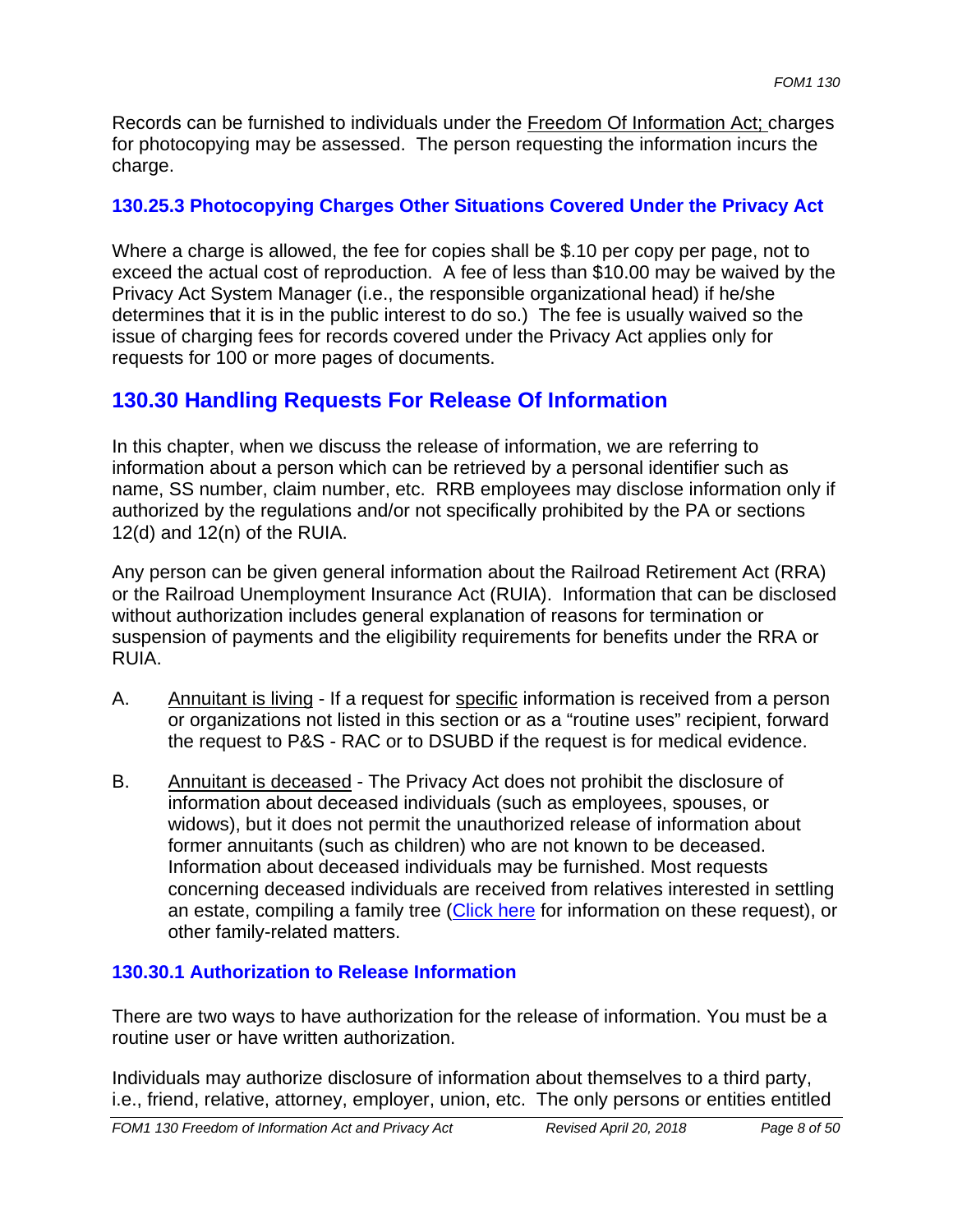to receive information without specific authorization are those listed under "Routine uses" or those to whom information is required to be disclosed under the FOIA Act. Refer to System of Records for routine uses of records and categories of users (RRB-22). If there is any doubt as to whether disclosure may be made, forward the request to P&S – RAC for a decision. In any case, all requests for medical evidence should be forwarded specifically to Operations –DSUBD for handling in accordance with FOM1 130.40.8 even though accompanied by an authorization.

**NOTE:** If a request for specific information is received from a person or organizations not listed in this section or as a "routine users" recipient, forward the request to P&S-RAC or to DSUBD if the request is for medical evidence.

Proper authorization from the individual is sufficient basis for disclosing non-medical information. To be acceptable, the authorization must be:

- Signed by the individual within the past 12 months;
- Addressed to the Railroad Retirement Board, or reasonably include the RRB by use of a phrase such as "...Federal Agencies..."
- Specific about what information is to be disclosed. (The phrase "...all information about my claims under the Railroad Unemployment Insurance Act..." is sufficiently specific.); and
- Specific as to whom the information is to be disclosed. For example, an authorization for release of information to a specific law firm does not justify release of the information to a different party, such as a subpoena or records search service, acting on the law firm's behalf.

# **130.30.2 Verbal Requests For Information**

An individual may call or come in to an RRB office to request information from his file. Before the information can be released the identity of the person must be verified.

## **In person**

Beneficiary – If the person claims to be the beneficiary, verify the identity of the person. If the person is the beneficiary release the requested information.

If the identity of the person cannot be verified, explain to the individual that we cannot release any personal information until adequate proof of identity is established.

Third Person – If the person is not the beneficiary, determine if the inquirer is authorized to receive the information using the criteria in FOM1 130.30.1. Be sure to verify the identity of the person. If the identity and authorization can be verified release the information to the individual and complete a G-671 to record verbal disclosure of the personal information to a third party. (See FOM1 130.20.3 for handling of G-671)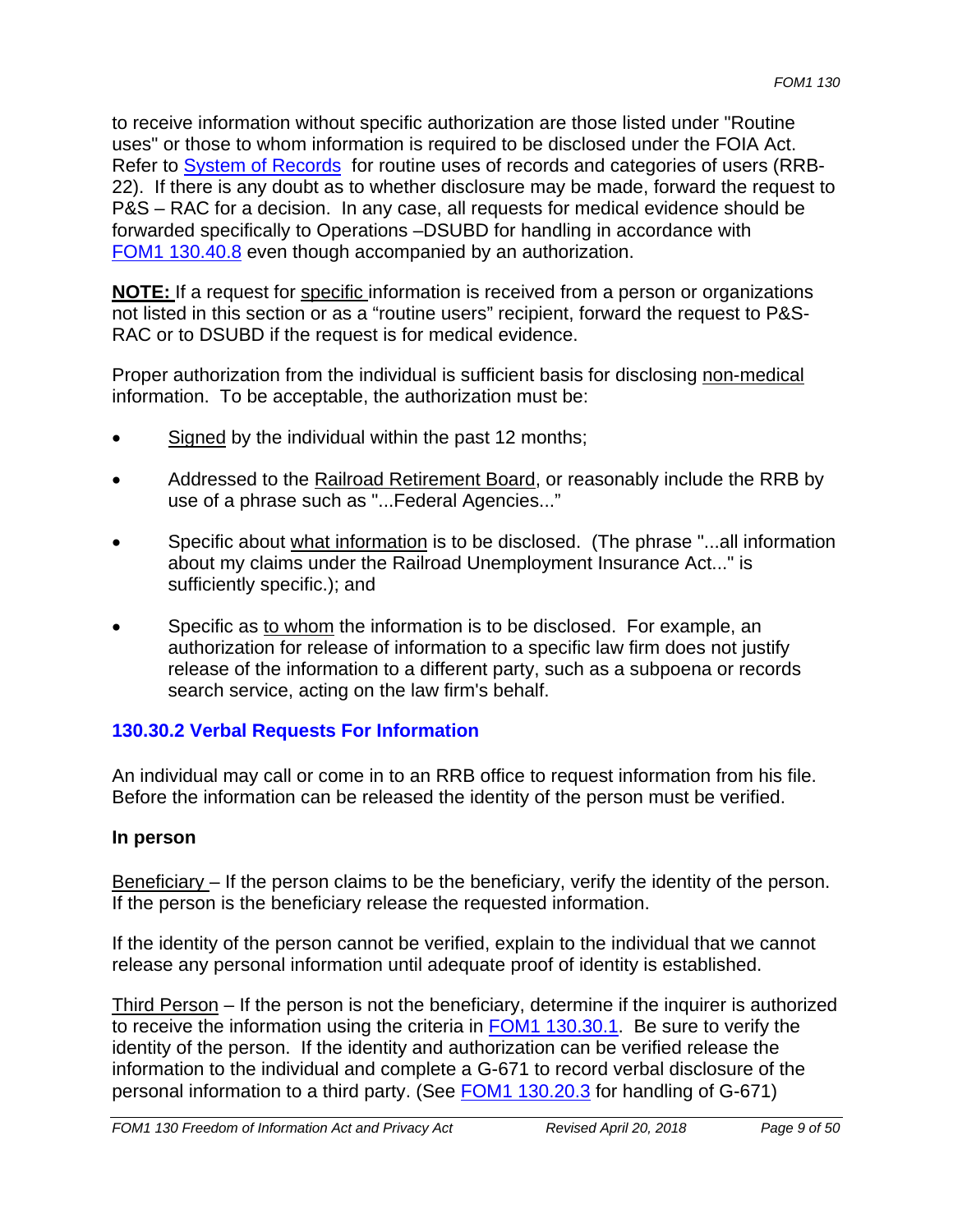If the identity of the individual cannot be verified and or the authorization to release the information cannot be verified according to **FOM1 130.30.1**, explain to the individual that we cannot release any information until adequate proof of identity is established and written authorization to release the information has been verified.

Inform the requestor that the information has been furnished to the employee.

## **Telephone**

 $Beneficiary - If the caller claims to be the benefitiary or the benefitiary's spouse refer to.$ guidelines for verifying callers and procedures to establish the caller's identity and what to do if the caller's identity cannot be identified. (See FOM1 130.50)

Third Party – If the caller claims to be an authorized representative verify that the caller has proper authorization in file (see **FOM1 130.30.1**) to receive the information being requested. If you are satisfied that the caller is authorized, release the information and complete the form G-671 to record any verbal disclosure (i.e. telephone or in person) of personal beneficiary information to a third party. (See FOM1 130.20.3 for handling of G-671)

If the caller does not have proper authorization, inform the requestor that the information cannot be released without written authorization from the individual to whom the records pertain.

## **130.30.3 Written Requests for Information**

If the request is from the beneficiary, release the information requested to the address on record.

If the request is from an individual to whom the records do not pertain, determine if the requestor is a routine user or a third party that is authorized to receive the information requested. If the request is from a routine user or a third party that is authorized to receive the information, release the information.

If the request is from a third party that is not authorized to receive the information, disclosure of information cannot be provided. The request should be forwarded to P&S-RAC for denial.

**Exception:** Send the requested information to the annuitant and send an RL- 35 to the inquirer if,

- it appears to be in the annuitant's best interest, or the annuitant is apparently aware of the inquiry; and
- the Privacy Act or Freedom of Information Act is not cited.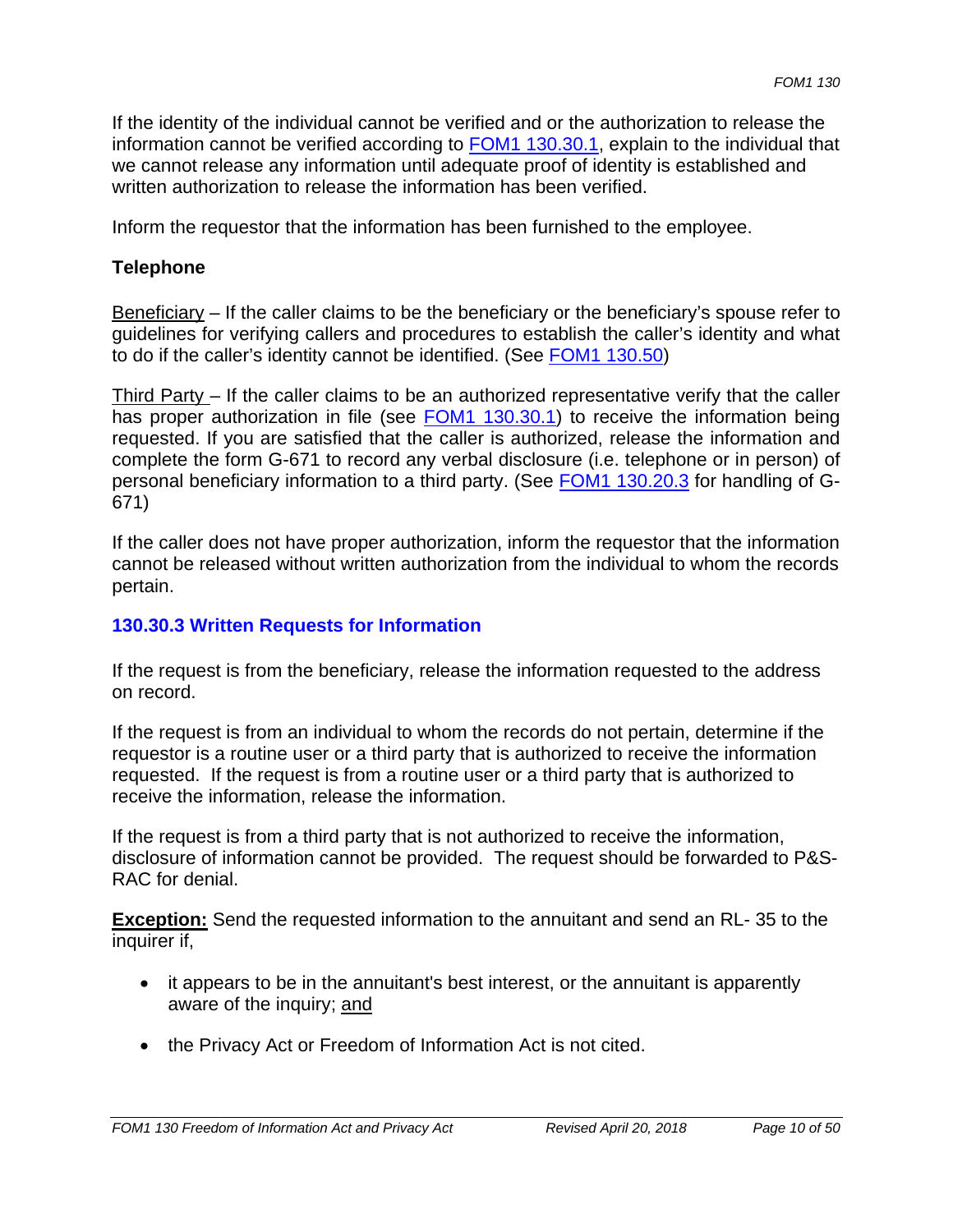If RRB does not have the information, advise the inquirer. Do not consider this a denial and do not send case to P&S-RAC.

# **130.35 Requests to Amend Information in a Record**

An individual may request that a record pertaining to himself be amended by submitting a written request to the Director of Operations. The request may be made by mail or in person at the one of the RRB's field offices. The request should include the following:

- A statement of the information in the record which the individual believes is incorrect.
- A statement of any information not in the record which the individual believes would correct the record.
- A statement of any evidence which substantiates the individual's belief that the information presently in the record is inaccurate.
- A. Acknowledging Request to Amend a Record When such a request is received, it **MUST** be acknowledged within 10 work days from the date it is received in Operations.
- B. Notifying Individual of Decision
	- 1. Request to Amend Record Granted Operations will make any corrections of any portion of the individual's record which he has requested be changed. OPNS will advise him in writing that the requested change has been made. Where an accounting of disclosures has been made, OPNS will advise all previous recipients of the record to whom disclosure of such record was made, and the substance of the change.
	- 2. Request to Amend Record Denied If the individual's request to amend his record is denied, OPNS will inform him of this and the reason for the denial and advise him of his right to appeal.

# **130.40 Handling Requests for Release of Specific Types Information**

Guidelines for specific situational requests for information are contained in the following sections. These guidelines address the most common requests. Refer to the RRB-22 Privacy Act Systems of Records for a full listing of situations that are considered to be "routine uses". The RRB-22 is on the intranet and can be accessed by clicking on LIBRARY – IRM DOCUMENTS – INTERNAL DOCUMENTS.

## **130.40.1 Annuitants, applicants, and prospective applicants**

If an employee, annuitant, applicant or prospective applicant requests information from his case that directly concerns him, furnish the information, except when medical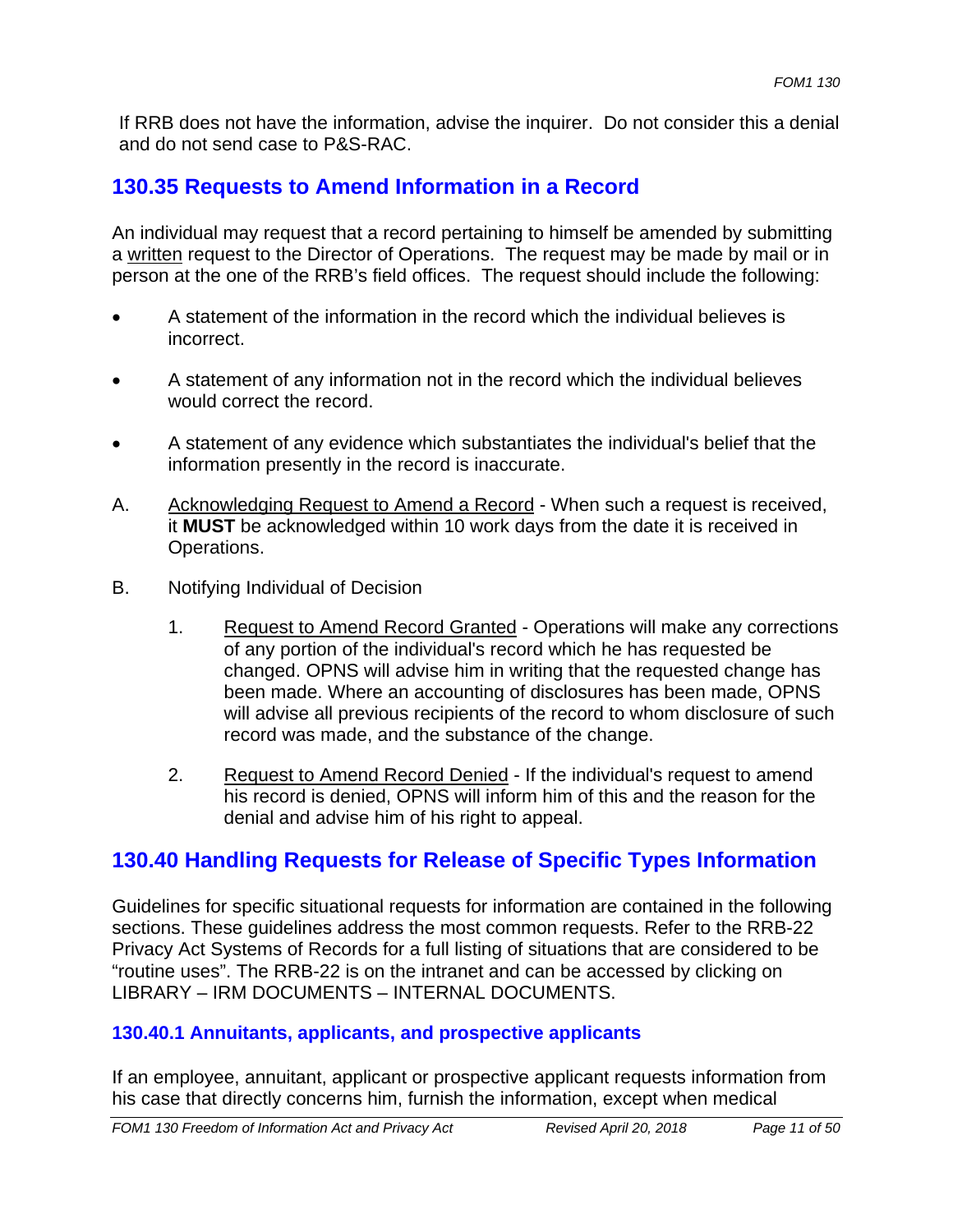evidence is involved (see FOM1 130.40.8 if medical information is involved). Information regarding the determination and recovery of an overpayment made to an individual may be released to any other individual from whom any portion of the overpayment is being recovered.

#### **130.40.2 Disclosing amounts paid and the names of survivors**

If an applicant or prospective applicant in a death case claims to have a valid reason for believing himself to be the proper beneficiary you may furnish him:

- The amount payable in the case, and
- The name (but not the address) of the person found entitled to that amount.

#### **130.40.3 Representative payee cases**

If an annuitant or applicant has a representative payee, you may furnish the representative payee with information that is relevant to carrying out his functions.

You may furnish any court, in which proceedings are pending relating to an incompetent individual, the amounts payable to the incompetent under the RR Act.

#### **130.40.4 Authorized person**

An annuitant, applicant or representative payee may authorize release of information to another person by submitting a signed request. Honor the authorization to the extent that the annuitant's or applicant's request for information would be honored. The information released should be confined to the occasion for authorization and limited in scope to that which is understood to be authorized.

If the request for information would be denied the annuitant or applicant, then it must also be denied the person authorized by the annuitant or applicant. Forward such a request to P&S – RAC for handling.

If the request is for medical evidence, see **FOM1 130.40.8**.

#### **130.40.5 Divorce proceedings**

If an employee and spouse are in divorce proceedings and either party requests the annuity rate of the other, it can be provided. Both the request and the response should be in writing, however.

Current or future rates of a divorced spouse's annuity can be provided to an employee upon request. Similarly, rates for an employee can be given to a spouse upon request.

See FOM1 135.35.2 for handling inquiries regarding property settlements in divorce proceedings.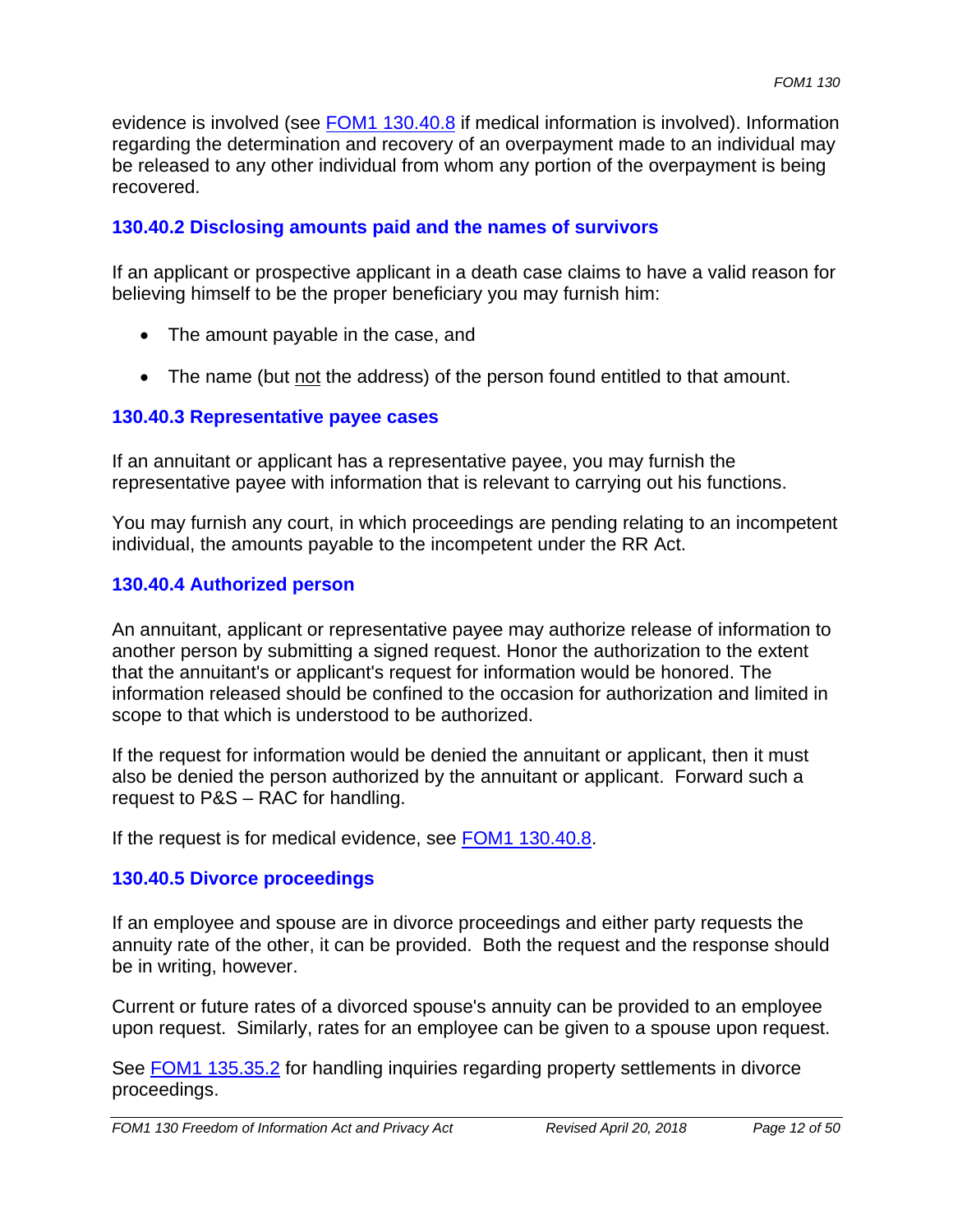## **130.40.6 Requests for release of an Annuitant's Address**

If a request for an annuitant's address is received from a third party, inform the inquirer that without the authorization of the annuitant the RRB to cannot release the requested information.

You may tell the inquirer that we MAY be able to forward the inquiry to the beneficiary if the inquiry is in writing and unsealed. Forward the written request, to P&S-RAC for reply.

If the request for an annuitant's address comes from a Member of Congress, it may be released if the intent is to communicate with the annuitant about legislation which affects the railroad retirement system.

If a request for the address comes from a person not related to the annuitant, or from an organization, refer the request to P&S-RAC for reply.

## **130.40.7 Telephone Requests Regarding RUIA Claims**

Information more extensive than a general inquiry concerning the status of a claim should not be provided by telephone. Explain to the caller (claimant or third party) that a written request from the claimant or an authorized third party is required before the information may be released.

## **130.40.8 Requests for Medical Data**

When a request is received for information about medical records on file in the RRB, route the request to the Disability Benefits Division (DBD). Be sure to advise the inquirer that there may be certain types of medical records in the file that are sensitive in nature that cannot be forwarded directly to the inquirer, but may be furnished to a physician designated by the individual. Obtain the name and address of a physician that the RRB can furnish these records to prior to submitting the request to DBD, if needed, and include it with the request to DBD. When an individual makes a written request for copies of medical records in his claim folder, DBD will determine (if necessary **and** with the guidance of the Chief Medical Officer (CMO)) whether disclosure of the records might be harmful to the individual's mental or physical health. Disclosure of records could be harmful to an individual if they mention psychiatric problems, contain information about possible abuse of alcohol or drugs, make reference to possible malingering, or were furnished the RRB on a "confidential" basis, regardless of reason. DBD will handle requests for medical evidence in the following manner:

## A. **Disclosure of Records Might Be Harmful to Individual's Mental or Physical Health**

If, upon review of the medical records requested by the individual from his or her claim folder, it is determined that disclosure of the records or any part of them would be harmful to the individual, DBD will contact the CMO for opinion and determination. The CMO determination is on a case-by-case basis. If the CMO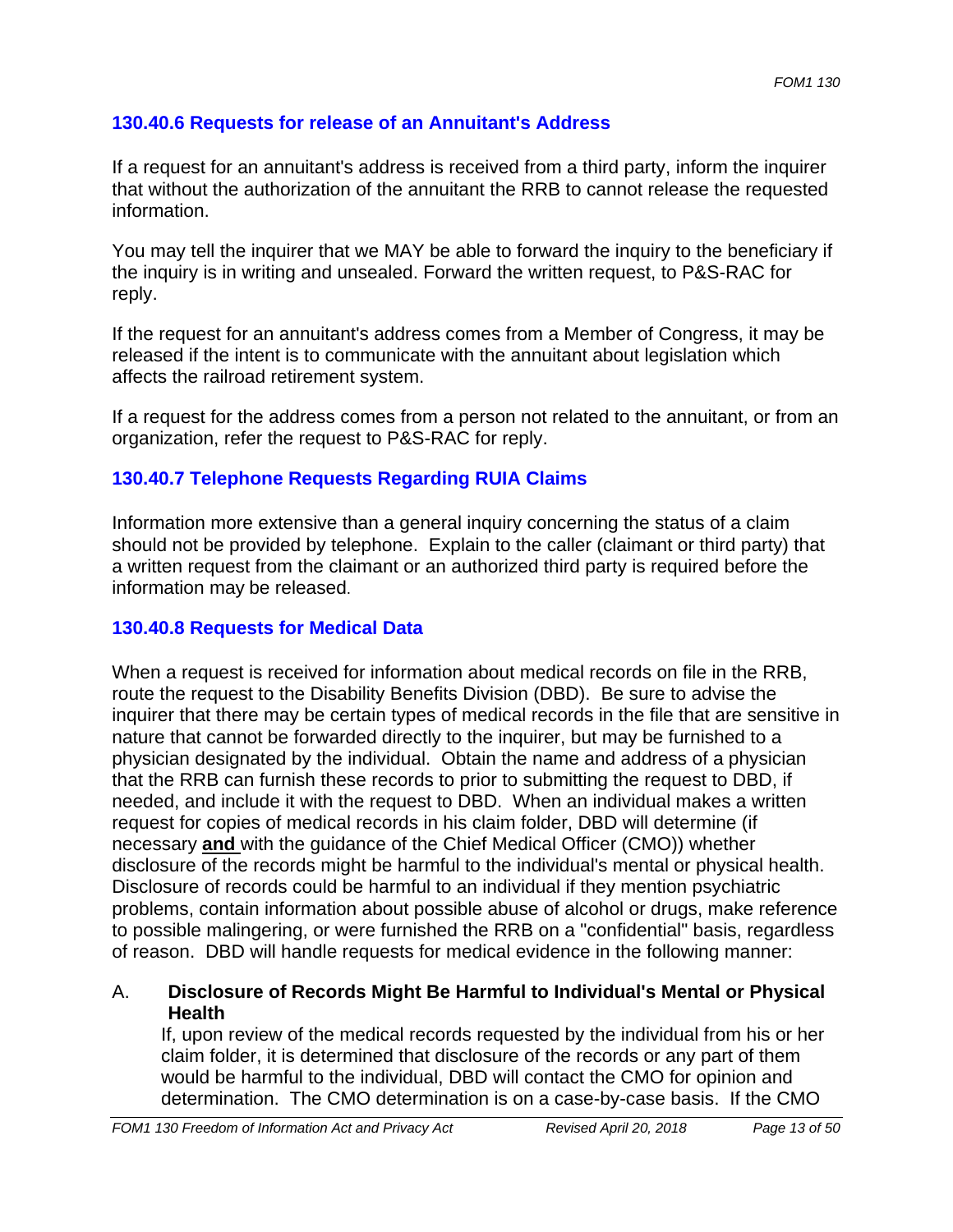determines the evidence should not be sent to the individual directly, DBD will forward copies of the medical records to the designated physician that was obtained from the individual using a secure and trackable mail method. DBD will advise the physician that the records are being provided for the purpose of making an independent determination as to whether release of the record directly to the individual would be harmful to him. The physician will be informed that:

- If, in his or her opinion, direct disclosure of the records would not be harmful to the individual's mental or physical health, copies may be sent to the individual using a secure and trackable mail method.
- If he or she should determine that disclosure of the records might be harmful to the individual, such records are not to be disclosed and should be returned to the RRB by the physician using a secure and trackable mail method. The physician may summarize and discuss the contents of the records with the individual.

## B. **Disclosure of Records Determined Not to Be Harmful to Individual's Mental or Physical Health**

If upon receiving a written request from an individual to review medical records in his or her claim folder or to be furnished copies of such records it is determined that disclosure of the records or any portion of them would not be harmful to the individual's mental or physical health, the individual will be permitted to review the records or will be furnished copies of them using a secure and trackable mail method. DBD will determine with the guidance of the CMO whether disclosure of the records might be harmful to the individual's mental or physical heal

# C. **Request for Records to Contest Decision**

Regardless of the above, if a determination made on the individual's claim for benefits under the RR Act or the RUIA Act is based in whole or in part on medical records, disclosure or access to such medical records will be granted to the individual or his/her representative when the records are requested for the purpose of contesting the determination either administratively in the RRB or judicially in the courts. The information will be sent using a secure and trackable mail method.

# D. **Request for Medical Records for, or from Third Party**

An individual may not direct the RRB to disclose medical records to any third party other than a physician chosen to review the records in accordance with Subsection A above or to a representative in an action to contest a determination under the RRA or RUIA. However, when a third person shows compelling circumstances affecting the health or safety of the individual, records may be furnished to that person without written consent of the individual, provided notice is sent to the individual's last known address. Records also may be furnished to other governmental agencies under routine uses as published in the Federal Register. If a request for medical records is received from a third party, DBD will send the records to the RRB applicant or annuitant directly using a secure and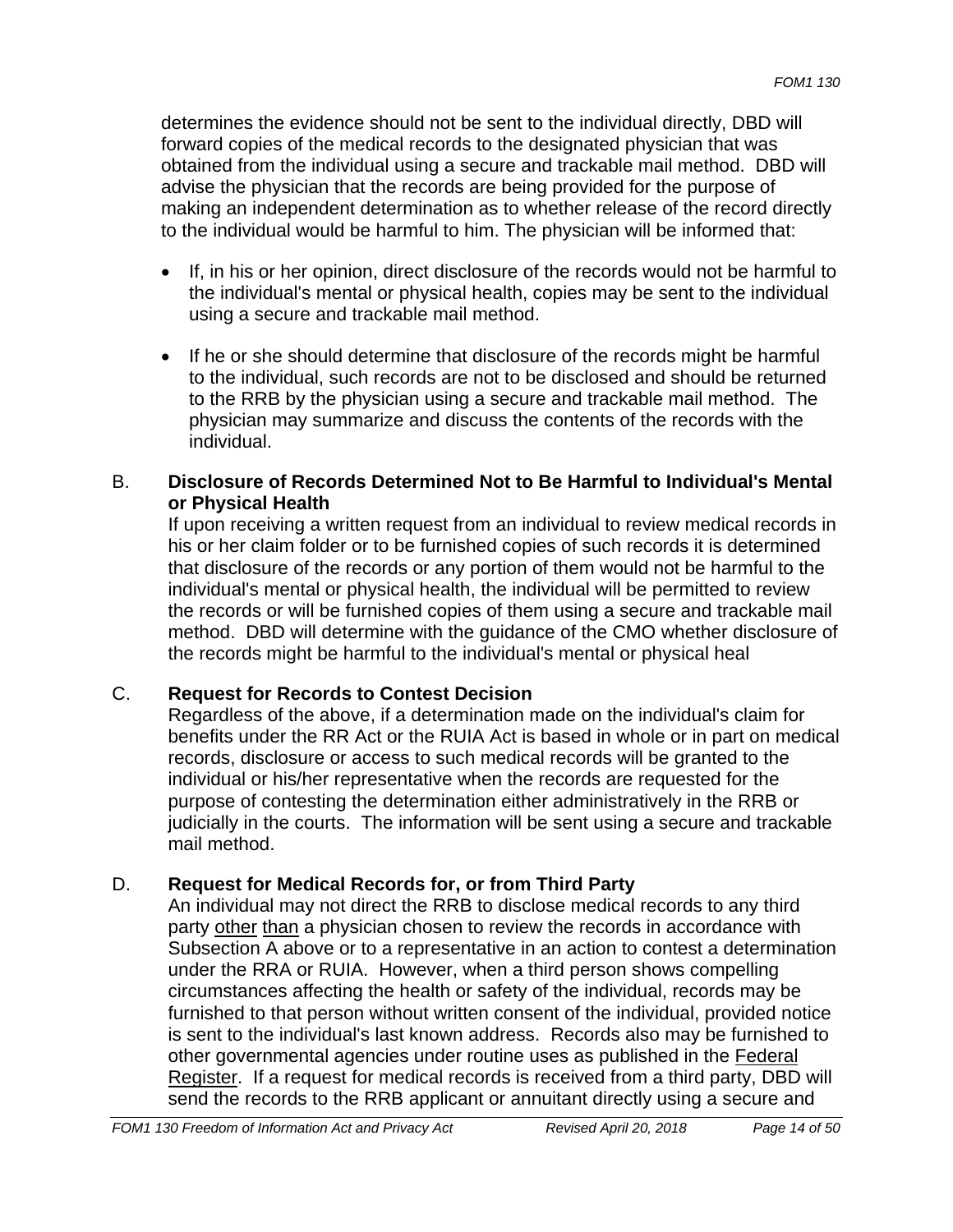trackable mail method if the request meets the requirements of Subsection B above. The RRB applicant or annuitant will be informed that RRB regulations do not permit the release of medical records to a third party, but he may do so if he wishes. A copy of the letter will be sent to the third party.

When a request is received from or to furnish medical records to a third party other than governmental agencies that may be furnished such records under routine uses, and the request does not meet the requirements of B above, the request will be denied if from the third party, but handled as in A above if the request is from the RRB applicant or annuitant.

Requests for medical information pertaining to a deceased employee may be released to the estate or an authorized third party. The protection of medical records under the Privacy Act and section 12(n) of the RUIA does not extend to deceased persons, so the request is governed by section 12(d) of the RUIA, which allows the release of information if it "is clearly in the furtherance of the interest of the employee or his estate.

If the request cites the FOIA forward to the OGC (Click here for fax number).

## E. **Request for Rating Form or Other Adjudicatory Documents**

The above procedures for access to medical records do not apply to request for the disability decision sheet in file. Such decision sheets are not considered medical data and may be released as provided in section FOM1 130.30.

## **130.40.9 Medical Information Request From a Medicare Provider**

Without written consent from a Medicare enrollee or an authorized representative, disclosure of Medicare information cannot be provided in response to a telephone call or a written inquiry. Disclosure can be made only with the prior written consent of the subject of the record. Therefore, a public or private sector provider or supplier, such as a hospital, a doctor, a medical laboratory, a medical equipment company, an ambulance service, etc., must rely on the Medicare card for information such as verification of identity, verification of Medicare entitlement dates, verification of the Medicare health insurance claim number, etc

FOM1 130.50, Confirming the Identity of Callers, contains guidelines for verifying the identity of callers and procedures on what to do if a caller's identity cannot be verified. This section should ONLY be used to confirm the identity of active and former railroad employees and their spouses, and annuitants/beneficiaries (employee, spouse and survivors) and their spouses.

A. General Inquiries - Advise the provider or supplier that: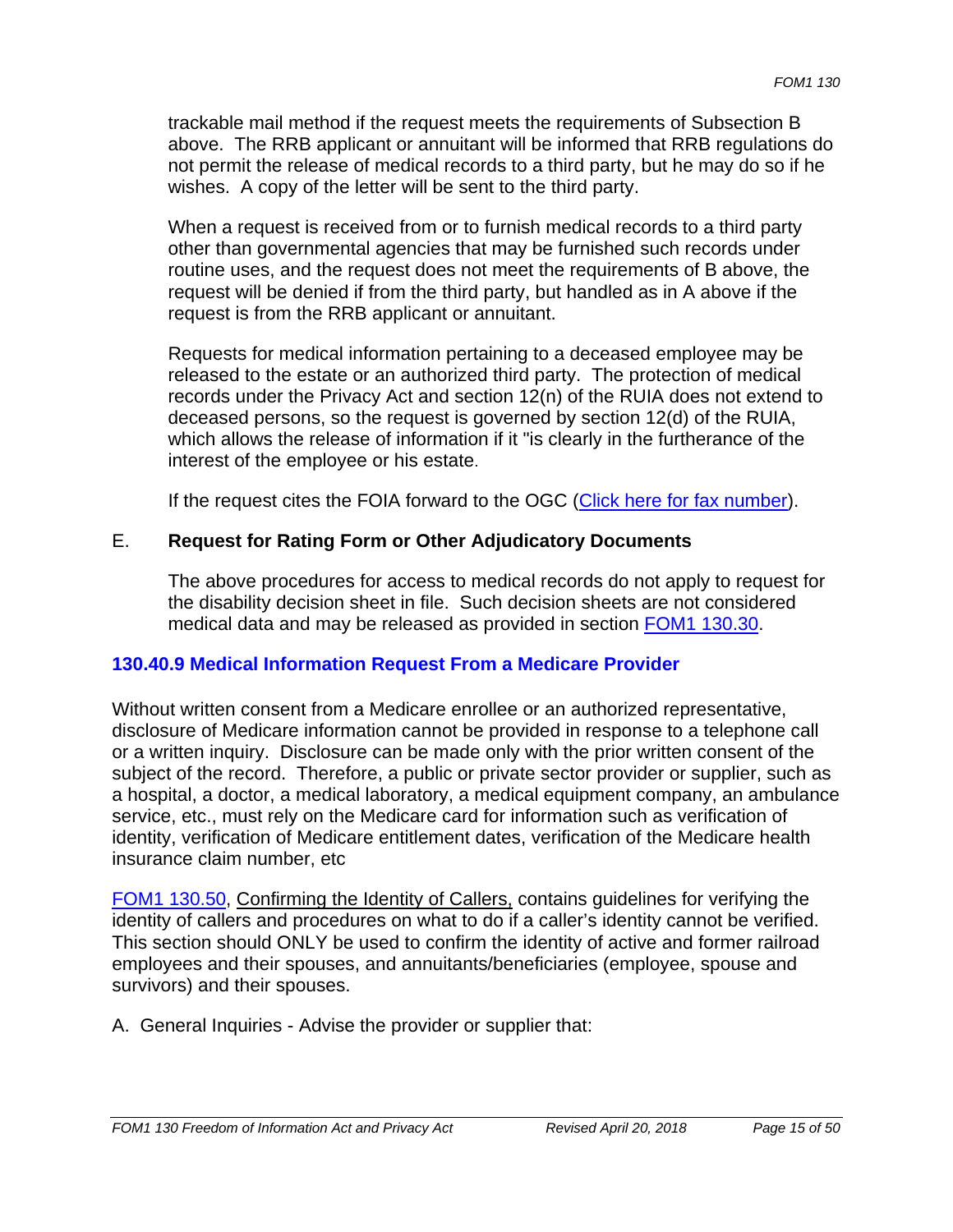- The information may not be given over the telephone and that the enrollee is to show them the Medicare card or give them the Medicare health insurance claim number.
- The Medicare health insurance card is verification of identity, entitlement and/or the Medicare health insurance claim number and that they should be routinely verifying the information.
- The RRB can send the information directly to the enrollee at the address on our records and that the provider or supplier can obtain it from the enrollee.
- B. Requestor claims they are unable to obtain needed information form enrollee. Direct the requestor to make a written request to the RRB. The written request must be accompanied by a consent statement signed by the enrollee or enrollee's representative and containing the following:
	- A Statement directed to the RRB authorizing release of the information requested;
	- The enrollee's name and address and the name and address of the enrollee's representative if applicable;
	- The enrollee's RRB claim number and Medicare health insurance claim number if different from the RRB claim number;
	- The specific information being requested;
	- A penalty statement which states "I am the individual to whom the information/record pertains, or an authorized consent, on behalf of the individual, to the release of the information/record. I understand that any false representation to knowingly and willfully obtain information from RRB records is punishable by a fine of not more than \$5,000 or one year in prison, or both";
	- The enrollees signature (or representatives signature, if applicable);
	- A timeframe for disclosing the information. (The information can be disclosed only once, unless a specific period of time was stated in the written consent statement.
- C. Requestor Claims Enrollee is Unconscious or Comatose. Ask the requestor if an attempt was made to get the information from a family member. If the information cannot be obtained from a family member or other source, and the enrollee's health is at risk, the information may be released.

Upon such disclosure, however, send a notice to the enrollee's last known address. Information should only be disclosed when the time required to obtain the enrollee's consent might result in a delay which could impair the enrollee's health or safety.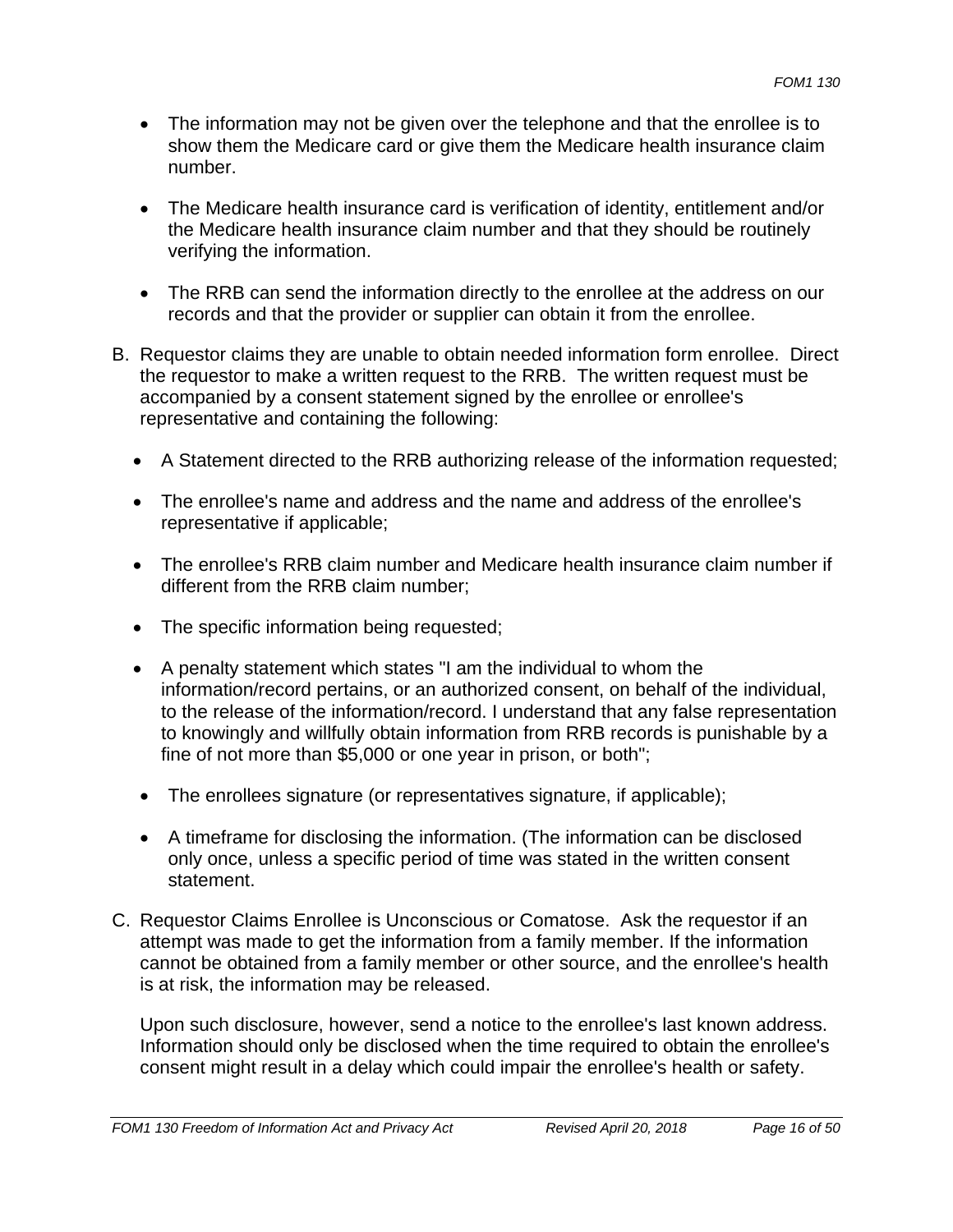Instances where disclosure without consent is permitted under this provision should be quite rare.

**NOTE:** If the requestor is from a dialysis center, process the request (with consent) as quickly as possible.

If the written inquiry is not accompanied by a written consent statement signed by the enrollee or representative containing all of the elements listed in FOM1 130.40.9 B. Inform the requestor, in writing that the information may not be released and to contact the enrollee for the information. If the requestor is unable to obtain the information form the enrollee, the requestor should obtain a written and signed consent statement from the enrollee or representative containing all of the elements listed in FOM1 130.40.9B.

## **130.40.10 Evidence Requested for Criminal Prosecution of Annuitant**

If any government agency requests copies of annuity checks or certification of payments made to annuitants, refer the request to the OGC, (click here for fax number).

## **130.40.11 Requests For Medicare Information After the Death of an Enrollee**

Medicare information obtained in the administration of Title XVIII may be disclosed to a surviving relative or legal representative of the estate of the individual or to others, for a determination as to what supplementary benefits or services such deceased individual was eligible to receive under a private or public hospital or medical insurance program which is consistent with the purposes and objectives of Title XVIII. Such information may be disclosed only if the individual has consented to such disclosure, or a surviving relative or the legal representative of the estate consents.

## **130.40.12 Disclosure of Tax Rates**

Railroad Retirement Tax Act rates are considered general information. However, the employee's earnings to which the tax rates apply are considered as specific information and may be released only to authorized persons.

An employee's survivors are considered authorized persons. Field offices may furnish them the amount of the employee's RR earnings and applicable tax rates.

When it appears that the person inquired about tax rates because of a demand from a state tax agent, include in the reply some reference to the exemption from taxation of regular RR retirement annuities. Supplemental annuities are taxable under Federal income tax laws, but in the opinion of the RRB's general counsel, are exempt from state income tax laws.

If there an inquiry about the tax rate, information can be found on Boardwalk under Bureau of Actuary.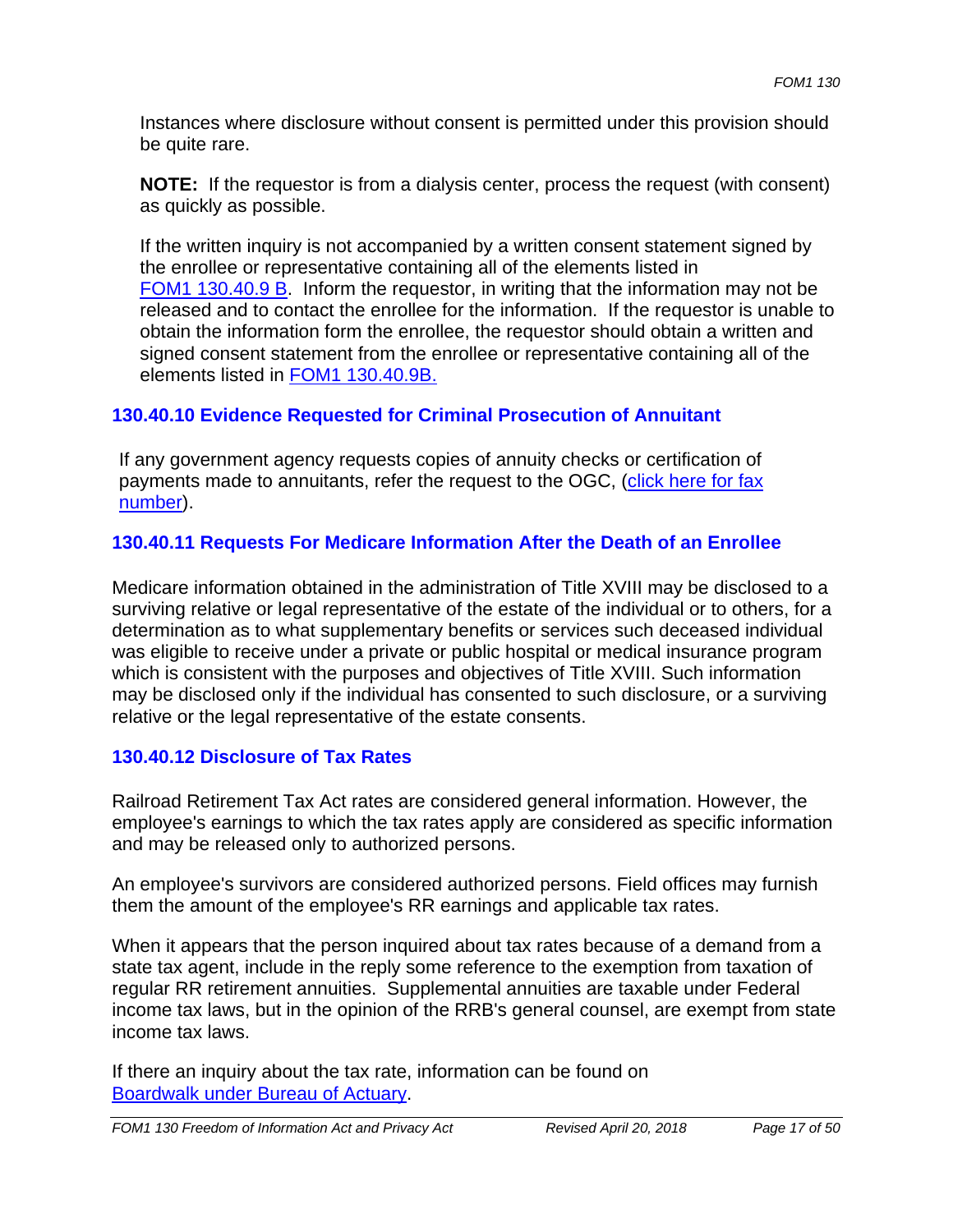### **130.40.13 Data on RRB's Operations**

"The Quarterly Review" is the official source for figures on current RRB operations for release outside the RRB. Data available in the review may be furnished to any inquirer.

#### **130.40.14 Requests to Forward Letters**

The RRB has a policy of not forwarding sealed letters to persons whose addresses we have on file. But if we receive a request to forward a letter and the information to be forwarded would be valuable to the recipient, we may comply with the request under the following conditions:

- The letter must be submitted to the RRB in a plain unsealed envelope.
- The envelope must bear the full name of the addressee.
- The letter must not be accompanied by anything of value.

Make no report to the sender on the RRB's efforts to forward the letter.

## **130.40.15 Requests for a Copy of the Railroad Retirement Act**

Anyone requesting a copy of the Railroad Retirement Act (RRA) or Retirement Unemployment Insurance Act (RUIA) should be referred to the Superintendent of Documents, Government Printing Office (GPO) Washington, D.C. 20402. In cities where the GPO has a bookstore, inquire may be made through the bookstore.

If an attorney requests a copy of the RRA, tell him that he may find provisions of the law which apply to the particular points in which he is interested in the U.S. Code. Cite the section(s) of the code. Keep in mind that more than one section of the RRA or RUIA may govern a particular point (e.g., computation of an annuity).

#### **130.40.16 Genealogical Inquiries**

All requests for genealogical information must be referred to the Office of Public Affairs. The Railroad Retirement Board must assess a fee for processing these requests. Click here for information on genealogical requests.

The fee for searching our records is \$27.00 for each individual on whom records are requested. This fee is payable before any search is attempted and is not refundable, even if we are unable to locate the information requested or if the file has been destroyed. The Office of Public Affairs will process these requests.

## **130.40.17 Requests and Fees for Check Photocopies 18 or More Months Old**

The Department of the Treasury (Treasury) charges the RRB for check photocopies that are 18 or more months old. The current charge is \$5.50 per check photocopy. The costs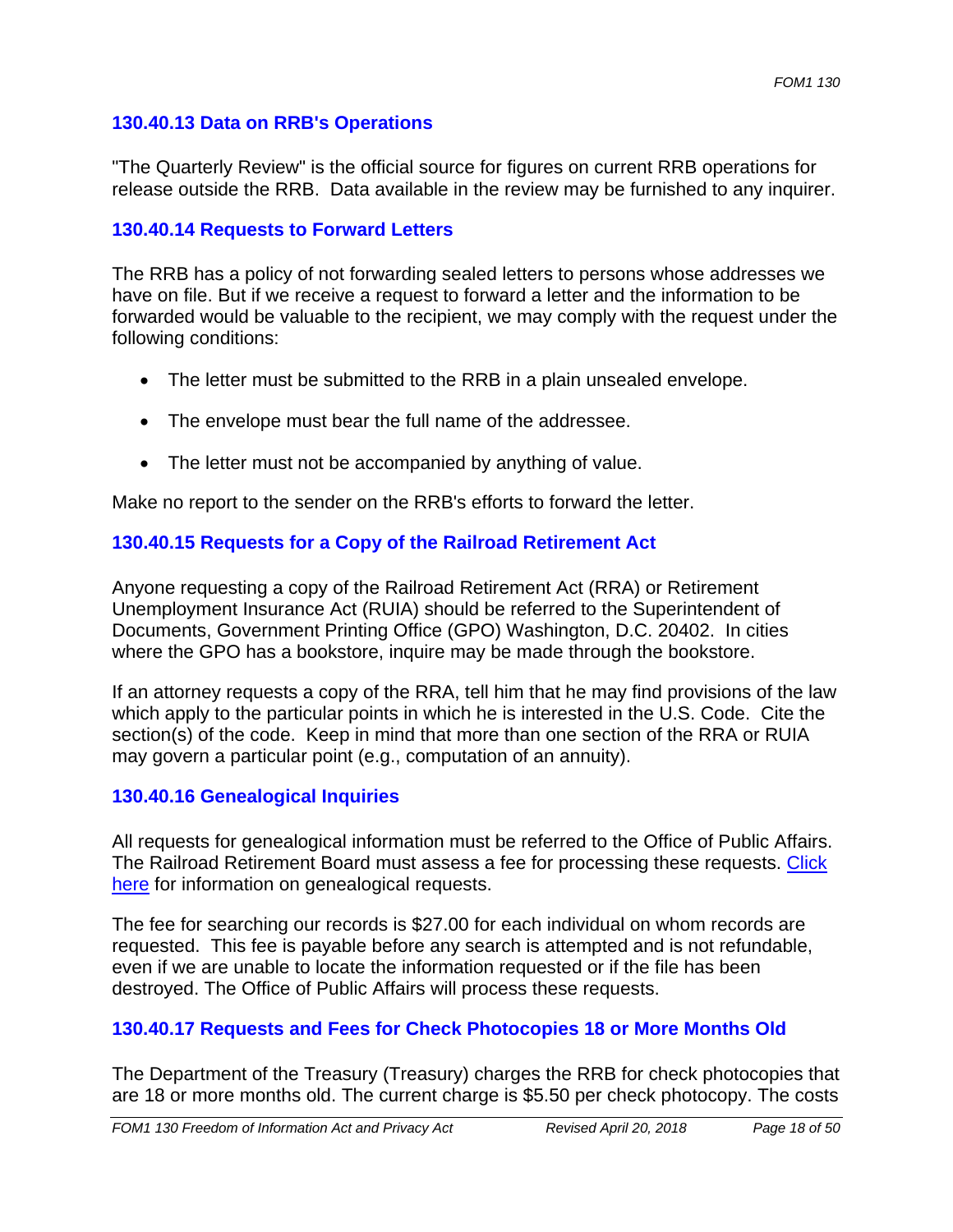for securing photocopies of checks are to be passed on to the requestor. Refer all requests received from the payee, family member of the payee, or representative of the payee to the Clerical Services Section (CSS) in the Programs Support Division. CSS will process the request upon receipt of the proper payment. Payment can be made by check or money order, payable to the Railroad Retirement Board, and is to be forwarded to CSS. Do not use the lockbox.

NOTE: Treasury is unable to provide a check photocopy if the issue date if the check is more than six and one-half years from the current date.

There is no fee for check photocopies that are less than 18 months old. However, securing check photocopies is a time-consuming and costly process and must be held to a minimum. Requests are to be limited to those made for administrative purposes, such as:

- When the RRB is attempting to recover an RRB overpayment; or,
- When the payee failed to disclose the receipt of RRB benefits to a State welfare agency from which the payee is or was also receiving benefits.

## **130.40.18 Request for records that are no longer available**

If you determine that all or part of requested records has been purged in accordance with the RRB's schedule for records disposal, the requestor should be advised that the records are no longer available and cannot be furnished. Information concerning records disposal is found in the Records Disposition Schedule IRM-4 on Boardwalk.

- If the request is for **RUIA** information that is more than 6 years and 3 months old and/or unavailable release form letter ID-6D-2 to inform requestor that **RUIA**  records have been destroyed.
- If the request is for **RRA** information that is more than 30 years old and/or unavailable release a letter to inform requestor that **RRA** records have been destroyed.

## **130.40.19 Requests Includes Subpoena or Affidavit**

If the request includes a subpoena or the signing of an affidavit relative to the status of persons or companies under the Railroad Retirement Act or the Railroad Unemployment Insurance Act, refer the request to the OGC for review (click here for fax number).

# **EXCEPTIONS:**

If the Inquiry concerns payment in a divorce proceedings, or payments for separated maintenance, alimony, or child support, refer the request to the OGC (click here for fax number).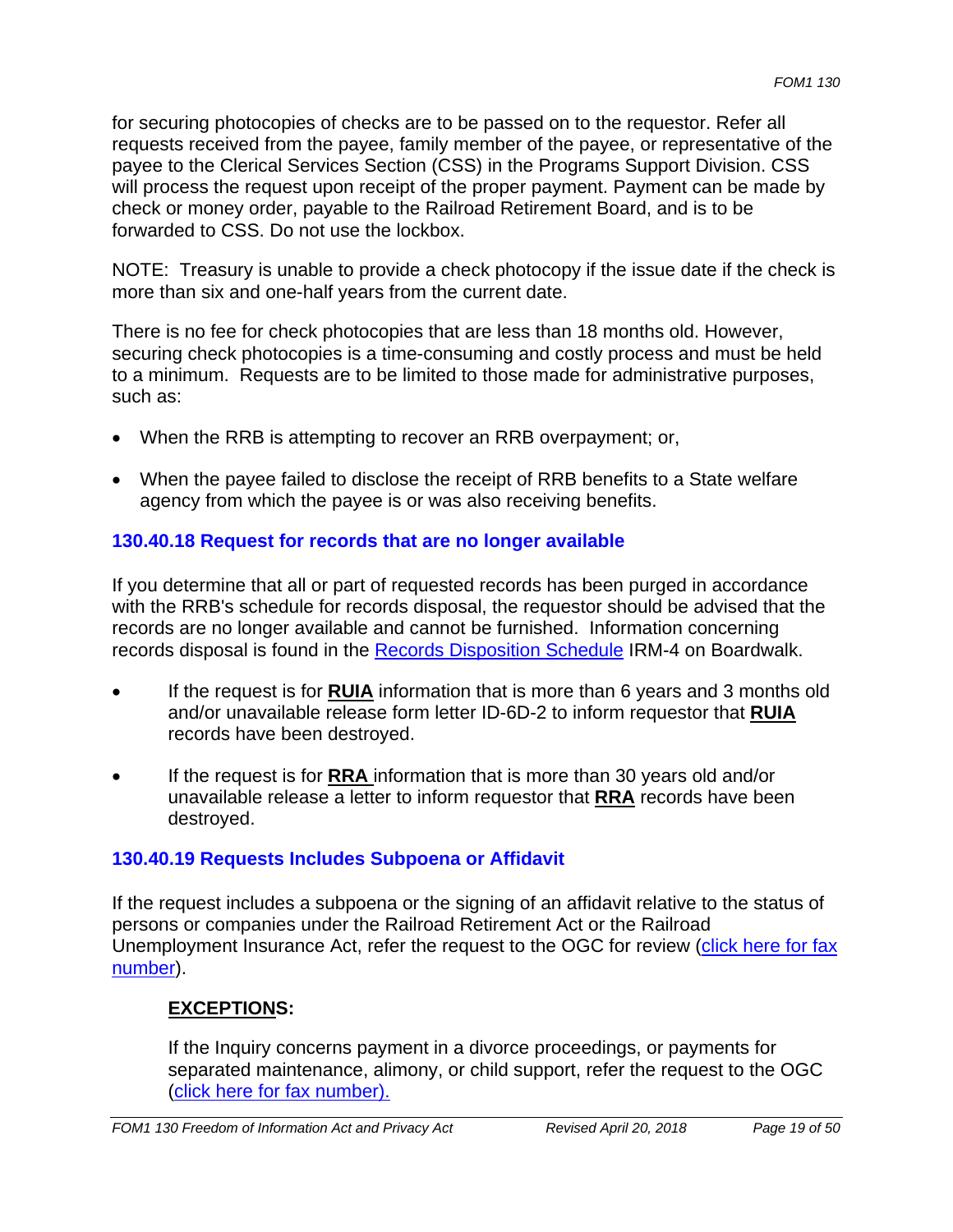Information in the RRB's possession concerning an individual is not subject to disclosure by a subpoena, which is a court order to produce certain records. The RRB's position that disclosure could not be compelled by subpoena received judicial support in Greene v. Yellow Cab Co., Exparte Railroad Retirement Board, No. 50 C 1144 (N.D. Ill., Oct. 10, 1951) (Order to Quash Subpoena)(see below); and Hubbard v. Southern Railway Company, 179 F. Supp. 244 (D.C. M.D. GA, 1959) (see below). Subpoenas are treated as requests for disclosure of information or records. Subpoenas received in a field office should be handled in accordance with FOM2 Chapter 155, while those received in SUBS should be forwarded to the OGC.

The text of the two legal opinions cited above is in the following sections; use this for reference if the inquirer questions the procedure.

#### **A. Green v. Yellow Cab Company**

| IN THE UNITED STATES DISTRICT COURT FOR THE     |           |
|-------------------------------------------------|-----------|
| NORTHERN DISTRICT OF ILLINOIS, EASTERN DIVISION |           |
| $L - 51 - 468$                                  |           |
| JOHN K. M. GREEN, plaintiff<br>V                | 50 C 1144 |
| YELLOW CAB COMPANY, a corporation<br>Defendant  |           |

#### M O T I O N

Comes now the Railroad Retirement Board by its attorney, OTTO KERNER, JR., United States Attorney for the Northern District of Illinois, and moves the court as follows:

That the subpoena duces tecum issued by this court on October 5, 1951, and directed to the Secretary or Custodian of the records, Railroad Retirement Board, 844 North Rush Street, Chicago, Illinois, and served upon the aforesaid Myles F. Gibbons on October 5, 1951, returnable to this court on October 8, 1951, at 10:00 o'clock, A.M., and issued on behalf of the Yellow Cab Company, defendant in case No. 50 C 1144, entitled Greene v. Yellow Cab Company, be quashed.

And in support of this Motion the government submits its memorandum of law.

OTTO KERNER, JR. United States Attorney

\_\_\_\_\_\_\_\_\_\_\_\_\_\_\_\_\_\_\_\_\_\_

#### IN THE UNITED STATES DISTRICT COURT FOR THE NORTHERN DISTRICT OF ILLINOIS, EASTERN DIVISION

JOHN K. M. GREEN, plaintiff (1998)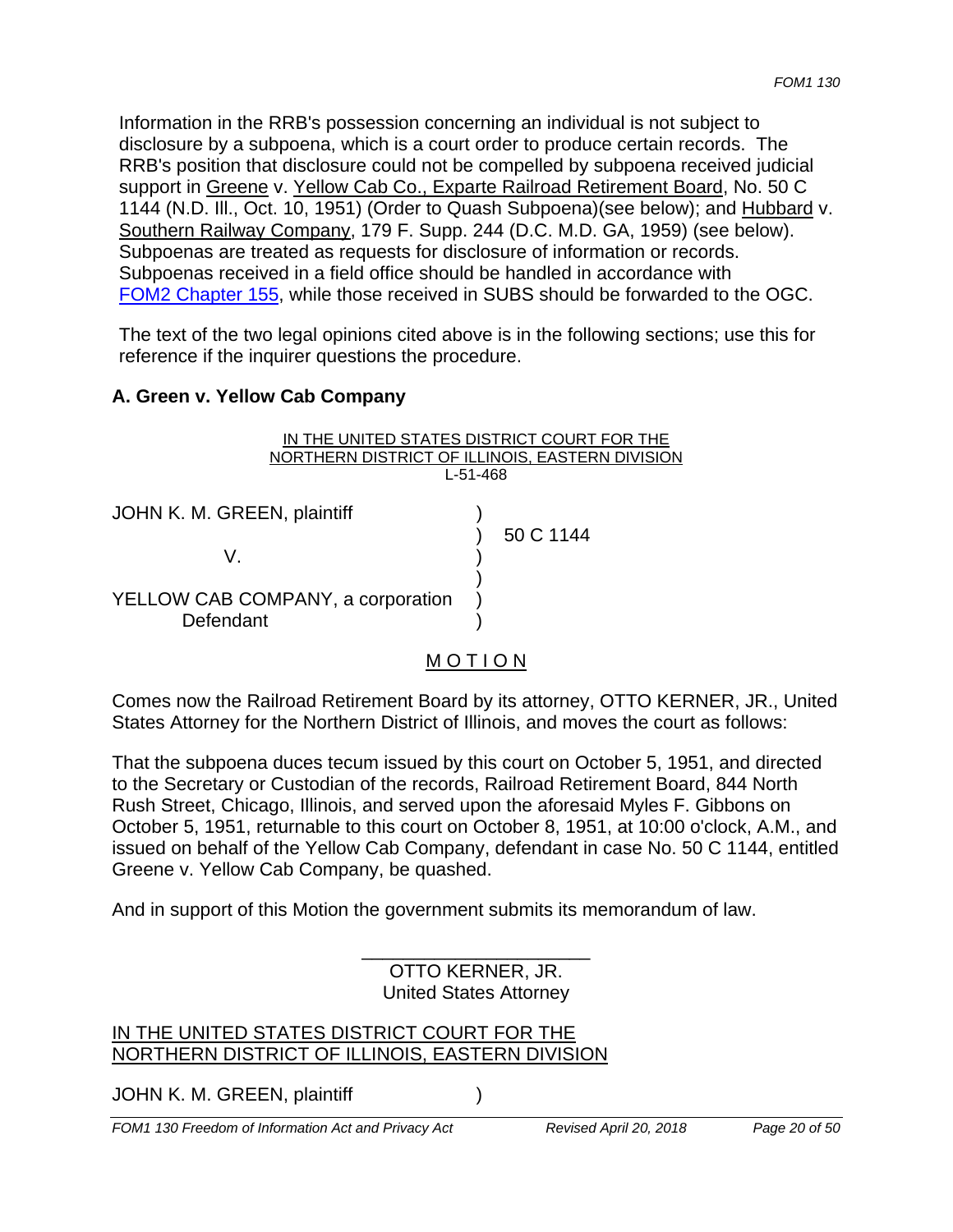) 50 C 1144

 $V.$  )

YELLOW CAB COMPANY, a corporation Defendant

MEMORANDUM IN SUPPORT OF MOTION TO QUASH SUBPOENA

------------------------------- The subpoena calls for the production of "Any and all records, compensation or accident reports, medical reports, reports from doctors from time to time made to the Railway Retirement Fund, pertaining to medical examinations made from time to time by them, or any of them, whether in connection with injuries sustained by him at any time or for any other purpose; any and all x-ray films and Roentgenologists' reports in connection with such x-ray films taken of John K. M. Greene, all relating and pertaining to one John K. M. Greene residing at 492 West 1st Street, Galesburg, Illinois; also any and all books, records, documents, reports, papers and memoranda containing information relative to said John K. M. Greene's employment by the Chicago, Burlington Railroad, or any other Railroad, and showing absences from his work for any purpose or reason whatsoever, whether said reason be injury, illness or any other reason.

)

"The medical reports in the possession of the Railroad Retirement Board have been secured by the Board in the administration of the Railroad Unemployment Insurance Act in connection with the claims of the plaintiff, John K. M. Greene, for benefits under the Act. Similarly, the Board's detailed records of the employment of the plaintiff with the "Chicago, Burlington Railroad", which might be relevant, have been secured by the Board in accordance with the provisions of Section 6 of the Railroad Unemployment Insurance Act. (45 U.S.C., section 356).

Section 12(d), (45 U.S.C., section 362(d) provides as follows:

"Information obtained by the Board in connection with the administration of this Act shall not be revealed or open to inspection nor be published in any manner revealing an employee's identity: Provided, however, that (i) the Board may arrange for the exchange of any information with governmental agencies engaged in functions related to the administration of this Act; (ii) the Board may disclose such information in cases in which the Board finds that such disclosure is clearly in furtherance of the interest of the employee or his estate; and (iii) any claimant of benefits under this Act shall, upon his request, be supplied with information from the Board's records pertaining to his claim."

Moreover, with specific reference to medical reports secured under the Act, section 12(n) (45 U.S.C., section 362(n)) provides, in pertinent part, as follows:

"Any doctor who renders any attendance, treatment, attention, or care, or performs any examination with respect to a sickness of an employee or as to the expected date of birth of a female employee's child, or the birth of such a child, upon which a claim or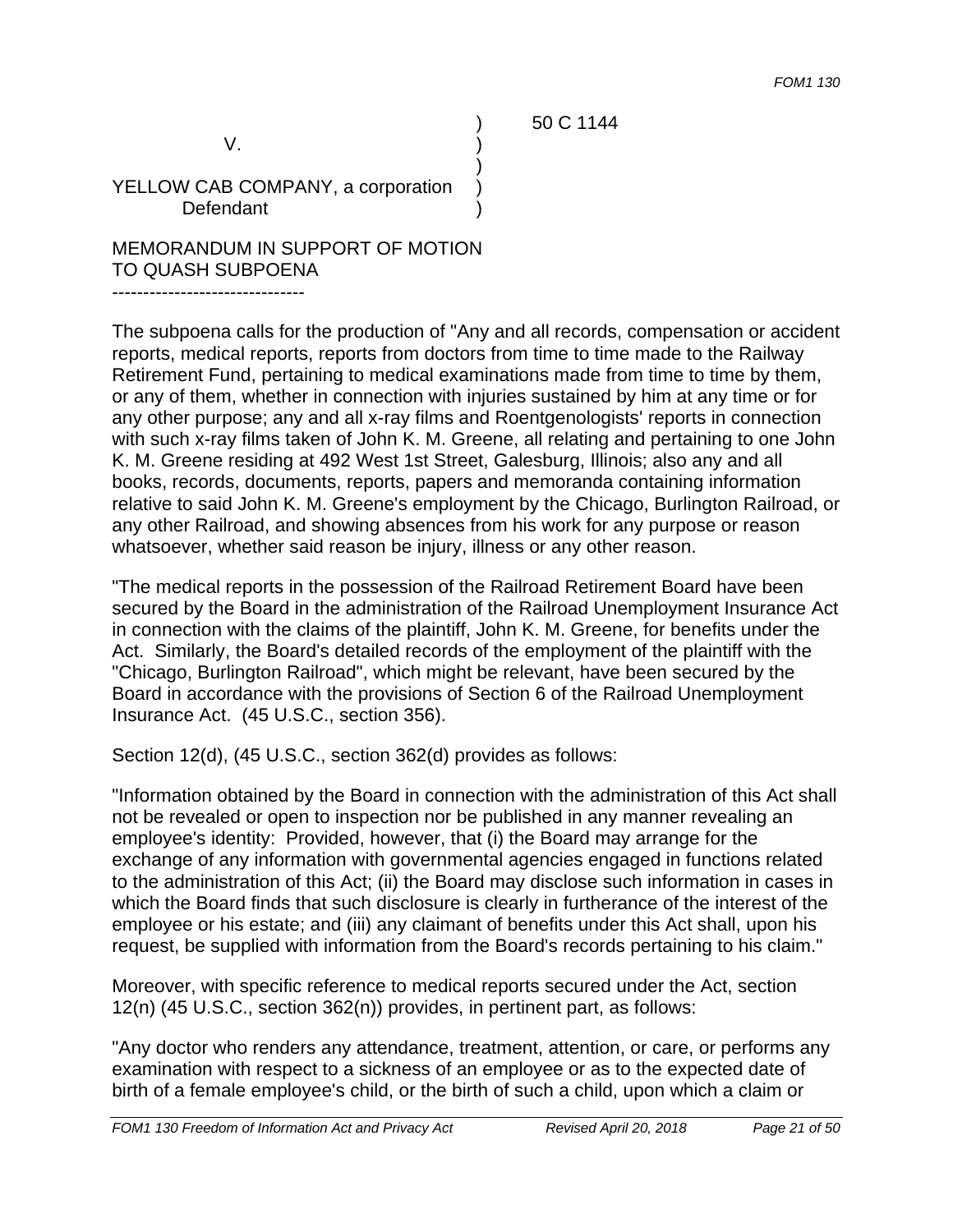right to benefits under this Act is based, shall furnish the Board, in such manner and form at such times as the Board by regulations may prescribe, information and reports relative thereto and to the condition of the employee. An application for sickness or maternity benefits under this Act shall contain a waiver of any doctor-patient privilege that the employee may have with respect to any sickness or maternity period upon which such application is based: Provided, that such information shall not be disclosed by the Board except in a court proceeding relating to any claim for benefits by the employee under this Act."

In the face of this plain statutory language there is no occasion for considering cases dealing with the power of government departments or agencies to issue regulations making their records confidential, under general statutory provisions authorizing them to maintain their offices, and to administer the acts under which they operate.

The authority and duty of the Board are fully stated in the statute itself. Under section 12(n) of the Railroad Unemployment Insurance Act the medical records of the Board, which apparently constitute the only possibly important information in the Board's possession, cannot be disclosed by the Board in any circumstance in this case. Under section 12(d) of the Act, the possibly relevant employment history of the plaintiff clearly cannot be disclosed by the Board in the absence of a showing to the Board, and a finding by the Board, that such disclosure would be in the interest of the plaintiff.

> OTTO KERNER, JR. United States Attorney

\_\_\_\_\_\_\_\_\_\_\_\_\_\_\_\_\_\_\_\_\_\_\_\_

MYLES F. GIBBONS General Counsel Railroad Retirement Board

EDWARD E. REILLY Assistant General Counsel Railroad Retirement Board OF COUNSEL

## **B. Hubbard V. Southern Railway Company**

B.

DECISION UNDER SECTIONS 12(d) and (n) OF THE RAILROAD UNEMPLOYMENT INSURANCE ACT (Hubbard v. Southern Railway Co., 179 F. Supp. 244 (M.D.) Georgia 1959)

#### IN THE UNITED STATES DISTRICT COURT FOR THE MIDDLE DISTRICT OF GEORGIA MACON DIVISION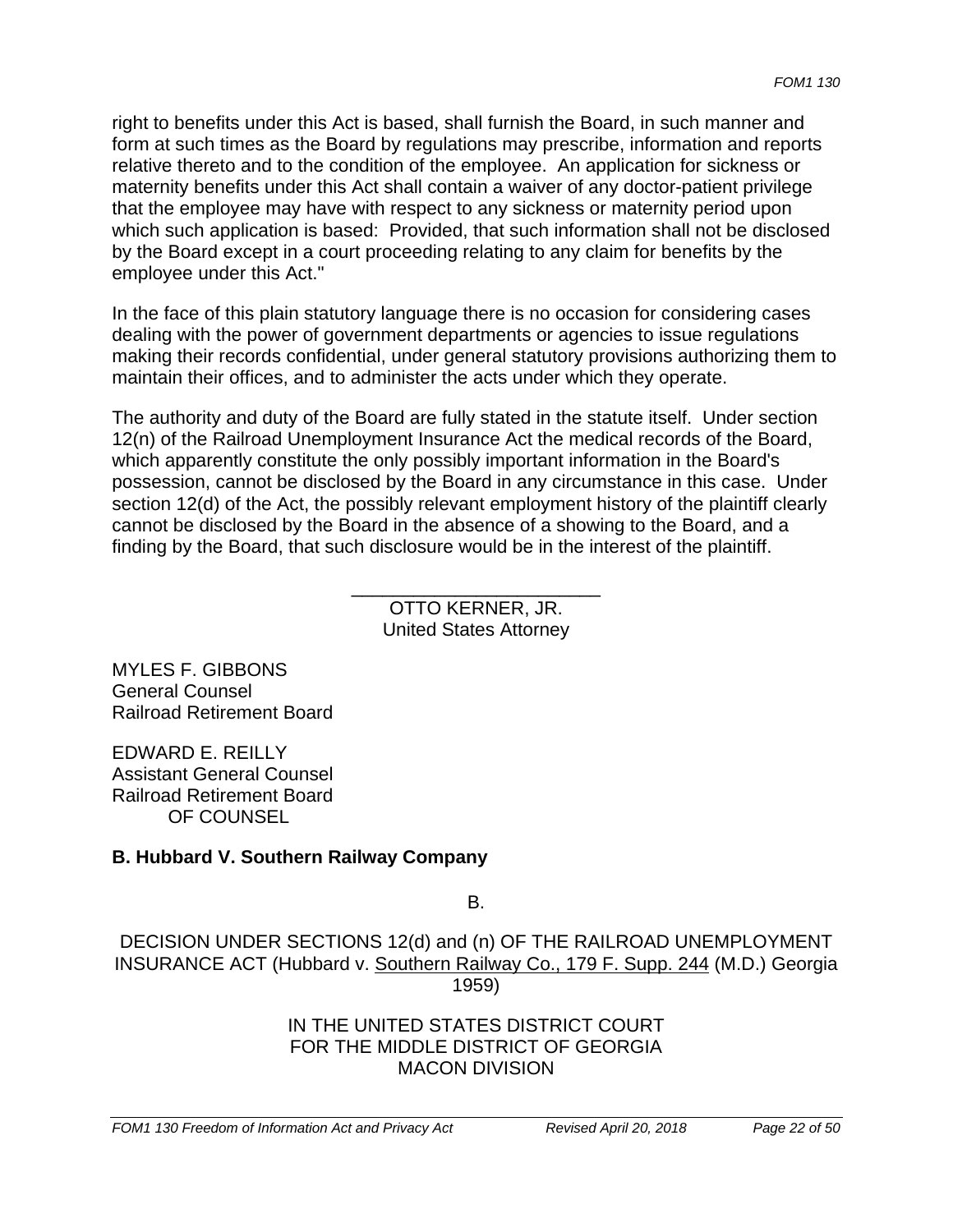MRS. EMMA NORRIS HUBBARD SOUTHERN RAILWAY COMPANY, A Virginia Corporation

V. CIVIL ACTION No. 1593

BOOTLE, District Judge:

Plaintiff, widow of a former employee of the defendant, Southern Railway Company, brought suit for injuries to and for the death of her husband under the Federal Employer's Liability Act. The defendant caused a subpoena duces tecum to be served on H. H. Dashiell, Regional Director, Railroad Retirement Board, Atlanta, Georgia, requiring him to produce: "(a) The entire file related to Robert H. Hubbard, 704-14- 0602, and payments made to him for sickness or injury benefits; (b) specifically, the application of Robert H. Hubbard dated March 25, 1956 for sickness benefits; (c) record showing payments made on account of such benefits; (d) any subsequent application made by Hubbard for sickness benefits; (e) any records pertaining to the determination that benefits paid Hubbard from June 19, 1956 through January 15, 1959 were for illness and not for injury; (f) any statement or application made or signed by the deceased in connection with any application made by him for sickness or injury benefits to the Railroad Retirement Board." Thereafter, Dashiell, through the United States Attorney, moved that the subpoena be quashed, contending that he was prohibited from producing the records by the provisions of the Railroad Unemployment Insurance Act, 45 U.S.C. 362(d), 362(n), the Railroad Retirement Board's regulations, 20 C.F.R. 262.16, and by instructions from his superior officers.

The courts have recognized the right of administrative agencies to make reasonable regulations regarding their records and reports and have upheld regulations forbidding agency employees from testifying in suits between private parties concerning the contents of secret official records. Appeal of United States Securities & Exchange Commissions, 226 F. 2d 501, 518, 6th Cir. 1955. The cited case holds that such regulations may be promulgated by important administrative agencies created by Act of Congress, as well as by heads of departments of cabinet rank, page 518. The instant motion to quash the subpoena duces tecum is supported by Mr. Dashiell's testimony to the effect that he complied with the applicable regulations by reporting to the Board the Fact that this subpoena duces tecum had been tendered to him, and was not thereafter authorized by the Board to comply with it.

The particular question before this court at this time is controlled by the cases of

Boske v. Comingore, 177 U.S. 459, 469, 470, 44 L. Ed. 846 (1900), and United States ex rel. Touhy v. Ragen, 340 U.S. 462, 468, 95 L. Ed. 417 (1951). In each case a subordinate employee was held justified in refusing to produce (in Boske, by attaching to a deposition, and in Ragen, in response to a subpoena duces tecum) documents belonging to the department of the United States Government in which the witness was employed, the witness in each case relying upon a regulation promulgated by the head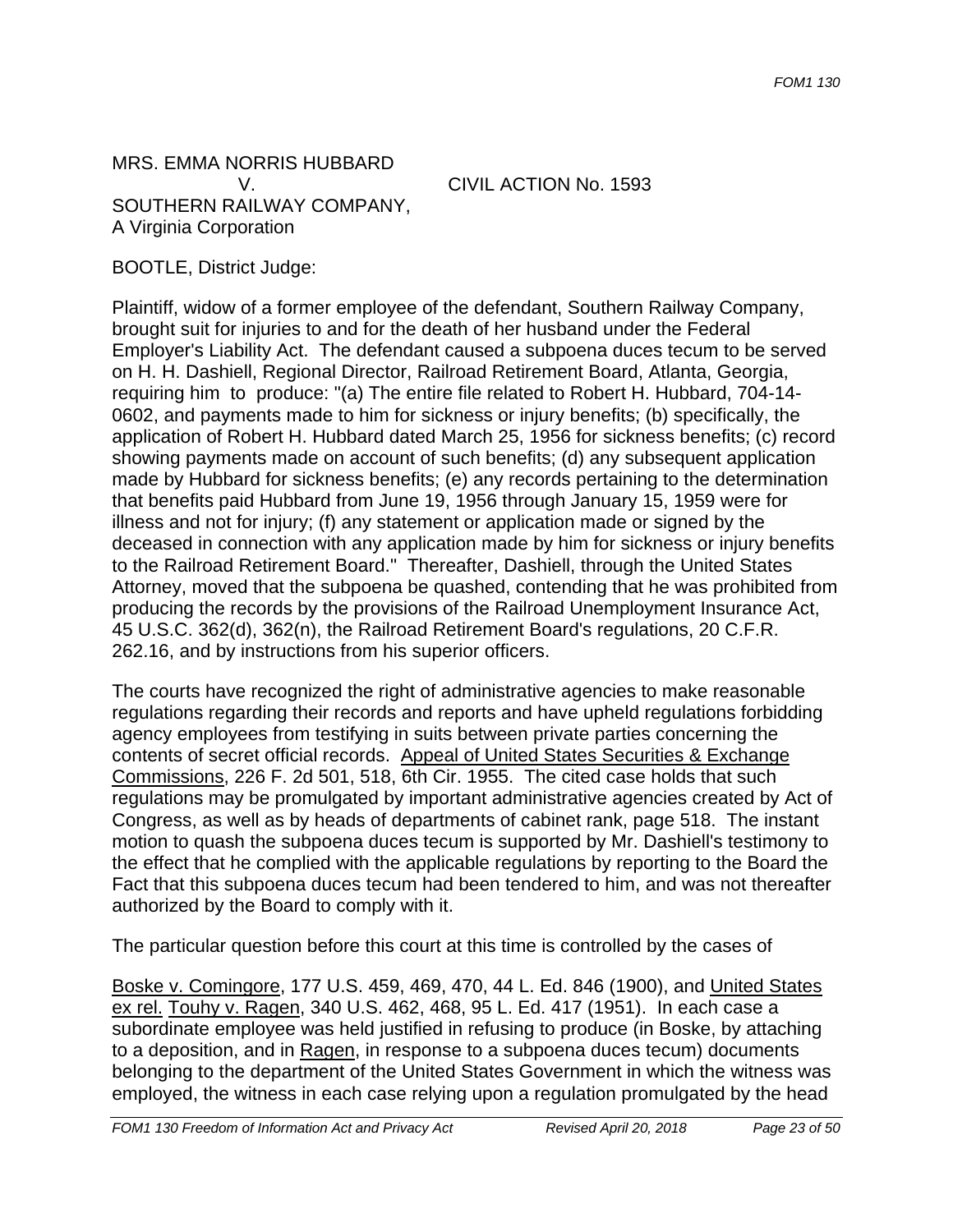of his department. The Boske case involved a Collector of Internal Revenue and a regulation by the Secretary of the Treasury. The Ragen cased involved an agent in charge of the Federal Bureau of Investigation and a regulation by the Attorney General.

In the Boske case Mr. Justice Harlan, for the Court, wrote: "The papers in question, copies of which were sought from the appellee, were the property of the United States, and were in his official custody under a regulation forbidding him to permit their use except for purposes relating to the collection of the revenue of the United States. Reasons of public policy may well have suggested the necessity, in the interest of the government, of not allowing access to the records in the offices of collectors of internal revenue, except as might be directed by the Secretary of the Treasury... Great confusion might arise in the business of the department if the Secretary allowed the use of records and papers in the custody of collectors to depend upon the discretion or judgment of subordinates. At any rate, the Secretary deemed the regulation in question a wise and proper one, and we cannot perceive that his action was beyond the authority conferred upon him by Congress. . . In our opinion the Secretary, under the regulations as to the custody, use, and preservation of the records, papers, and property appertaining to the business of his department, may take from a subordinate, such as a collector, all discretion as to permitting the records in his custody to be used for any other purpose than the collection of the revenue, and reserve for his own determination all matters of that character."

Mr. Justice Reed, for the Court, in the Ragen case said: "When one considers the variety of information contained in the files of any government department and the possibilities of harm from unrestricted disclosure in court, the usefulness, indeed the necessity, of centralizing determination as to whether subpoenas duces tecum will be willingly obeyed or challenged is obvious."

Accordingly, the court is of the opinion that the witness Dashiell, a regional director of the Railroad Retirement Board, and as such a subordinate employee of the Board, is justified in respectfully declining to produce, disclose or deliver the subpoenaed documents, his declination being in strict accord with Sections 262.16(a) and (b) of the Board's Regulations by which he is bound.

The court finds it unnecessary to pass upon the broad questions argued by counsel. It is not necessary here to consider the ultimate reach of the authority of the Board itself to refuse to produce by order of court government papers in its possession. Nor does the court reach the question whether by the provisions of 45 U.S.C.A. 362(d) Congress intended to place the documents here subpoenaed beyond the reach of court processes. Nor does the court reach the other broad question suggested by counsel, whether, if Congress so intended, such provisions might constitute an unconstitutional, unwarranted or impermissible legislative interference with or invasion into purely judicial functions. No opinion is expressed or intimated as to these questions. This ruling is based upon the very much narrower ground above stated.

Accordingly, the motion to quash subpoena duces tecum is hereby granted and sustained, and said subpoena duces tecum is hereby quashed.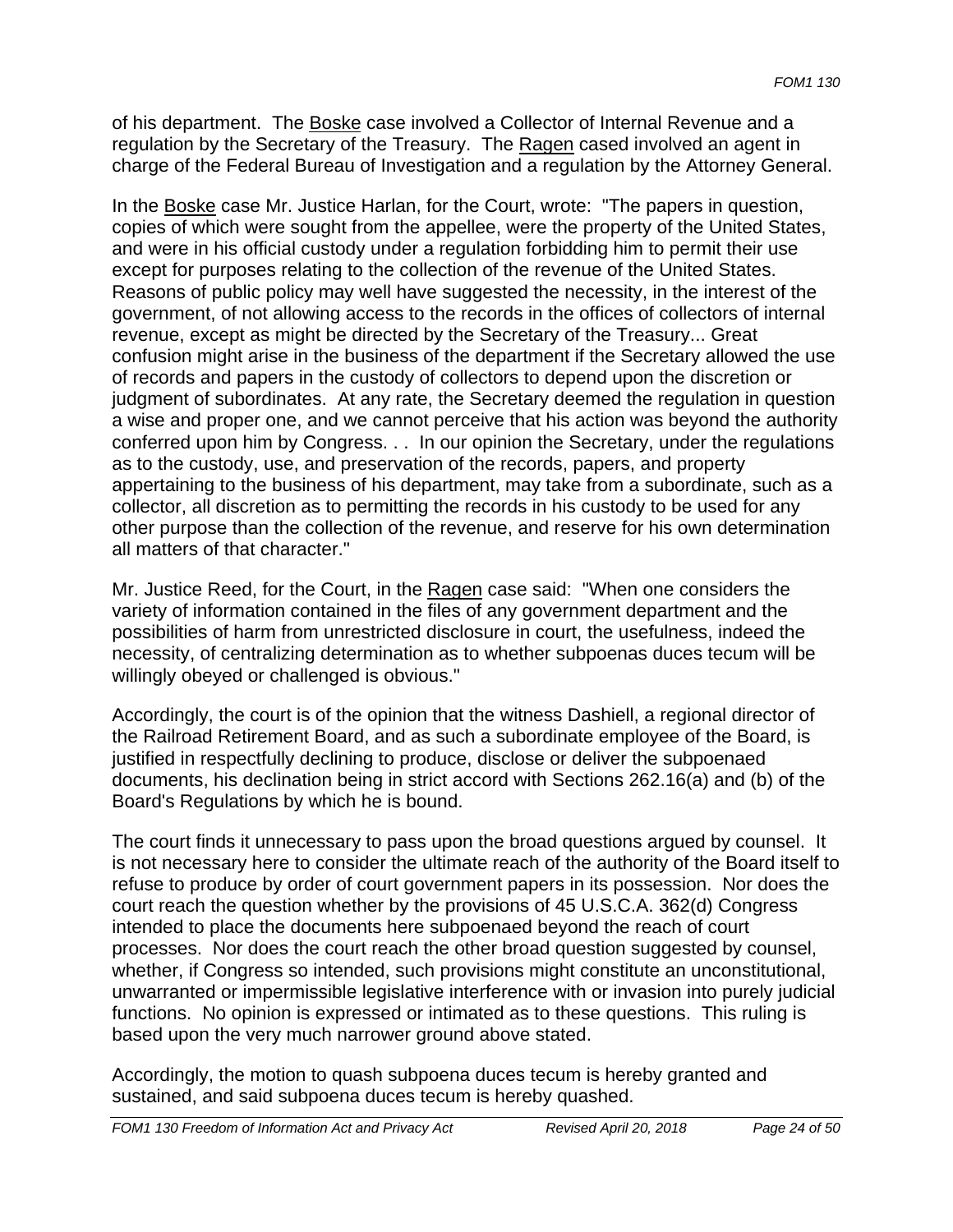This the 9th day of November, 1959

## /s/ W.A. BOOTLE UNITED STATES DISTRICT JUDGE

# **130.45 Handing Information Requests from Common Sources**

## **130.45.1 Requests from Attorneys**

Information, except when medical evidence is involved, can be released without prior written consent to an attorney who claims in writing to represent:

- A beneficiary or potential beneficiary in his claim for benefits under the RR Act; or
- Either party in a civil action involving payments for separate maintenance, alimony, or child support. In this type case, tell the attorney ONLY that there is entitlement and furnish the current benefit rate. See FOM1 135.35.2 for handling inquiries regarding property settlements in divorce proceedings.
- If attorney has an attachment or garnishment court order, see  $RCM$  5.15.25, Court Orders Affecting Annuity Payments

**Note:** If a denial of benefits is the issue, be sure to inform the attorney of section 5(i) of the Act concerning fees as explained in AIM 27.

#### **A. Inquiry indicates attorney represents individual**

An attorney may be furnished information about an individual if it is reasonably clear that the individual asked the attorney to inquire on his behalf. The following may be proof that the attorney represents the individual:

- The inquiry is accompanied by the individual's letter or quotes from it; or
- The inquiry contains facts that can be inferred to have been supplied by the individual; or
- The attorney refers to the individual as his client or states that he is representing the individual.

Release only the information requested by the attorney at this specific time. Any additional correspondence sent to the individual that pertains to the original request by the attorney should include a copy to the attorney. Always send the individual a copy of any correspondence addressed to the attorney.

For example, an individual files a disability application. A month later a letter is received inquiring on the status of the disability application from an attorney that represents the individual. DBD will reply to this letter. When the case is then rated, it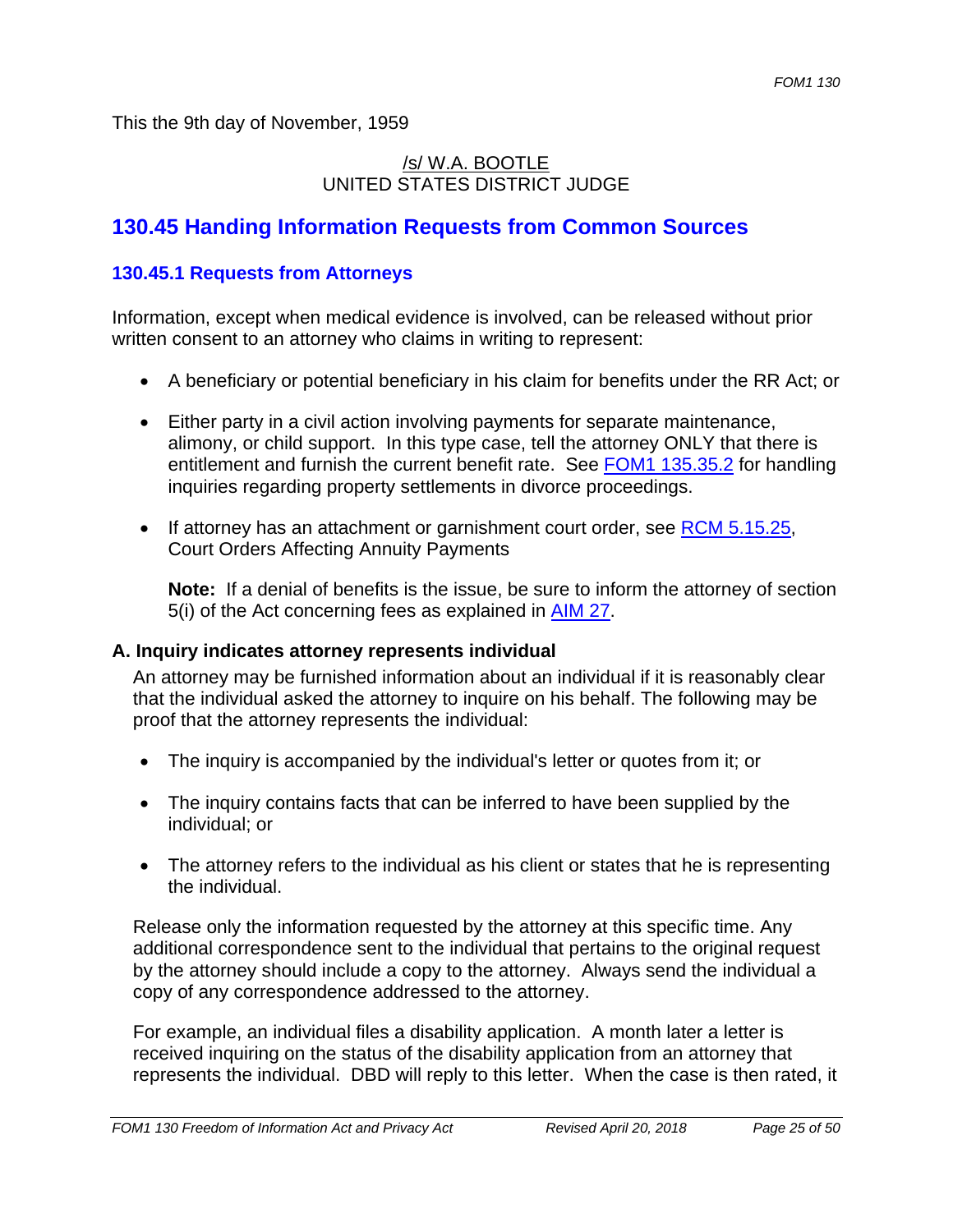would be necessary to send the attorney a copy of the disability decision letter that is sent to the individual

#### **B. Inquiry does not indicate that attorney represents individual**

When it cannot be inferred from the attorney's letter that he has been authorized by the individual to secure information, release only general information to the attorney. If specific information is requested, furnish it to the individual and advise the attorney that we have furnished the information requested to the individual so that the information may be made available to him immediately if the individual so desires.

#### **130.45.2 Requests from Power-of-Attorney**

Filing Power-of-Attorney - Accept any written request as a power-of- attorney when it names and authorizes another person to act for the applicant or annuitant. The signature on the written request does not require formal authentication.

When a power-of-attorney has been filed in a case, take up all matters in the claim with the agent or attorney within the limitations or qualifications, if any, specified in the power-of-attorney.

A power-of-attorney only can be used for information requests; it cannot be used for payment purposes (e.g., change of address).

Cancellation of Power-of-Attorney - A signed request from the annuitant or applicant is sufficient authority to cancel a power-of-attorney. The signature of the person requesting withdrawal does not require formal authentication.

Once a power-of-attorney is withdrawn, do not recognize it again. If representation is desired after cancellation, inform the applicant that a new authorization is required.

## **130.45.3 Requests for Information from Employers**

#### **A. Information that may be disclosed to Employers**

Identifying information such as full name, address, DOB, SS No., employee ID number, and date last worked may be released to the last employer to verify entitlement for benefits under the Railroad Retirement Act.

#### 1. Disclosing annuity rates to employers

An employer or an organization under contract to an employer may be told the methods used to calculate the annuity rate, entitlement data, and present address for the purpose of determining entitlement to and rates of private supplemental pensions, sickness or unemployment benefits, and to calculate estimated benefits due.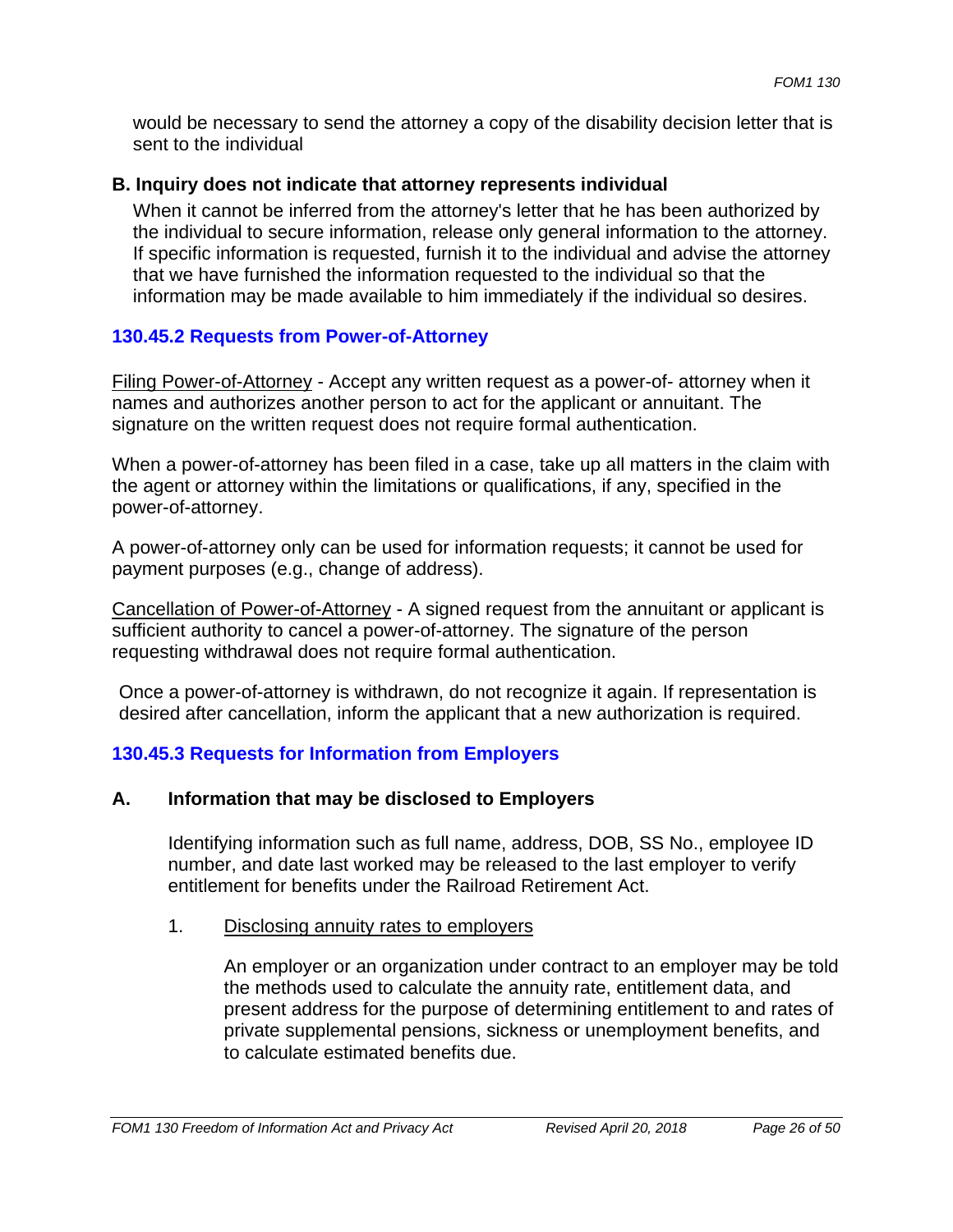**NOTE:** If an employer (with the exception of the Burlington-Northern Santa Fe) requests the annuity rate or other personal information about a person who is not a former employee, forward the request to P&S - RAC.

Benefit rate information of an annuitant may be disclosed to a railroad claims agent under the following circumstances:

- The railroad represented by the claims agent is a former employer to the annuitant.
- The claims agent submits a written request for the information.
- The request indicates that the information is needed to reach a settlement with the annuitant or is related to the litigation involving the annuitant.
- 2. Burlington Northern Santa Fe

You may furnish Burlington Northern – Santa Fe (BNSF) the amounts of RRA payments made to its employees or survivors of its employees when this information is requested for purposes of the employer's scholarship plan. Under that plan, the BNSF gives financial help toward the college education of talented children of its employees, both living and deceased.

3. Filing date of employee application

The employee's last employer under the RRA may be furnished the date the employee filed an application for an annuity for use in determining entitlement to continued major medical benefits under insurance programs negotiated with labor organizations.

#### 4. Base-year employers

Base-year employers have the right to protest RUIA payment of benefits to their employees and can be furnished the following information:

- The amount and periods for which benefits are approved.
- Prepayment and post-payment notifications.
- Medical information (if the employer protests the determination allowing benefits and the information is material to the protest).

Occasionally, employers will request information to be used in connection with a claim for damages based on liability for an on-duty injury, such as medical reports or evidence that an employee worked during a period of alleged infirmity. Because this information would be used in the railroad's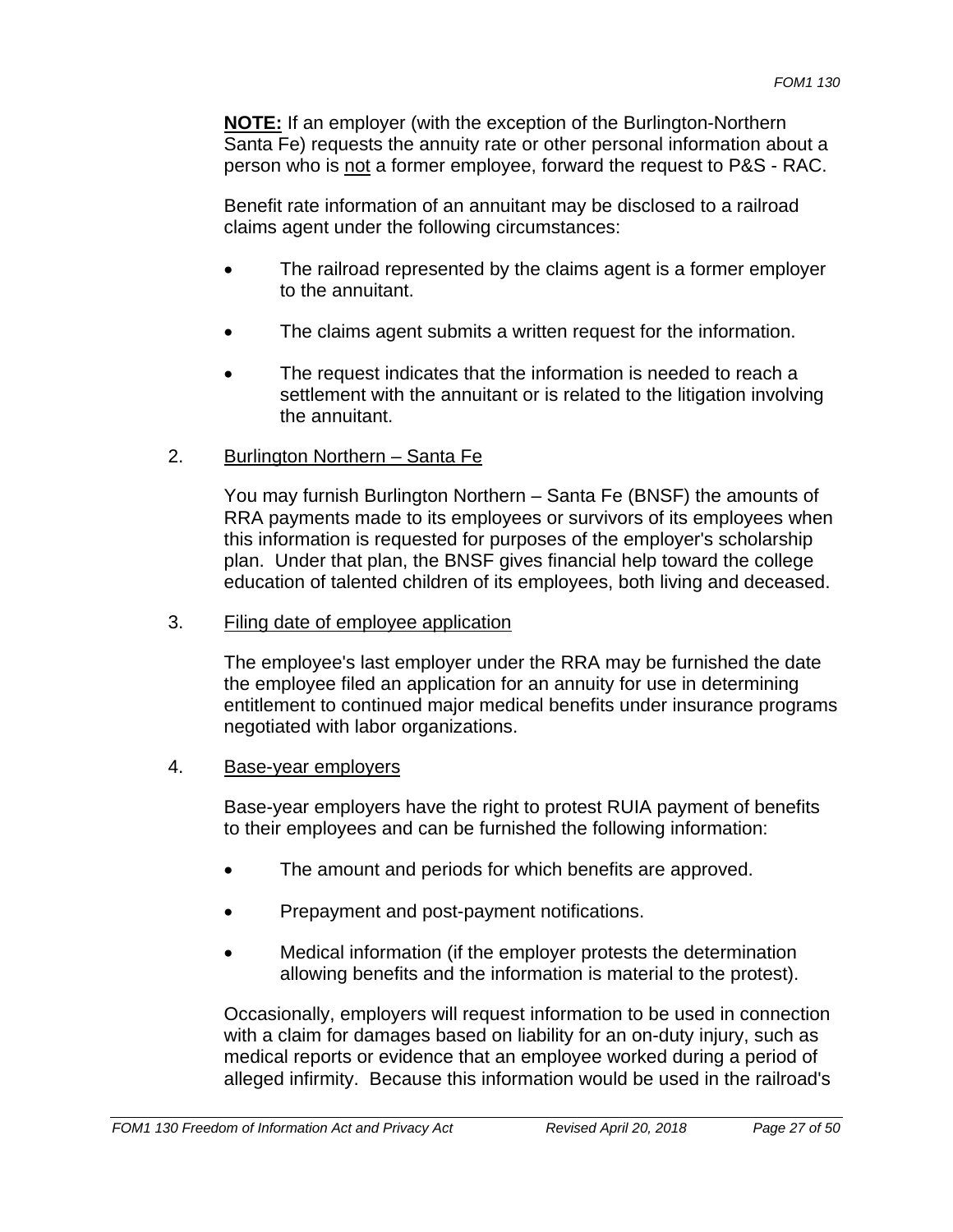legal defense rather than to protest the payment of RUIA benefits, its release is not permitted under section 12(d) of the RUIA.

Only information necessary to administer the RUIA may be released to employers, insurance companies and their agents, such as attorneys or claim agents, without the claimant's authorization. Such information is generally limited to that needed to effect reimbursement under sections 12(o) and 2(f) of the Act and to verify eligibility, as with Form ID-5i. Refer inquiries about the amount of reimbursement due under sections 12(o) and 2(f) of the Act to the customer service section in accordance with DOP/FOM-11-165.

## **B. Restrictions on Disclosure of Information to Employers**

1. DOB of employee - When an employer requests the DOB of an employee, furnish the information without a signed authorization from the employee ONLY if the employer indicates in the request that the data is required for identification purposes. In that event, furnish the birth date shown on service and compensation records (i.e., EDMA, MARC file or Form G-90). Tell the employer that the birth date is from the RRB's compensation records and that it has not been verified.

If the request for an employee's DOB is for any reason other than identification purposes, the employee must authorize disclosure over his signature.

2. Employee's annuity filing date - Refer any request for the filing date of an annuitant's application to P&S - RAC, except for requests for employee filing date, for purpose shown in FOM1 130.45.3

#### **130.45.4 Requests from Governmental Agencies**

#### **A. SSA**

You may furnish SSA with the necessary information required for administration of the Social Security Act (SSA) or the SSI program. However, when SSA requests benefit rates for SSI purposes, furnish only the current RRB rate. Under an agreement with SSA, the RRB is not obligated to furnish retroactive annuity rates to SSA for the SSI program. Manually accessible records of past payments are forwarded to SSI. (For RUIA only) Restrict disclosure to benefit amounts, duration and entitlement.) Do not disclose the employee's address or employment history without his or her authorization.

## **B. Department of Veterans Affairs (VA)**

Furnish VA the following information for use in the administration of its veterans benefit programs:

The amount of the annuity or death benefit paid or payable under the RRA.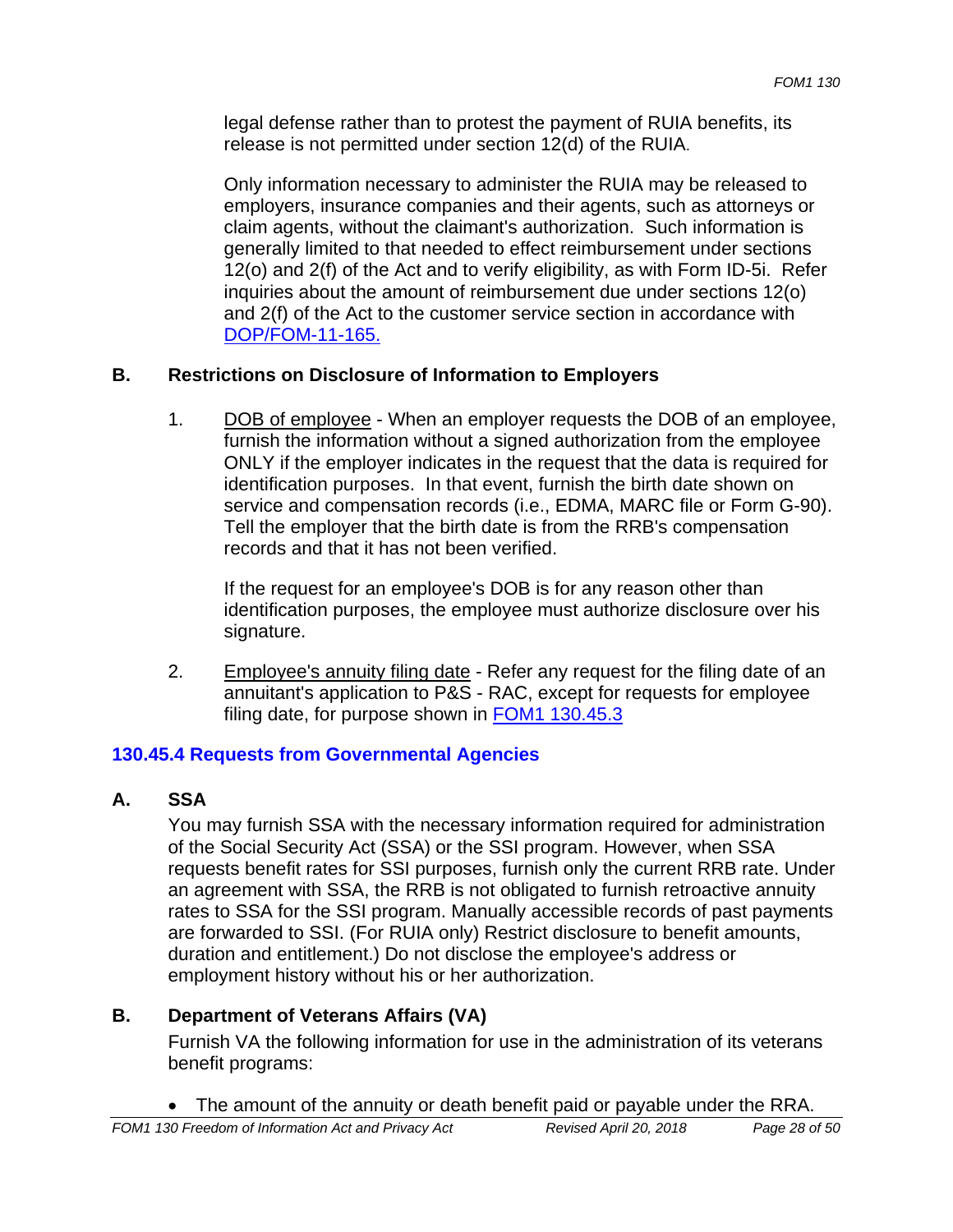- Information about whether a person claimed to be missing is alive, or was alive, following the date of his disappearance.
- Medical records, if available; if not, forward request to DBD.

If the person's claim file does not contain sufficient information, or if the person does not have a file, forward the VA request to the Program Support Division/Clerical Services Section (PSD-CSS).

## **C. Internal Revenue Service (IRS)**

Furnish the Internal Revenue Service (IRS) with information necessary for the administration of the Railroad Retirement Tax Act and the amount of RRA regular and SUP ANN payments. These benefits are taxable under Federal income tax laws.

If IRS requests information about the amount of the lump-sum death benefit, or residual lump-sum payment in a particular case, refer the inquiry to P&S-PAS.

We will furnish the IRS with the most current address for an individual with the assumption that they will use it solely for tax administration purposes only.

## **D. Government Welfare Agencies**

Without authorization, furnish a government welfare agency (i.e., state and local welfare or relief agencies, or public housing authorities, etc.), requested information about the amount, effective date of benefits, or eligibility for benefits, of any person, for use in processing applications or calculating benefits under that agency's program(s). If such information is requested for a purpose other than a routine uses (for example, fraud investigation) see FOM1 130.45.4G

## **E. Members of Congress or Presidential Offices**

RRB may recognize, without power-of-attorney, a Member of Congress or Presidential Offices as an applicant's or annuitant's duly authorized representative, if such recognition appears to be in his interest. Presume it is in his interest if there is no evidence to the contrary.

A Member of Congress may be given:

- Information about the award or denial of his constituent's claim,
- The amounts of annuities and accruals when necessary to explain the award,
- The annuitant's address if the intent is to communicate with the annuitant about legislation which affects the railroad retirement system,
- Any other information necessary to answer the inquiry and which it would be reasonable to assume the constituent would have contemplated being disclosed.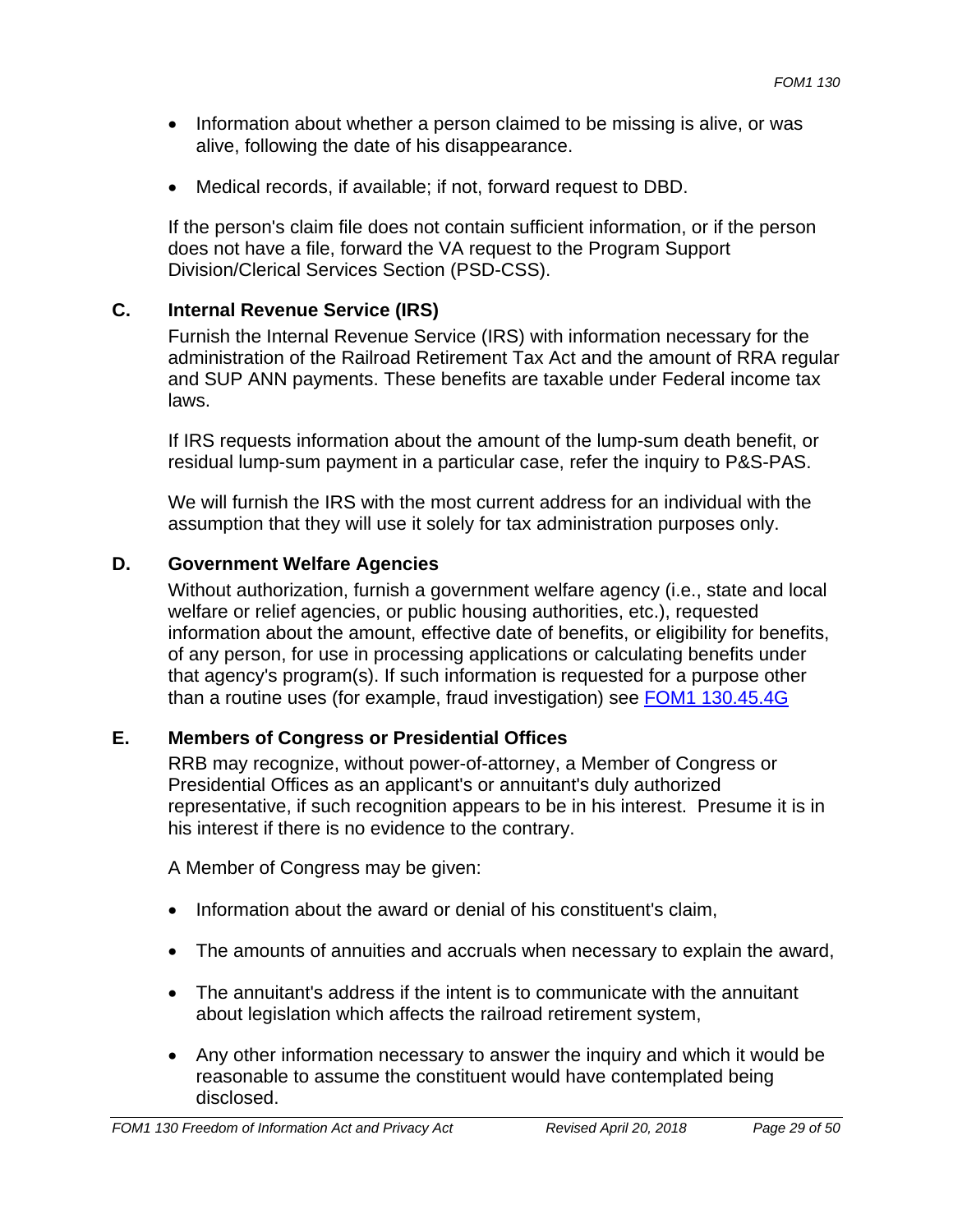• Route any inquiry from a member of Congress to the Congressional Inquiry Section in the Office of Public Affairs.

**Exception:** Requests for address lists of constituents should be referred to P&S-RAC for handling.

## **F. State Authorities**

Furnish the agency of any state of the U.S. charged with administration of taxing laws:

- The amount of lump-sum death payments, SUP ANN, or accrued annuities in death cases; and
- The name of the person(s) to whom such amount was payable.

A state taxing authority also may be furnished a beneficiary's SS number for tax purposes only.

Furnish the agency of any state of the U.S. charged with administration of unemployment laws the amount payable to a person under the RRA or RUIA. This applies to both life and death cases and to both recurring and non-recurring payments.

## **G. Law Enforcement Agencies**

When a request for personal records is received from any governmental agency (Federal, state, or local), for the purpose of anticipated civil or criminal law enforcement activity, the information may be furnished if:

- 1. A written request is made by the head of the agency (this includes anyone from the requesting agency to whom authority has been delegated, down to the level of section head) specifying the portion of the individual's record that is desired; and
- 2. The request states the law enforcement reason the individual's record is required; and
- 3. Disclosure would not be prohibited by sections l2 (d) or l2 (n) of the RUIA.
- 4. The employee is liable for child support or alimony. Do not disclose the employee's address or employer without authorization.

# **130.45.5 Requests from Non-Governmental Organizations**

## **A. Parent Locator Service**

The last known addresses and employer information may be released to Department of Health and Human Services in conjunction with the Parent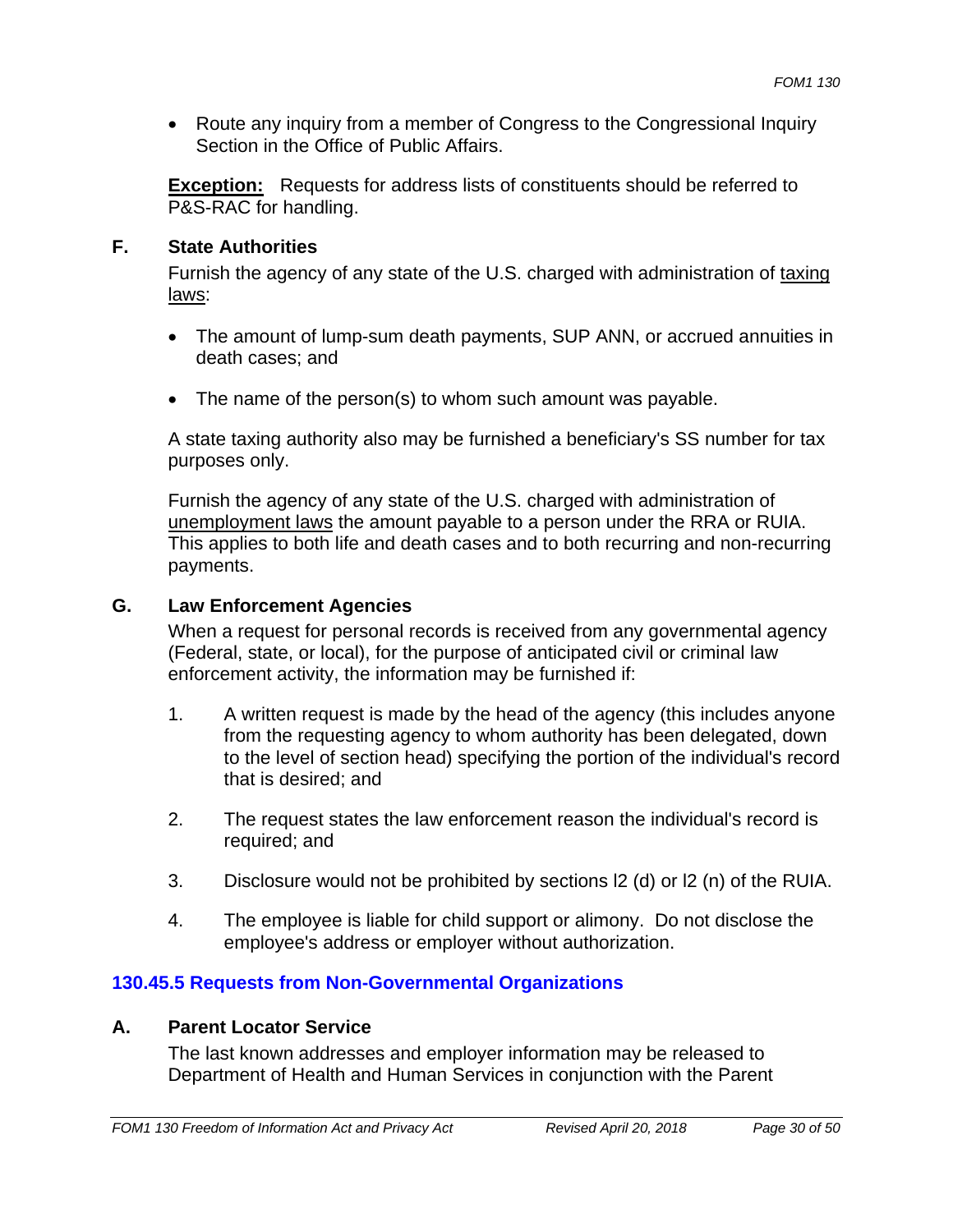Locator Service. If an inquiry is received from one of the State Parent Locator Services refer the inquirer to:

Department of Health and Human Services Office of Child Support Enforcement 330 C Street, SW Washington, DC 20201

If an inquiry is received from someone other than HHS or one of the state agencies, inform the inquirer that he must first contact the State Parent Locator Service. (Refer to FOM135.45 for State Parent Locator).

## **B. Labor Organization Representative**

RRB may recognize, without power-of-attorney, a railway labor organization official as an applicant's duly authorized representative. The official:

- Must be a person designated by the employee's railway labor organization to act in behalf of members of that organization, and
- May be recognized only with respect to his own class or craft of employees and not with respect to any other class or craft of employees. The individual may be assumed to represent the employee if he is a member of the same class or craft as the employee.
- May be given information about the award or denial of the applicant's claim. He may also be furnished the amounts of annuities and accruals when necessary to explain an award.

Route any inquiry from an official of a labor organization (other than local lodge to Director of Operations).

## **C. Consular Officers**

RRB may disclose information to a consular officer, even though he does not hold a power-of-attorney, when all of the following conditions are met:

The requested information does not appear to be detrimental to the interest of the applicant or to be against the public interest.

The requested information is pertinent to the applicant's RRA or RUIA claim and is information which we would release to the applicant himself if he requested it.

The consular officer represents a country to which U.S. Treasury checks are sent and is acting on behalf of an applicant who is a fellow countryman.

## **D. Public Advocacy Columns**

We may answer news media requests (i.e., Action Line) made on behalf of the railroad public because the individual's consent is implied by his seeking the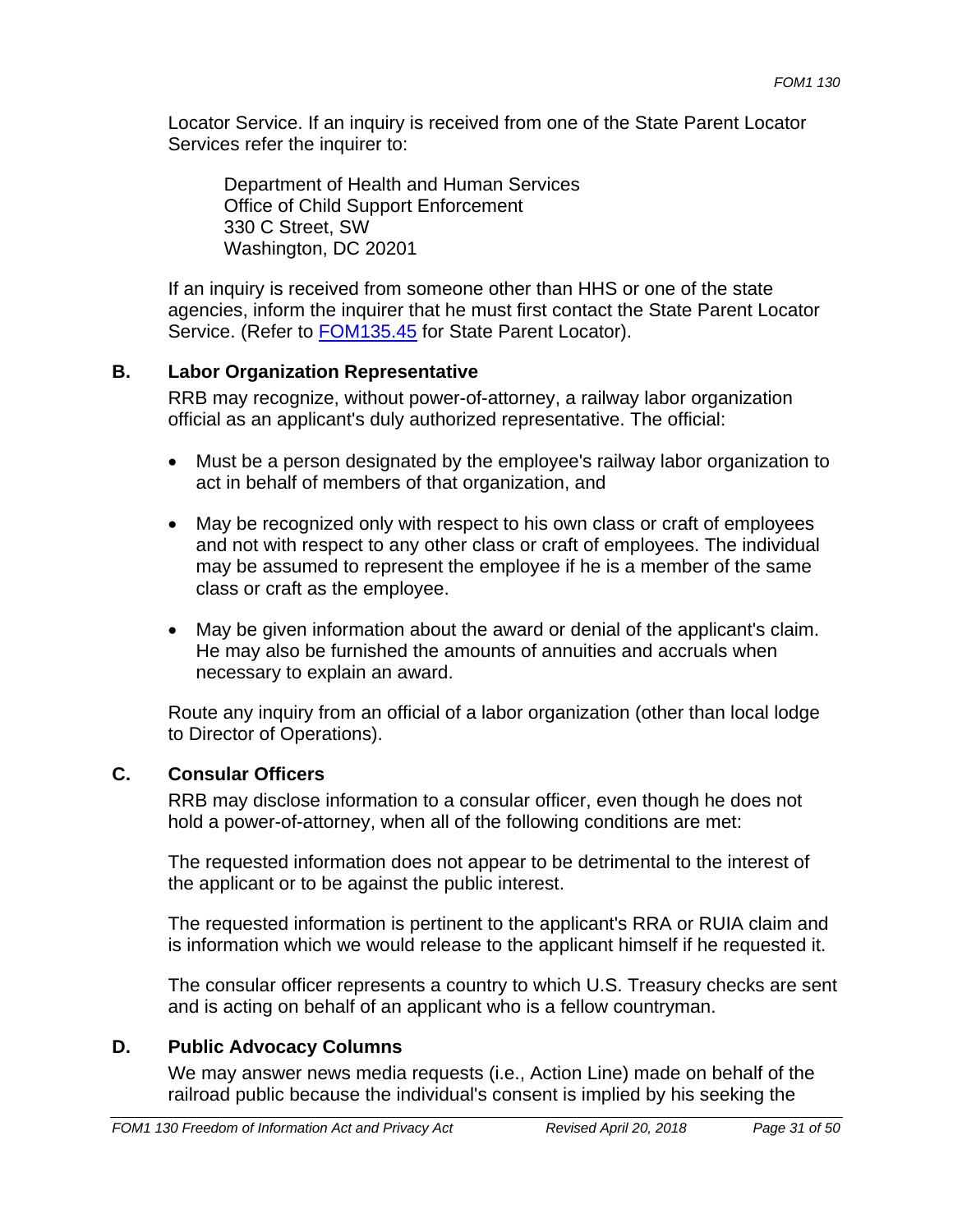assistance of the media entity. The extent of the data furnished to the media should be dictated by the scope of the individual's request.

When a copy of the individual's written request is not available, any response should not include personal data (e.g., age, marital status, benefit amounts, detailed employment history, etc.).

If the information to be released is sensitive, or if you believe that the employee may not have anticipated the release of such sensitive information to the advocacy service, release a general letter to the service and a detailed letter to the employee.

If the request received cannot be handled expeditiously in the field office, forward it to the Office of Public Affairs.

#### **E. Insurance Companies**

Some companies contract with Disability Insurance carriers who offset their benefits by amounts paid by the RRB. These companies help claimant's complete forms, organize and gather information, and keep them informed of the status of their claims

If an authorization for release of information and a designation of representation are received in connection with a claim for benefits, all information requested, including medical evidence can be provided. In addition, information about the award or denial of benefits should be sent to the designated representative.

If no designation of representation is filed, the only information which may be disclosed would be governed by the authorization for the release of information submitted with the request. In these cases, medical information could only be disclosed directly to the employee.

If a designation of representation is filed without an authorization for release of information, no information can be released to the designated representative until an authorization for release is received.

These requests are handled by the Retirement and Survivor Customer Service Representatives and DSUBD employees. Any questions about the release of information to insurance companies should be referred to Director of Operations.

## **NOTE: MetLife Requests**

A special handling procedure is used for responding to group life insurance policy requests received from MetLife. Due to the high volume of monthly requests, and to expedite handling, RRB information is furnished to MetLife using email. An RRB designed Microsoft Word form is stored at MetLife for transmission. MetLife completes identifying information and sends the form to an Outlook mailbox named PSD-MetLife. Program Support Division/Clerical Service Section will open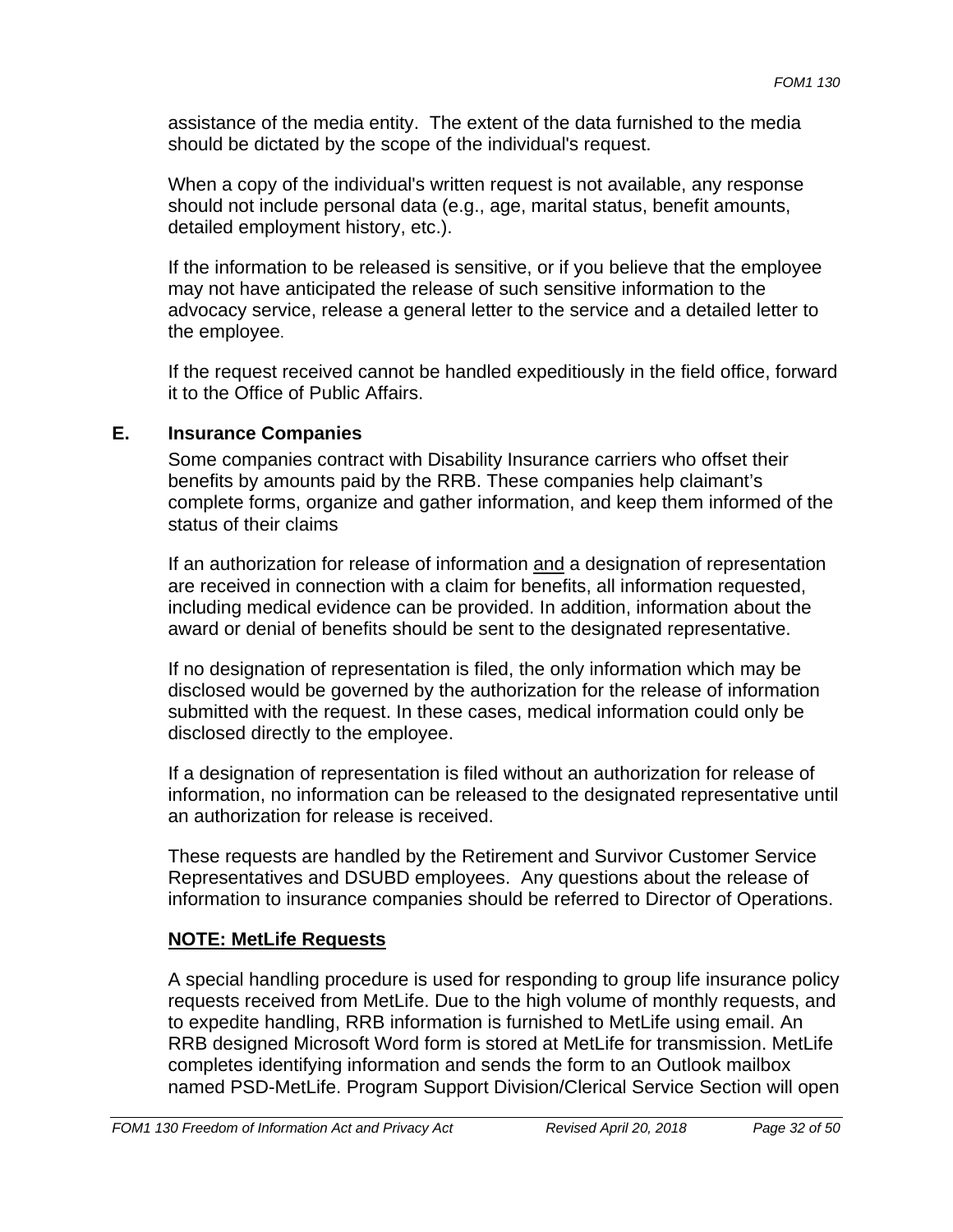the mail and complete information blocks on the form. The completed form is then returned to the MetLife benefit authorizer's email address.

#### **F. Private Organizations**

Information may not be released to private organizations for the purpose of soliciting memberships or any other reason. In Association of Retired Railroad Workers, Inc. v. U.S. R.R.B., the U.S. Court of Appeals in Washington, D.C. ruled that such disclosure is prohibited under exemptions in the FOIA.

# **130.50 Confirming Identity of Callers**

 **Freedom of Information Act, Privacy Act and Release of Information.** An individual who requests access to or information about personally identifiable records must supply adequate identifying information (i.e., full name, social security number, claim number, date of birth, etc.), to ensure the release of personal information only to the correct party. This section contains guidelines for verifying the identity of callers and procedures on what to do if a caller's identity cannot be verified. **This section should ONLY be used to confirm the identity of active and former railroad employees and their spouses, and annuitants/beneficiaries (employee, spouse and survivors) and their spouses. For all other callers refer to the appropriate sections of FOM1 130, Release of Information, Disclosure of Information;** 

Note: The vast majority of questionable inquiries may come from an elderly person who is being assisted by a family member or friend. In these cases, the person helping the beneficiary is making the telephone call and should be able to hand the telephone over to the annuitant/beneficiary who can provide the identifying information. The annuitant/beneficiary can then verbally consent and authorize the RRB representative to speak and conduct business with the person providing the assistance.

\* Special Instructions: Because claims representatives have frequent dealings with some individuals, claims representatives are not required to go through all the questions to verify the identity of a caller if the claims representative knows the person he or she is speaking with.

| If the Contact is:         | <b>General caller</b>                                                 |
|----------------------------|-----------------------------------------------------------------------|
| and Type of Request<br>is: | General inquiry where no specific benefit information is<br>divulged. |
| then You Must:             | No verification is necessary                                          |
| then You Can:              | Release general information                                           |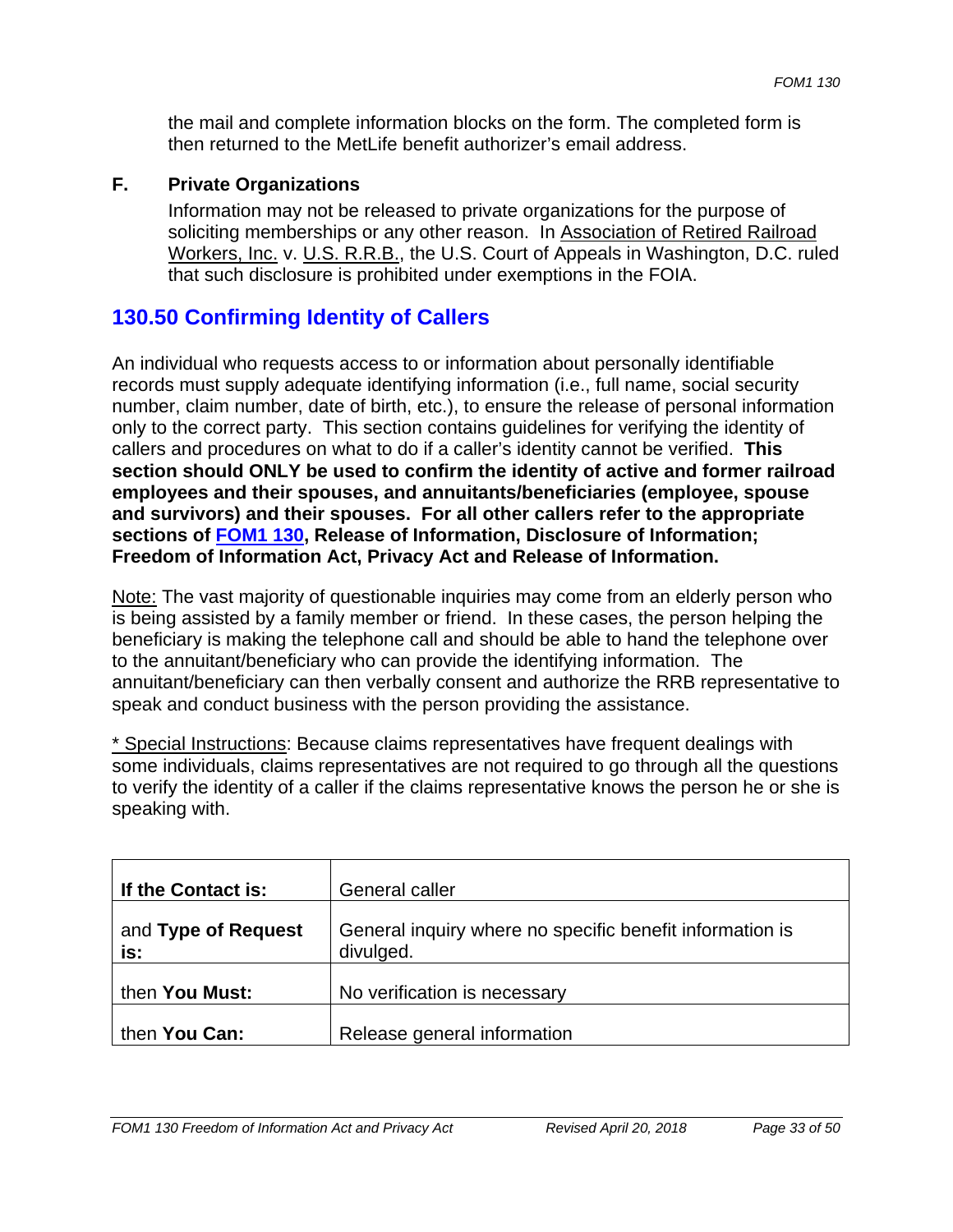| If the Contact is:         | The Beneficiary or Employee (* See Special Instructions<br>Above)                                                                                                                                                                                                                                                                                                                                                                                                                                                                                                                                                                                                                                                                                                                                                                                                                                                                                                       |
|----------------------------|-------------------------------------------------------------------------------------------------------------------------------------------------------------------------------------------------------------------------------------------------------------------------------------------------------------------------------------------------------------------------------------------------------------------------------------------------------------------------------------------------------------------------------------------------------------------------------------------------------------------------------------------------------------------------------------------------------------------------------------------------------------------------------------------------------------------------------------------------------------------------------------------------------------------------------------------------------------------------|
| and Type of Request<br>is: | Add or modify Direct Deposit;<br>$\bullet$<br>Change address;<br>Inquiry regarding benefit payments (RUIA and RRA);<br>$\bullet$<br>Retirement or Survivor annuity estimate;<br>$\bullet$<br>Medicare entitlement or inquiry about the amount of<br>٠<br>Part B premium deductions;<br>Tax withholding amounts;<br>$\bullet$<br>Status of Retirement annuity;<br>٠                                                                                                                                                                                                                                                                                                                                                                                                                                                                                                                                                                                                      |
| Then You Must:             | Verify the identity of the beneficiary or employee by asking<br>for his/her:<br>Social Security number and/or Railroad Retirement<br>$\bullet$<br>claim number;<br>Full name;<br>٠<br>Address:<br>$\bullet$<br>Current Direct Deposit Account Number (if request is<br>to modify Direct Deposit). Exception: Direct Express<br>account numbers are internal and not given out to<br>annuitants. Nonetheless, ask for the card number to<br>confirm that the caller is aware that payments are<br>sent via Direct Express. The Direct Express card<br>number is 16-digits and always starts with the digits<br>"5332".<br>Date of birth; and<br>$\bullet$<br>One additional piece of information such as:<br>$\bullet$<br>Monthly benefit amount (RRA) or type of benefit -<br>$\circ$<br>UI or SI and amount of last payment (RUIA)<br>RUIA PIN - If employee is receiving RUIA benefits<br>O<br>Name of last railroad employer and/or employee<br>$\circ$<br>ID number |
| Then You Can:              | Release any entitlement and claim information and answer<br>any questions pertaining to that beneficiary/employee. You<br>may add or change any Direct Deposit information, as well<br>as change of address information.                                                                                                                                                                                                                                                                                                                                                                                                                                                                                                                                                                                                                                                                                                                                                |

| If the Contact is:         | The Beneficiary or Employee                                                                                                                            |
|----------------------------|--------------------------------------------------------------------------------------------------------------------------------------------------------|
| and Type of Request<br>is: | • Add or modify Direct Deposit;<br>• Change address;<br>Inquiry regarding benefit payments (RUIA and RRA);<br>Retirement or Survivor annuity estimate; |

*FOM1 130 Freedom of Information Act and Privacy Act* **Revised April 20, 2018** *Page 34 of 50*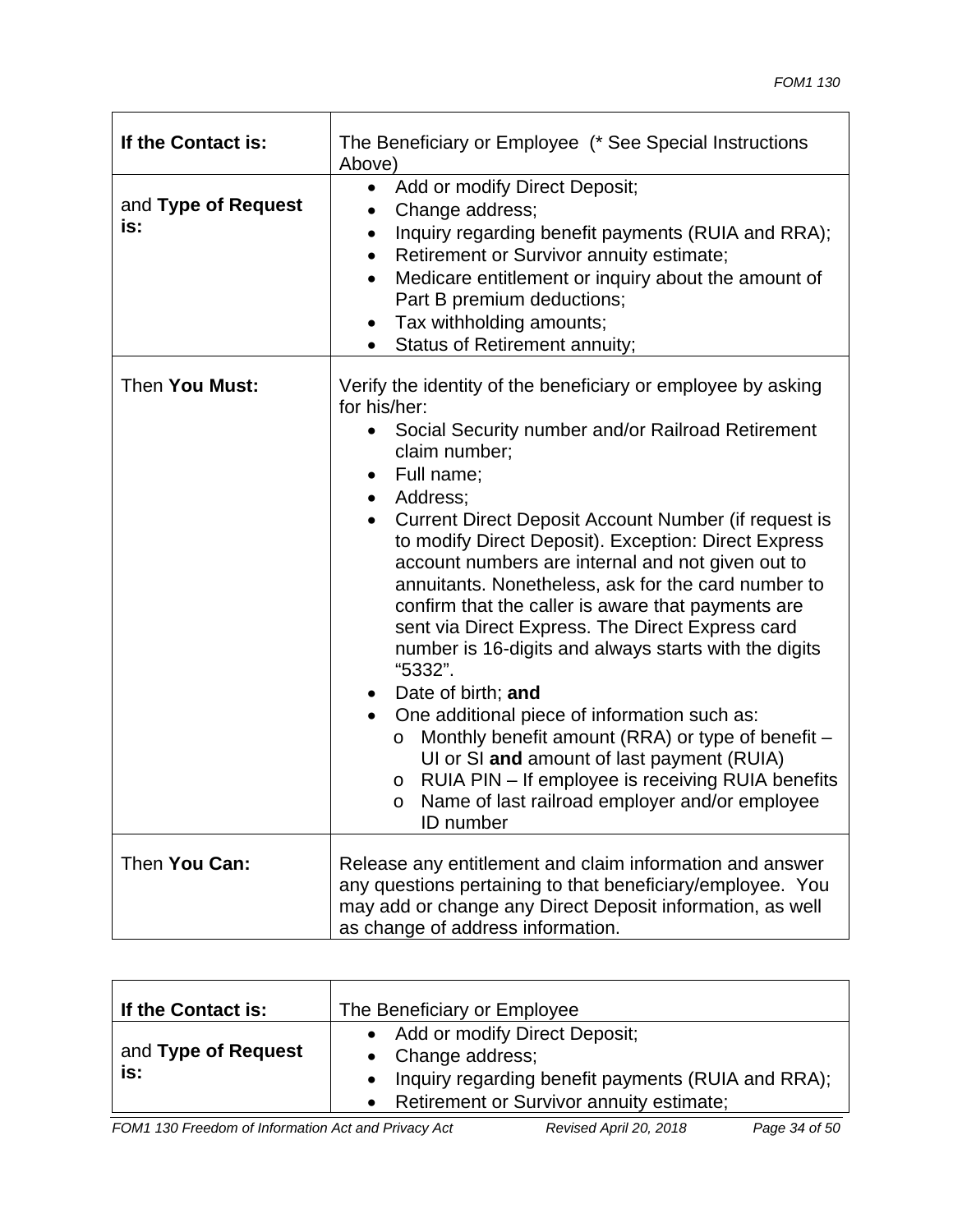|                | Medicare entitlement or inquiry about the amount of<br>$\bullet$<br>Part B premium deductions;<br>Tax withholding amounts;<br>$\bullet$<br><b>Status of Retirement annuity;</b><br>$\bullet$                                                                                                                                                                                                                                                                                                                                                                                                                                                                                                                                                                                                           |
|----------------|--------------------------------------------------------------------------------------------------------------------------------------------------------------------------------------------------------------------------------------------------------------------------------------------------------------------------------------------------------------------------------------------------------------------------------------------------------------------------------------------------------------------------------------------------------------------------------------------------------------------------------------------------------------------------------------------------------------------------------------------------------------------------------------------------------|
| And:           | The beneficiary or employee makes a mistake on the<br>information (Social Security number and/or Railroad<br>Retirement claim number; full name; address; date of birth;<br>or additional piece of information) used to verify his/her<br>identity.                                                                                                                                                                                                                                                                                                                                                                                                                                                                                                                                                    |
| then You Must: | Explain to the beneficiary or employee that the information<br>does not match the information in the RRB's records. Ask<br>him/her to repeat the information, and if still incorrect,<br>suggest that the beneficiary look at his/her records to find<br>the correct information, or ask a family member or friend to<br>help secure the information.                                                                                                                                                                                                                                                                                                                                                                                                                                                  |
| then You Can:  | If the beneficiary or employee is able to provide the correct<br>information, handle according to the instructions above.<br>If the beneficiary or employee is unable to provide the<br>correct information, do NOT release any entitlement, claim<br>information, add or modify Direct Deposit, make address<br>changes or assist with a password request code (PRC).<br>However, certain requested information may be mailed to<br>the address on record. Likewise, if the caller's identity<br>remains questionable require that any change to account<br>information (COA or Direct Deposit) is submitted in writing.<br>Advise the beneficiary or employee that the information is<br>protected under the Privacy Act and it is for their protection<br>that we will not release the information. |

| If the Contact is:         | A Beneficiary's Spouse                                                  |
|----------------------------|-------------------------------------------------------------------------|
| and Type of Request<br>is: | General inquiries where no specific benefit information is<br>divulged. |
| Then You Must:             | No verification is necessary                                            |
| then You Can:              | Release general information                                             |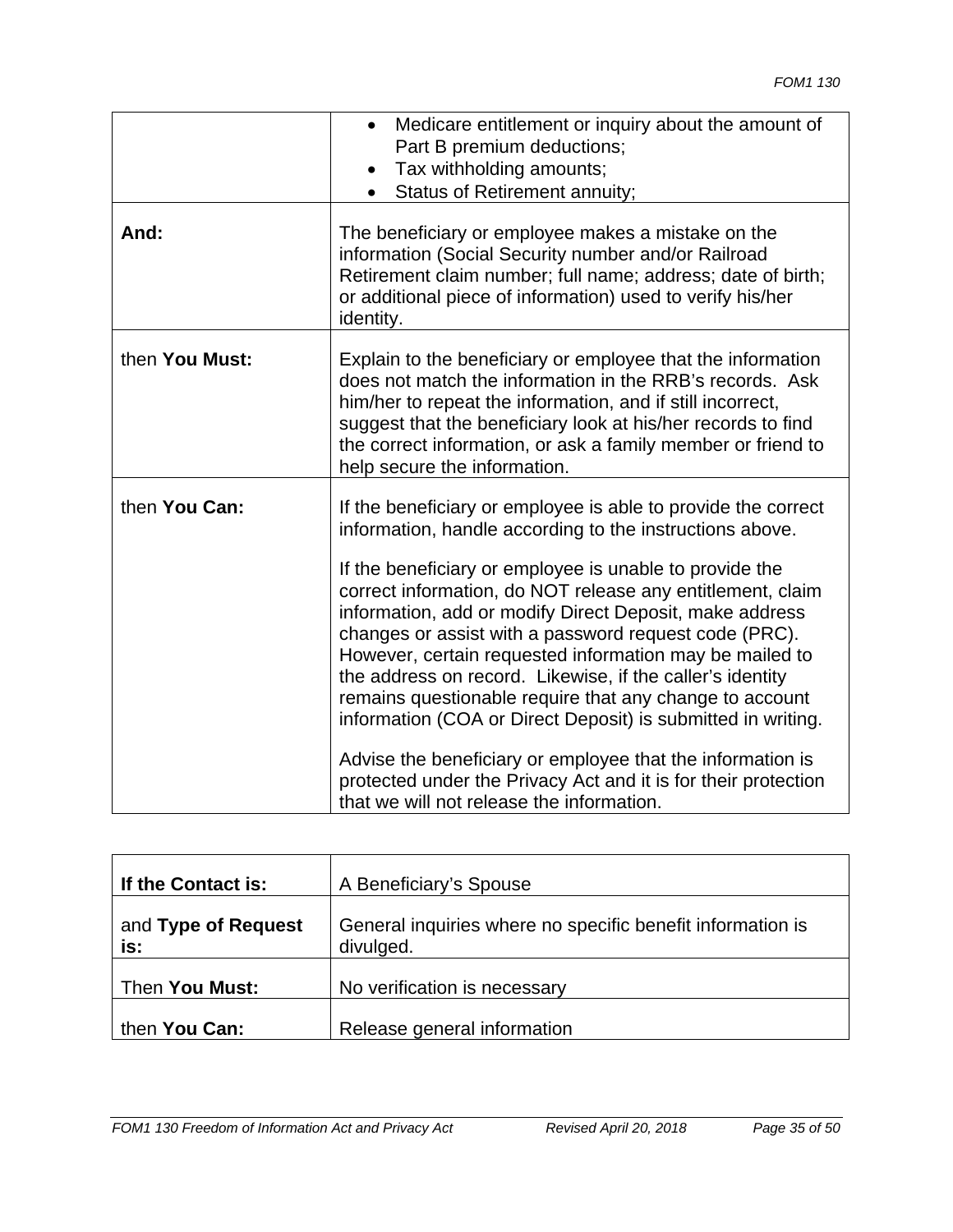| If the Contact is:         | A Beneficiary's Spouse                                                                                                                                                                                                                                                                                                                                                                                                                                                                                                                                                                                                                                                                                                                                                                                                                                                                                                                                      |
|----------------------------|-------------------------------------------------------------------------------------------------------------------------------------------------------------------------------------------------------------------------------------------------------------------------------------------------------------------------------------------------------------------------------------------------------------------------------------------------------------------------------------------------------------------------------------------------------------------------------------------------------------------------------------------------------------------------------------------------------------------------------------------------------------------------------------------------------------------------------------------------------------------------------------------------------------------------------------------------------------|
| and Type of Request<br>is: | Add or modify Direct Deposit;<br>Change address;<br>$\bullet$<br>Inquiry regarding benefit payments (RUIA and RRA);<br>$\bullet$<br>Retirement or Survivor annuity estimate;<br>$\bullet$<br>Medicare entitlement or inquiry about the amount of<br>Part B premium deductions;<br>Tax withholding amounts;<br>$\bullet$<br>Status of Retirement annuity;                                                                                                                                                                                                                                                                                                                                                                                                                                                                                                                                                                                                    |
| And:                       | The beneficiary gives verbal consent or authorization for you<br>to speak and conduct business with the spouse.<br>(The beneficiary does not have to remain on the line during<br>the conversation.)                                                                                                                                                                                                                                                                                                                                                                                                                                                                                                                                                                                                                                                                                                                                                        |
| then You Must:             | Make sure you verify the identity of the beneficiary by asking<br>the beneficiary for his/her:<br>Social Security number and/or Railroad Retirement<br>claim number;<br>Full name;<br>$\bullet$<br>Address;<br>$\bullet$<br>Current Direct Deposit Account Number (if request is<br>$\bullet$<br>to modify Direct Deposit). Exception: Direct Express<br>account numbers are internal and not given out to<br>annuitants. Nonetheless, ask for the card number to<br>confirm that the caller is aware that payments are<br>sent via Direct Express. The Direct Express card<br>number is 16-digits and always starts with the digits<br>"5332".<br>Date of birth; and<br>One additional piece of information such as:<br>Monthly benefit amount (RRA) or type of benefit -<br>O<br>UI or SI and amount of last payment (RUIA)<br>RUIA PIN - If employee is receiving RUIA benefits<br>O<br>Name of last railroad employer and/or employee<br>O<br>ID number |
| then You Can:              | Release any entitlement and claim information and answer<br>any questions pertaining to that beneficiary. You may add<br>or change any Direct Deposit information, as well as change<br>of address information.                                                                                                                                                                                                                                                                                                                                                                                                                                                                                                                                                                                                                                                                                                                                             |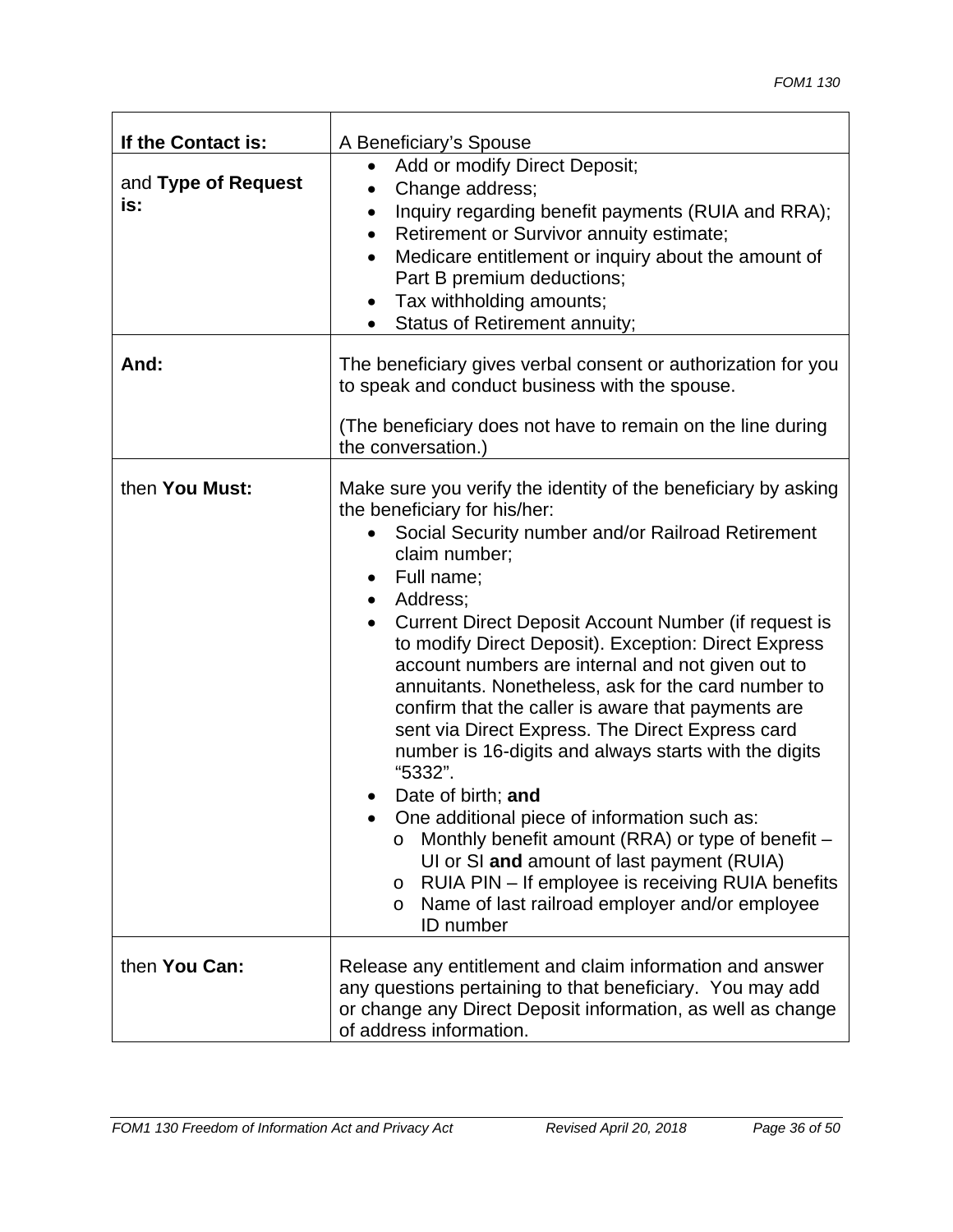| If the Contact is:         | A Beneficiary's Spouse                                                                                                                                                                                                                                                                                                                                                                                       |
|----------------------------|--------------------------------------------------------------------------------------------------------------------------------------------------------------------------------------------------------------------------------------------------------------------------------------------------------------------------------------------------------------------------------------------------------------|
| and Type of Request<br>is: | Add or modify Direct Deposit;<br>$\bullet$<br>Change address;<br>Inquiry regarding benefit payments (RUIA and RRA);<br>Retirement or Survivor annuity estimate;<br>Medicare entitlement or inquiry about the amount of<br>Part B premium deductions;<br>Tax withholding amounts;<br>Status of Retirement annuity;                                                                                            |
| And:                       | The beneficiary is not available to verbally consent or<br>authorize you to speak with the spouse and there is no<br>written consent on file.                                                                                                                                                                                                                                                                |
| Then You Must:             | Advise the spouse that you may not give out any information<br>without the beneficiary's consent or authorization. The<br>spouse may call back at a later time when the beneficiary is<br>present to give consent or authorization.                                                                                                                                                                          |
|                            | -or-                                                                                                                                                                                                                                                                                                                                                                                                         |
|                            | The beneficiary could provide written consent or<br>authorization to allow the spouse to obtain information about<br>his or her record.                                                                                                                                                                                                                                                                      |
| Then You Can:              | DO NOT release any entitlement, claim information, add or<br>modify Direct Deposit, make address changes or assist with<br>a password request code (PRC). However, certain<br>requested information may be mailed to the address on<br>record. Likewise, if the caller's identity remains questionable<br>require that any change to account information (COA or<br>Direct Deposit) be submitted in writing. |
|                            | Advise the spouse that the information is protected under<br>the Privacy Act and it is for the beneficiary's protection that<br>we will not release the information.                                                                                                                                                                                                                                         |

| If the Contact is:         | A Beneficiary's Spouse                                                                                                                                        |
|----------------------------|---------------------------------------------------------------------------------------------------------------------------------------------------------------|
| and Type of Request<br>is: | • Add or modify Direct Deposit;<br>• Change address;<br>Inquiry regarding benefit payments (RUIA and RRA);<br><b>Retirement or Survivor annuity estimate;</b> |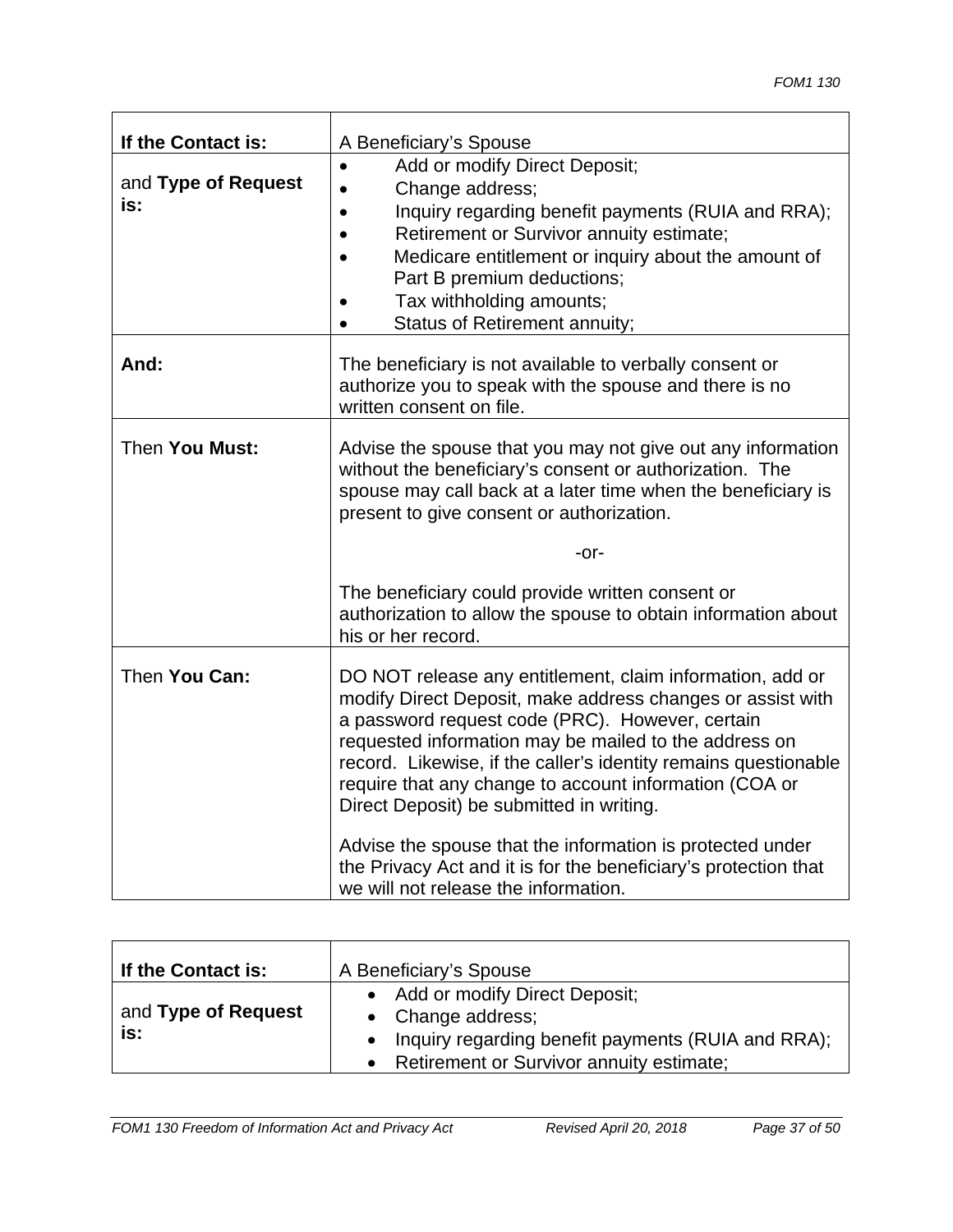|                | Medicare entitlement or inquiry about the amount of<br>$\bullet$<br>Part B premium deductions;<br>Tax withholding amounts;<br>$\bullet$<br>Status of Retirement annuity;                                                                                                                                                                                                                                                                                                                                                                                                                                                                                                                                                                                                                                                                                                                                                                                                                                                   |
|----------------|----------------------------------------------------------------------------------------------------------------------------------------------------------------------------------------------------------------------------------------------------------------------------------------------------------------------------------------------------------------------------------------------------------------------------------------------------------------------------------------------------------------------------------------------------------------------------------------------------------------------------------------------------------------------------------------------------------------------------------------------------------------------------------------------------------------------------------------------------------------------------------------------------------------------------------------------------------------------------------------------------------------------------|
| And:           | The RRB has a written consent or authorization on file that<br>allows us to give beneficiary specific information to the<br>spouse.                                                                                                                                                                                                                                                                                                                                                                                                                                                                                                                                                                                                                                                                                                                                                                                                                                                                                        |
|                | See the Note at the end of this chart for information<br>regarding written consent/authorization.                                                                                                                                                                                                                                                                                                                                                                                                                                                                                                                                                                                                                                                                                                                                                                                                                                                                                                                          |
| then You Must: | The spouse must provide the beneficiary's:<br>٠<br>Social Security number and/or Railroad Retirement<br>$\bullet$<br>claim number:<br>Full name;<br>Address:<br>Current Direct Deposit Account Number (if request is<br>to modify Direct Deposit). Exception: Direct Express<br>account numbers are internal and not given out to<br>annuitants. Nonetheless, ask for the card number to<br>confirm that the caller is aware that payments are<br>sent via Direct Express. The Direct Express card<br>number is 16-digits and always starts with the digits<br>"5332".<br>Date of birth; and<br>One additional piece of information such as:<br>$\bullet$<br>Monthly benefit amount (RRA) or type of benefit -<br>$\circ$<br>UI or SI and amount of last payment (RUIA)<br>RUIA PIN - If employee is receiving RUIA benefits<br>$\circ$<br>Name of last railroad employer and/or employee<br>O<br><b>ID</b> number<br>Ensure that the spouse is the authorized individual and the<br>written authorization is still valid. |
| then You Can:  | Only discuss information or take action as authorized by the<br>written consent/authorization.                                                                                                                                                                                                                                                                                                                                                                                                                                                                                                                                                                                                                                                                                                                                                                                                                                                                                                                             |

#### Note: A written consent/authorization must:

- Be signed and dated by the beneficiary;
- Specify the individual to whom information may be disclosed;
- Specify the type of information that may be disclosed; and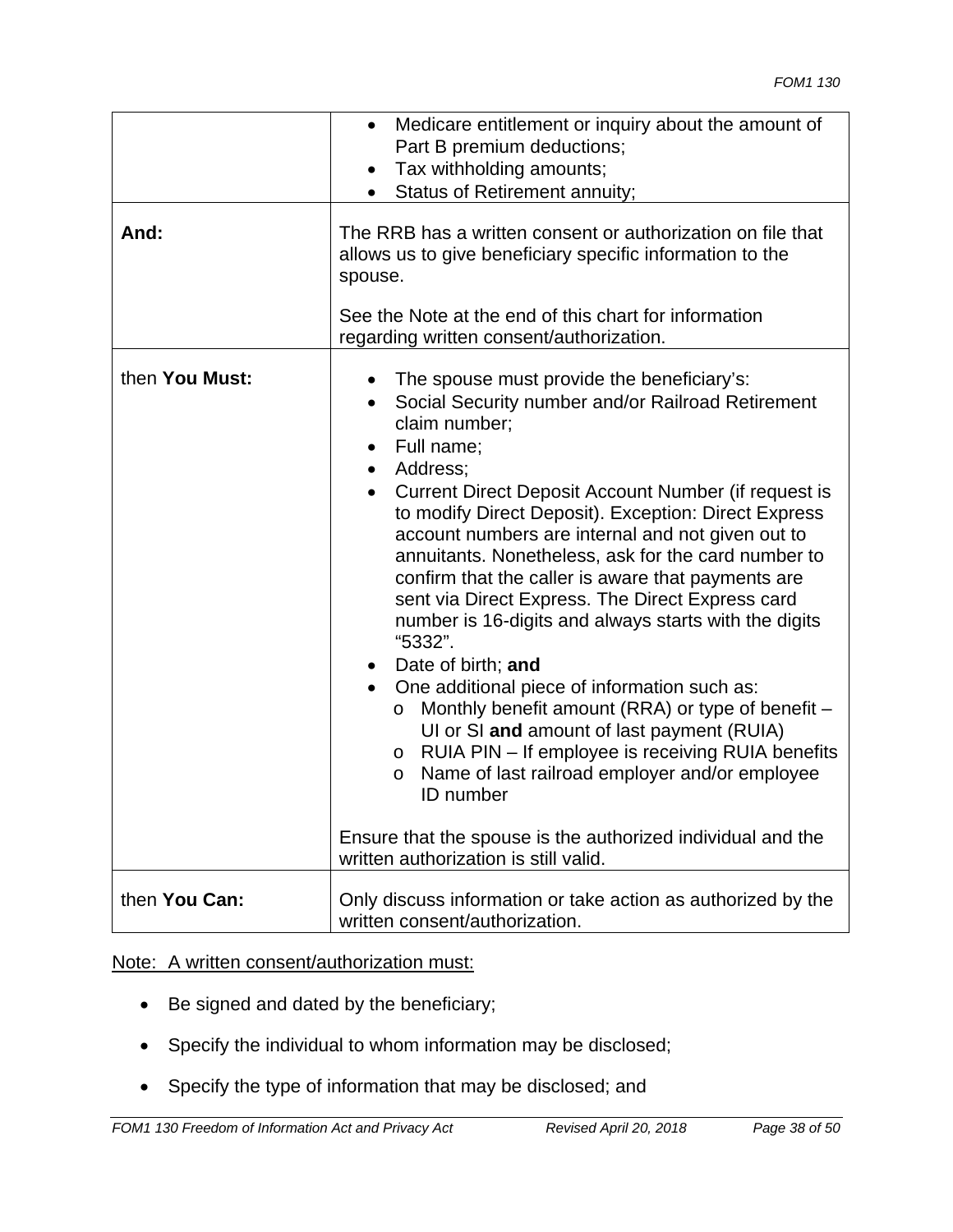• Indicate whether the consent is a one-time, a limited time, or an ongoing release.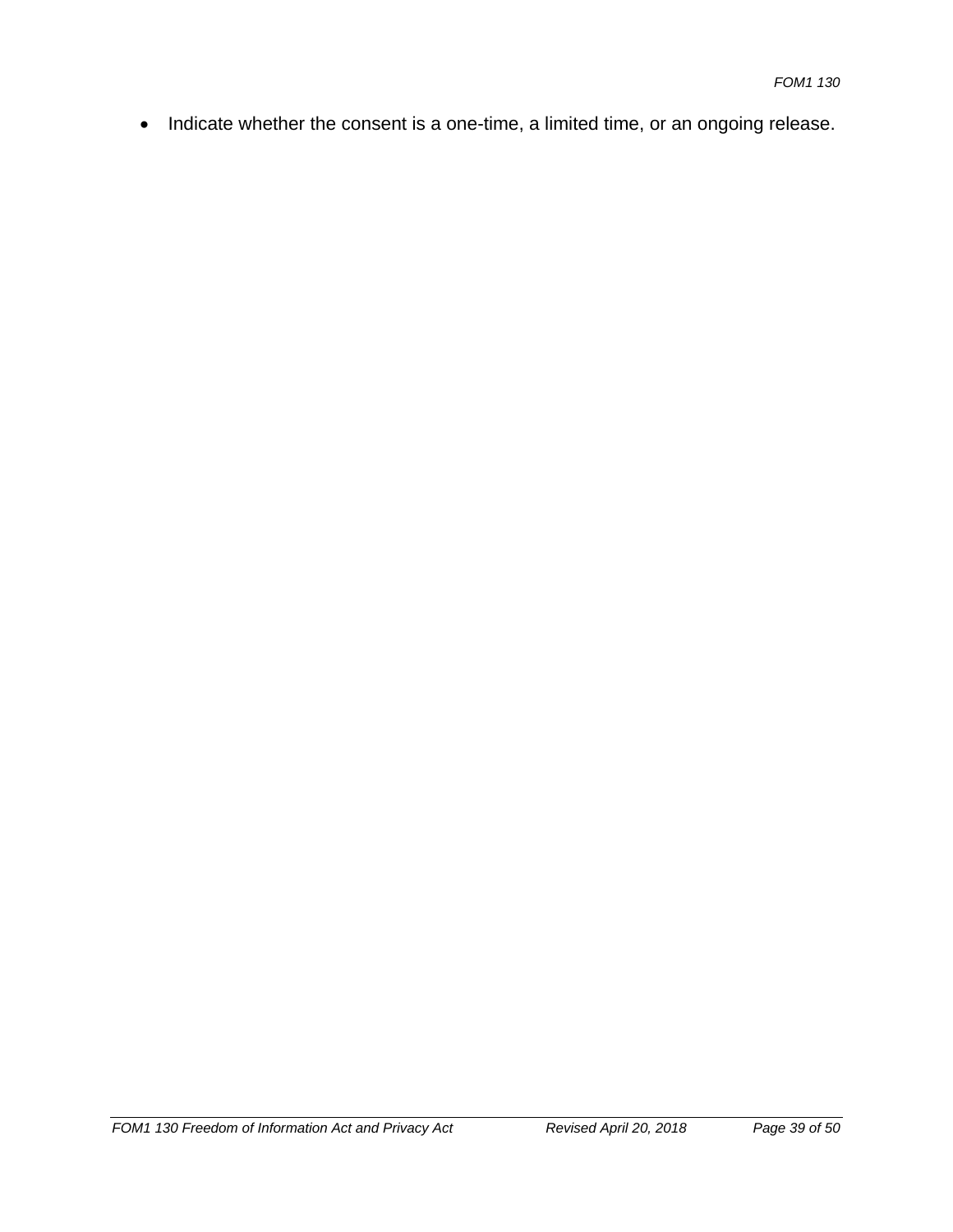# **Exhibits**

## **Exhibit 1 - Section of 1937 Railroad Retirement Act United States Code Equivalent**

| Section 1(a) through (q)  | 45 U.S.C. 228 a (a) through 228 a (q) |
|---------------------------|---------------------------------------|
| Section 2(a) 1            | 45 U.S.C. 228 b (a) 1                 |
| Section 2(a) 2            | 45 U.S.C 228 b (a) 2                  |
| Section $2(a)$ 3          | 45 U.S.C. 228 b (a) 3                 |
| Section 2(a)4             | 45 U.S.C. 228 b (a)4                  |
| Section 2(a) 5            | 45 U.S.C. 228 b (a) 5                 |
| Section 2(b) through 2(j) | 45 U.S.C. 228 b (b) through 228 b (j) |
| Section 3(a) (1)          | 45 U.S.C. 228 c (a) (1)               |
| Section $3(a)$ $(2)$      | 45 U.S.C. 228 c (a) (2)               |
| Section 3(b) (1)          | 45 U.S.C. 228 c (b) (1)               |
| Section 3(b) (2)          | 45 U.S.C. 228 c (b) (2)               |
| Section 3(b) (3)          | 45 U.S.C. 228 c (b) (3)               |
| Section 3(c) through 3(e) | 45 U.S.C. 228 c (c) through 228 c (e) |
| Section $3(f)(1)$         | 45 U.S.C. 228 c (f) (1)               |
| Section 3(f)(2)           | 45 U.S.C. 228 c (f) (1)               |
| Section $3(f)(3)$         | 45 U.S.C. 228 c (f) (3)               |
| Section $3(f)(4)$         | 45 U.S.C. 228 c (f) (4)               |
| Section $3(f)(5)$         | 45 U.S.C. 228 c (f) (5)               |
|                           |                                       |
| Section $3(f)(6)$         | 45 U.S.C. 228 c (f) (6)               |
| Section 3(g) through 3(i) | 45 U.S.C. 228 c (g) through 228 c (i) |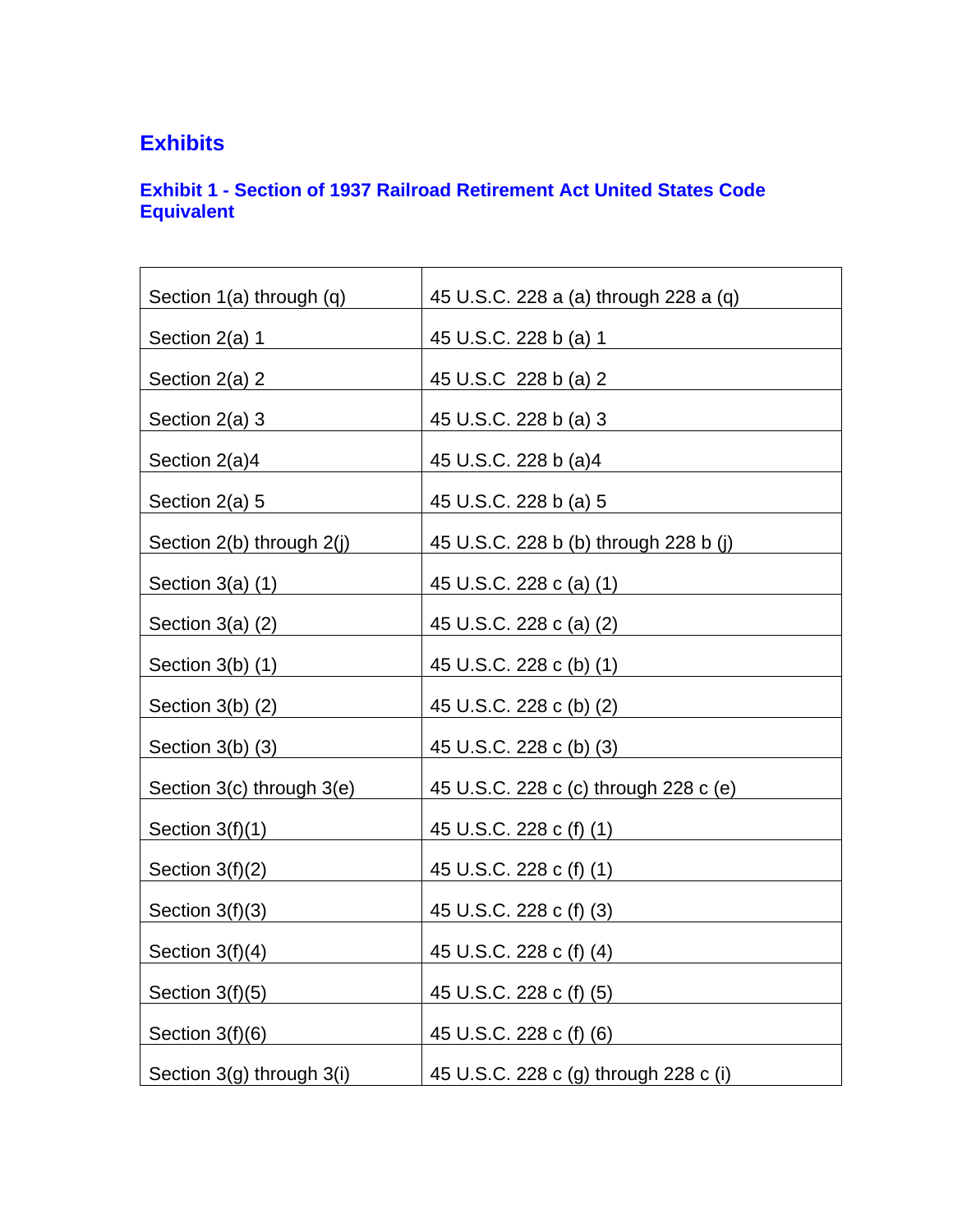| Section $3(j)(1)$         | 45 U.S.C. 228 c (j) (1)                       |
|---------------------------|-----------------------------------------------|
| Section 3(j)(2)           | 45 U.S.C. 228 c (j) (2)                       |
| Section $3(j)(3)$         | 45 U.S.C. 228 c (j) (3)                       |
| Section 3(j)(4)           | 45 U.S.C. 228 c (j) (4)                       |
| Section 4(a)              | 45 U.S.C. 228 c - 1(a) 45 U.S.C. 228 c - 1(p) |
| Section 5(a) 1            | 45 U.S.C. 228 e (a) (1)                       |
| Section 5(a) 2            | 45 U.S.C. 228 e (a) (2)                       |
| Section 5(b) through 5(e) | 45 U.S.C. 228 e (a) through 228 e (e)         |
| Section $5(f)(1)$         | 45 U.S.C. 228 e (f) (1)                       |
| Section 5(f)(2)           | 45 U.S.C. 228 e (f) (2)                       |
| Section $5(g)(1)$         | 45 U.S.C. 228 e (g) (1)                       |
| Section $5(g)(2)$         | 45 U.S.C. 228 e (g) (2)                       |
| Section 5(h)              | 45 U.S.C. 228 e (h)                           |
| Section $5(i)(1)$         | 45 U.S.C. 228 e (i) (1)                       |
| Section $5(i)(2)$         | 45 U.S.C. 228 e (i) (2)                       |
| Section $5(i)(3)$         | 45 U.S.C. 228 e (i) (3)                       |
| Section $5(i)(4)$         | 45 U.S.C. 228 e (i) (4)                       |
| Section 5(i)(5)           | 45 U.S.C. 228 e (i) (5)                       |
| Section 5(j)              | 45 U.S.C. 228 e (j)                           |
| Section 6(a) through 6(c) | 45 U.S.C. 228 f (a) through 228 f (c)         |
| Section 8                 | 45 U.S.C. 228 h                               |
| Section 9(a) through 9(d) | 45 U.S.C. 228 i (a) through 228 i (d)         |
| Section 19(a) and 19(d)   | 45 U.S.C. 228 s (a) and 228 s (b)             |
| Section 20                | 45 U.S.C. 228 s -1                            |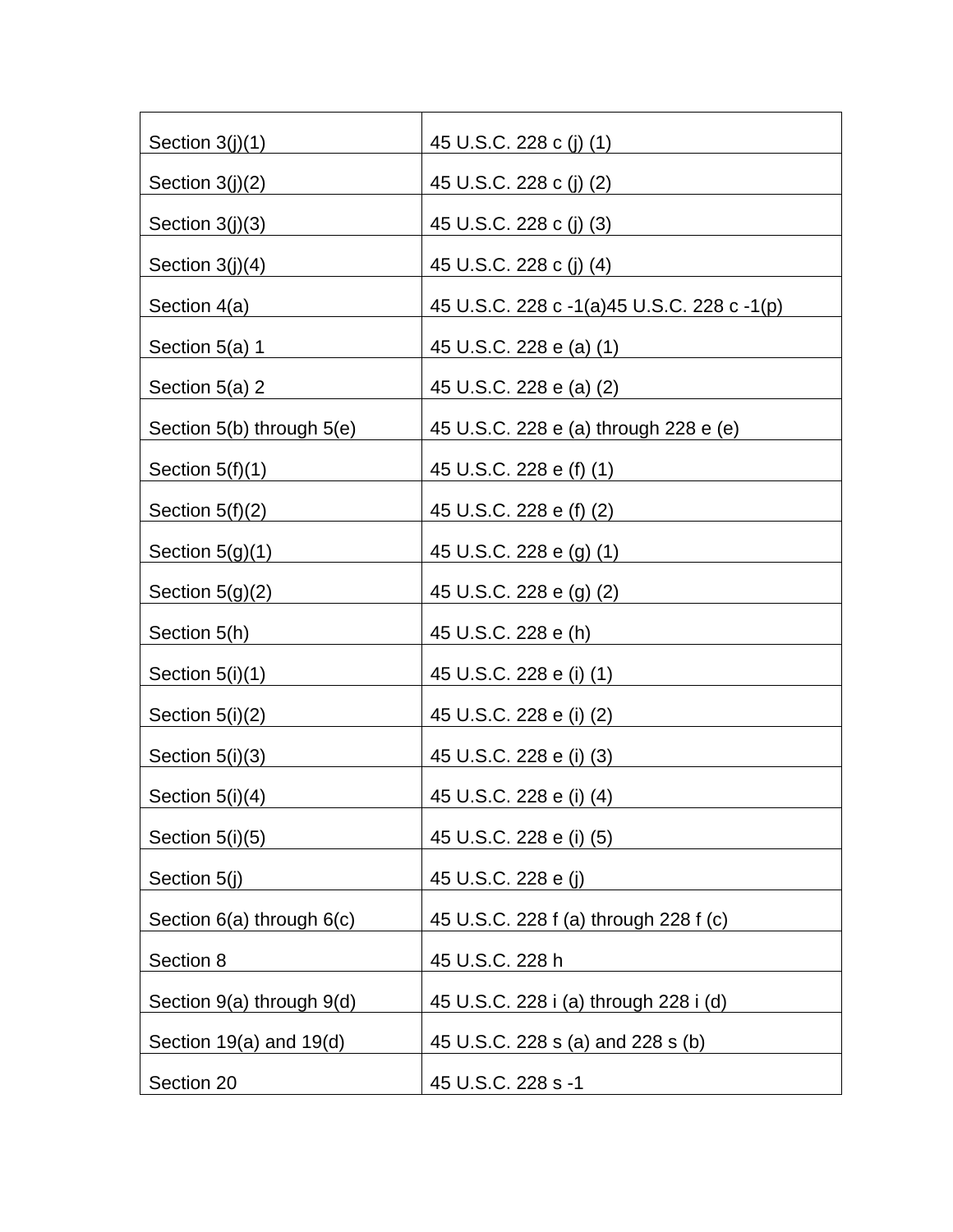| Section 21(a) through $21(e)$ | 45 U.S.C. 228 s -2 (a) through 228 s -2 (e) |
|-------------------------------|---------------------------------------------|

# **Exhibit 2 - Section of 1974 RR Act - US Code Equivalent**

| Section of 1974<br><b>Railroad Retirement Act</b> | <b>United States Code</b><br><b>Equivalent</b> | <b>Section Titles and Subject</b><br>matter Covered by<br><b>Subsections</b> |
|---------------------------------------------------|------------------------------------------------|------------------------------------------------------------------------------|
| Title 1                                           |                                                |                                                                              |
| Section 1                                         | 45 U.S.C. 231                                  | <b>Definitions</b>                                                           |
| 1(a)                                              | 45 U.S.C. 231(a)                               | Employer                                                                     |
| 1(b)                                              | 45 U.S.C. 231(b)                               | Employee                                                                     |
| 1(c)                                              | 45 U.S.C. 231(c)                               | <b>Employer Representative</b>                                               |
| 1(d)                                              | 45 U.S.C. 231(d)                               | In Service of An Employer                                                    |
| 1(e)                                              | 45 U.S.C. 231(e)                               | In Employment Relation                                                       |
| 1(f)                                              | 45 U.S.C. 231(f)                               | <b>Years of Service</b>                                                      |
| 1(g)                                              | 45 U.S.C. 231(g)                               | In Military Service                                                          |
| 1(h)                                              | 45 U.S.C. 231(h)                               | Compensation                                                                 |
| 1(i)                                              | 45 U.S.C. 231(i)                               | <b>Board</b>                                                                 |
| 1(j)                                              | 45 U.S.C. 231(j)                               | Company                                                                      |
| 1(k)                                              | 45 U.S.C. 231(k)                               | <b>Officers</b>                                                              |
| 1(1)                                              | 45 U.S.C. 231(I)                               | Person                                                                       |
| 1(m)                                              | 45 U.S.C. 231(m)                               | <b>United States</b>                                                         |
| 1(n)                                              | 45 U.S.C. 231(n)                               | <b>Social Security Act</b>                                                   |
| 1 <sub>(0)</sub>                                  | 45 U.S.C. 231(0)                               | <b>Current Connection</b>                                                    |
| 1(p)                                              | 45 U.S.C. 231(p)                               | Annuity                                                                      |
| 1(q)                                              | 45 U.S.C. 231(q)                               | <b>Quarter: Calendar Quarter</b>                                             |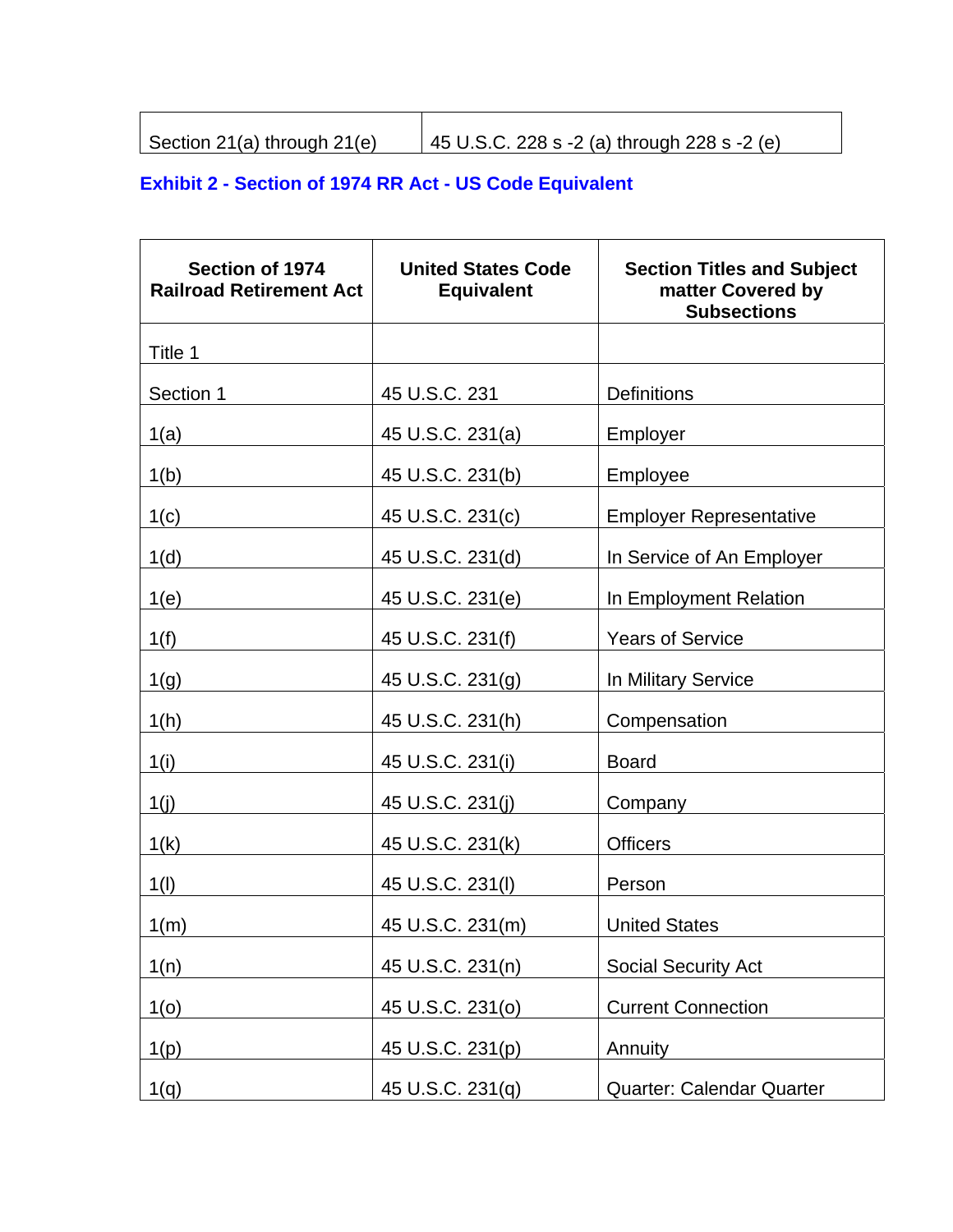| 1(r)      | 45 U.S.C. 231(r)     | Permanently Insured Under the<br><b>SS Act</b>                |
|-----------|----------------------|---------------------------------------------------------------|
| Section 2 | 45 U.S.C. 231a       | <b>Annuity Eligibility Requirements</b>                       |
| 2(a)(1)   | 45 U.S.C. 231a(a)(1) | <b>Employee Annuities</b>                                     |
| 2(a)(2)   | 45 U.S.C. 231a(a)(2) | <b>Standards For Occupational</b><br><b>Disability</b>        |
| 2(a)(3)   | 45 U.S.C. 231a(a)(3) | <b>Proof of Disability</b>                                    |
| 2(b)      | 45 U.S.C. 231a(b)    | <b>Supplemental Annuity</b>                                   |
| 2(c)      | 45 U.S.C. 231a(c)    |                                                               |
| 2(d)      | 45 U.S.C. 231a(d)    | <b>Survivor Insurance Annuities</b>                           |
| 2(e)      | 45 U.S.C. 231a(e)    | LPS, R or R, Return to LPS                                    |
| 2(f)      | 45 U.S.C. 231a(f)    | <b>SS Work Restrictions For</b><br><b>Employee and Spouse</b> |
| 2(g)      | 45 U.S.C. 231a(g)    | <b>SS and RR Work Restrictions</b><br><b>For Survivors</b>    |
| 2(h)      | 45 U.S.C. 231a(h)    | <b>Reductions In Annuities</b>                                |
| Section 3 | 45 U.S.C. 231b       | <b>Computation of Employee</b><br><b>Annuities</b>            |
| 3(a)      | 45 U.S.C. 231b(a)    | <b>Social Security Component</b>                              |
| 3(b)      | 45 U.S.C. 231b(b)    | 1937 Act Computation With<br><b>Imputed SS Benefit Offset</b> |
| 3(c)      | 45 U.S.C. 231b(c)    | Pre-1975 Service Computation                                  |
| 3(d)      | 45 U.S.C. 231b(d)    | Post 1974 Service Computation<br>Formula With COL Included    |
| 3(e)      | 45 U.S.C. 231b(c)    | <b>SUP ANN Computation</b>                                    |
| 3(f)      | 45 U.S.C. 231b(f)    | Maximum Payable At ABD, GF<br>Clause, and the O/M Guaranty    |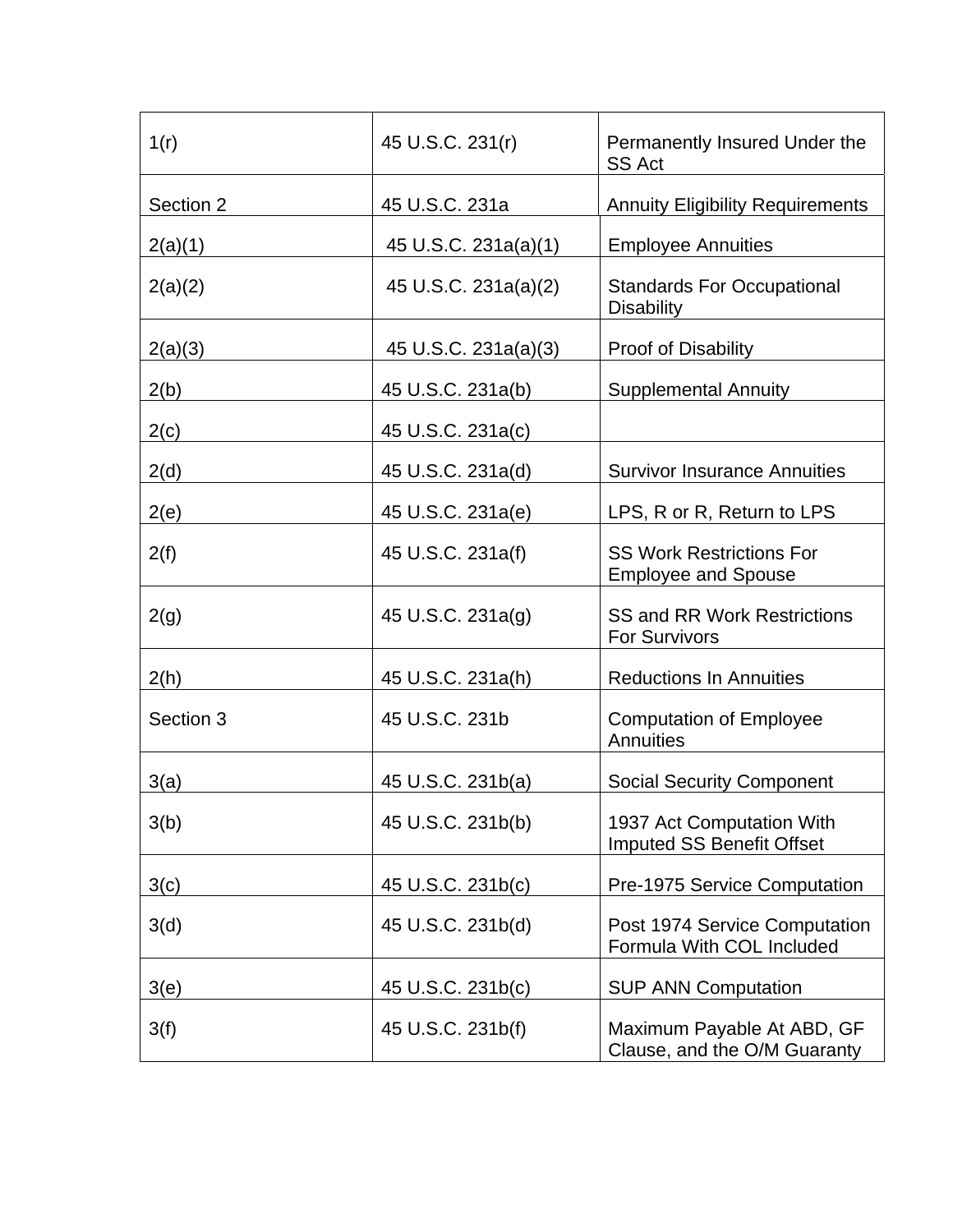| 3(g)      | 45 U.S.C. 231b(g) | <b>COL Increase-ABD Before</b><br><b>Effective Date of COL Increase</b>                                 |
|-----------|-------------------|---------------------------------------------------------------------------------------------------------|
| 3(h)      | 45 U.S.C. 231b(h) | Windfall                                                                                                |
| 3(i)      | 45 U.S.C. 231b(i) | Years of Service--S/S, M/S, and<br>P/S                                                                  |
| 3(j)      | 45 U.S.C. 231b(j) | <b>Average Monthly Compensation</b>                                                                     |
| 3(k)      | 45 U.S.C. 231b(k) | <b>Employee Representative</b><br><b>Treated Same As Employee</b>                                       |
| 3(l)      | 45 U.S.C. 231b(l) | Separate Reduction of increase                                                                          |
| 3(m)      | 45 U.S.C. 231b(m) | <b>Reduction For SS Act Benefit</b>                                                                     |
| Section 4 | 45 U.S.C. 231c    | Computation of Spouse and<br><b>Survivor Annuities</b>                                                  |
| 4(a)      | 45 U.S.C. 231c(a) | <b>SS Component For Spouse</b>                                                                          |
| 4(b)      | 45 U.S.C. 231c(b) | <b>RR Component For Spouse</b>                                                                          |
| 4(c)      | 45 U.S.C. 231c(c) | Maximum Employee and<br><b>Spouse Annuity</b>                                                           |
| 4(d)      | 45 U.S.C. 231c(d) | <b>COL Increase For RR</b><br>Component                                                                 |
| 4(e)      | 45 U.S.C. 231c(e) | <b>Windfall For Spouse</b>                                                                              |
| 4(f)      | 45 U.S.C. 231c(f) | <b>SS Component For Survivor</b>                                                                        |
| 4(g)      | 45 U.S.C. 231c(g) | <b>RR Component For Survivor</b><br>With Spouse Minimum<br>Guaranty                                     |
| 4(h)      | 45 U.S.C. 231c(h) | <b>Windfall For Widow</b>                                                                               |
| 4(i)      | 45 U.S.C. 231c(i) | <b>Spouse Reduction For SS Act</b><br><b>WIB and Spouse and Survivor</b><br><b>Reduction RR Annuity</b> |
| Section 5 | 45 U.S.C. 231d    | <b>Annuity Beginning and Ending</b><br><b>Dates</b>                                                     |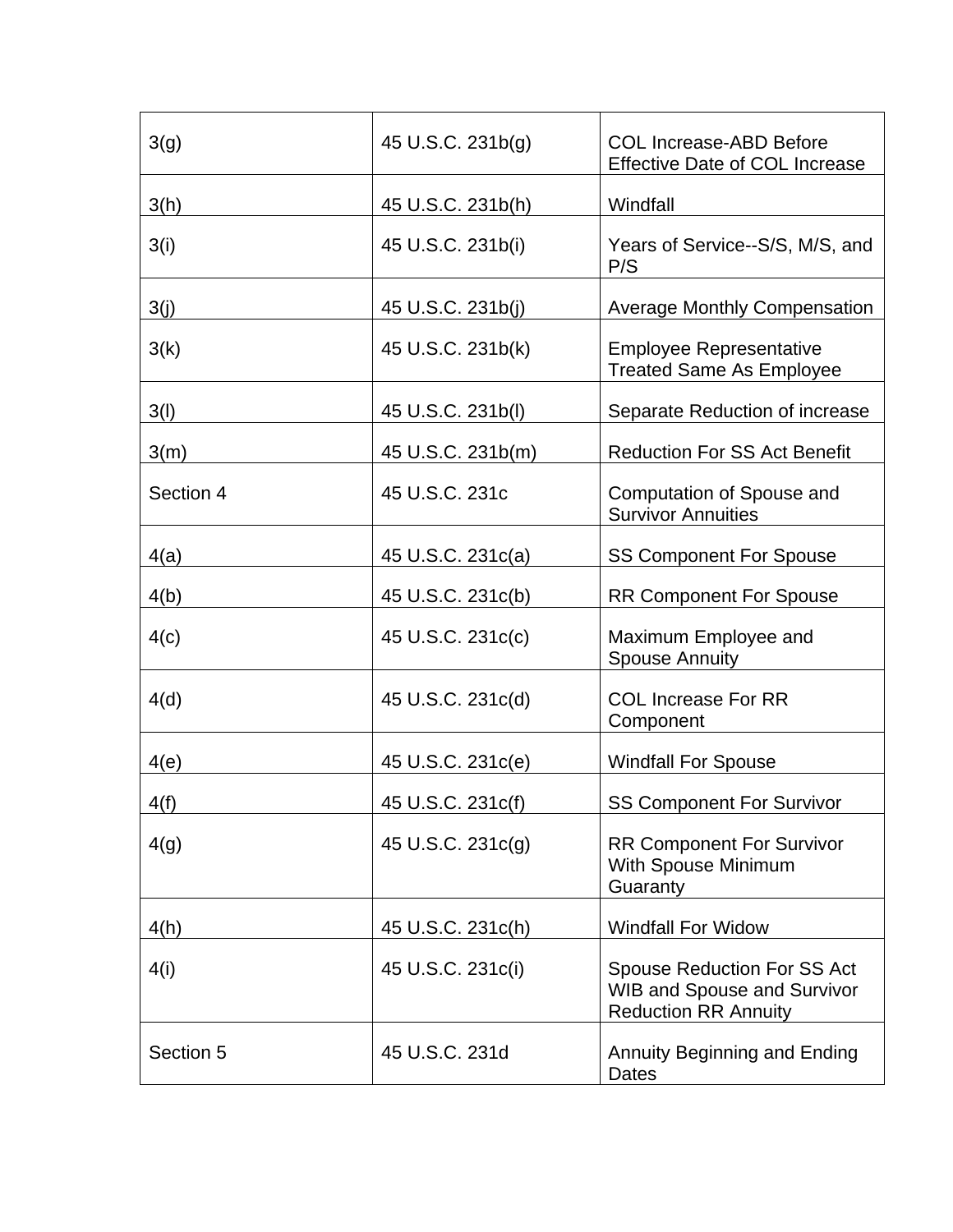| 5(a)      | 45 U.S.C. 231d(a)    | <b>ABD For Annuities</b>                                           |
|-----------|----------------------|--------------------------------------------------------------------|
| 5(b)      | 45 U.S.C. 231d(b)    | <b>Application For Annuity</b>                                     |
| 5(c)(1)   | 45 U.S.C. 231d(c)(1) | Termination of A&S and SUP<br>Annuities                            |
| 5(c)(2)   | 45 U.S.C. 231d(c)(2) | <b>Termination of Employee</b><br><b>Disability Annuities</b>      |
| 5(c)(3)   | 45 U.S.C. 231d(c)(3) | <b>Termination of Spouse Annuity</b>                               |
| 5(c)(4)   | 45 U.S.C. 231d(c)(4) | <b>Termination of Aged</b><br>Widow(er)'s Annuity                  |
| 5(c)(5)   | 45 U.S.C. 231d(c)(5) | <b>Termination of Disabled</b><br>Widow(er)'s Annuity              |
| 5(c)(6)   | 45 U.S.C. 231d(c)(6) | <b>Termination of Mother's Annuity</b>                             |
| 5(c)(7)   | 45 U.S.C. 231d(c)(7) | <b>Termination of Child's Annuity</b><br>and Reentitlement         |
| 5(c)(8)   | 45 U.S.C. 231d(c)(8) | <b>Termination of Parent's Annuity</b>                             |
| Section 6 | 45 U.S.C. 231e       | Lump-Sum Payments                                                  |
| 6(a)      | 45 U.S.C. 231e(a)    | <b>Annuities Due But Unpaid At</b><br>Death                        |
| 6(b)      | 45 U.S.C. 231e(b)    | Lump-Sum Death Payment                                             |
| 6(c)      | 45 U.S.C. 231e(c)    | <b>Residual Lump Sum</b>                                           |
| 6(d)      | 45 U.S.C. 231e(d)    | <b>Tax Refund</b>                                                  |
| Section 7 | 45 U.S.C. 231f       | Powers and Duties of the Board                                     |
| 7(a)      | 45 U.S.C. 231f(a)    | Composition of the Board                                           |
| 7(b)(1)   | 45 U.S.C. 231f(b)(1) | <b>General Authority To Administer</b><br><b>RR Act</b>            |
| 7(b)(2)   | 45 U.S.C. 231f(b)(2) | <b>General Authority to Administer</b><br><b>SS Act Provisions</b> |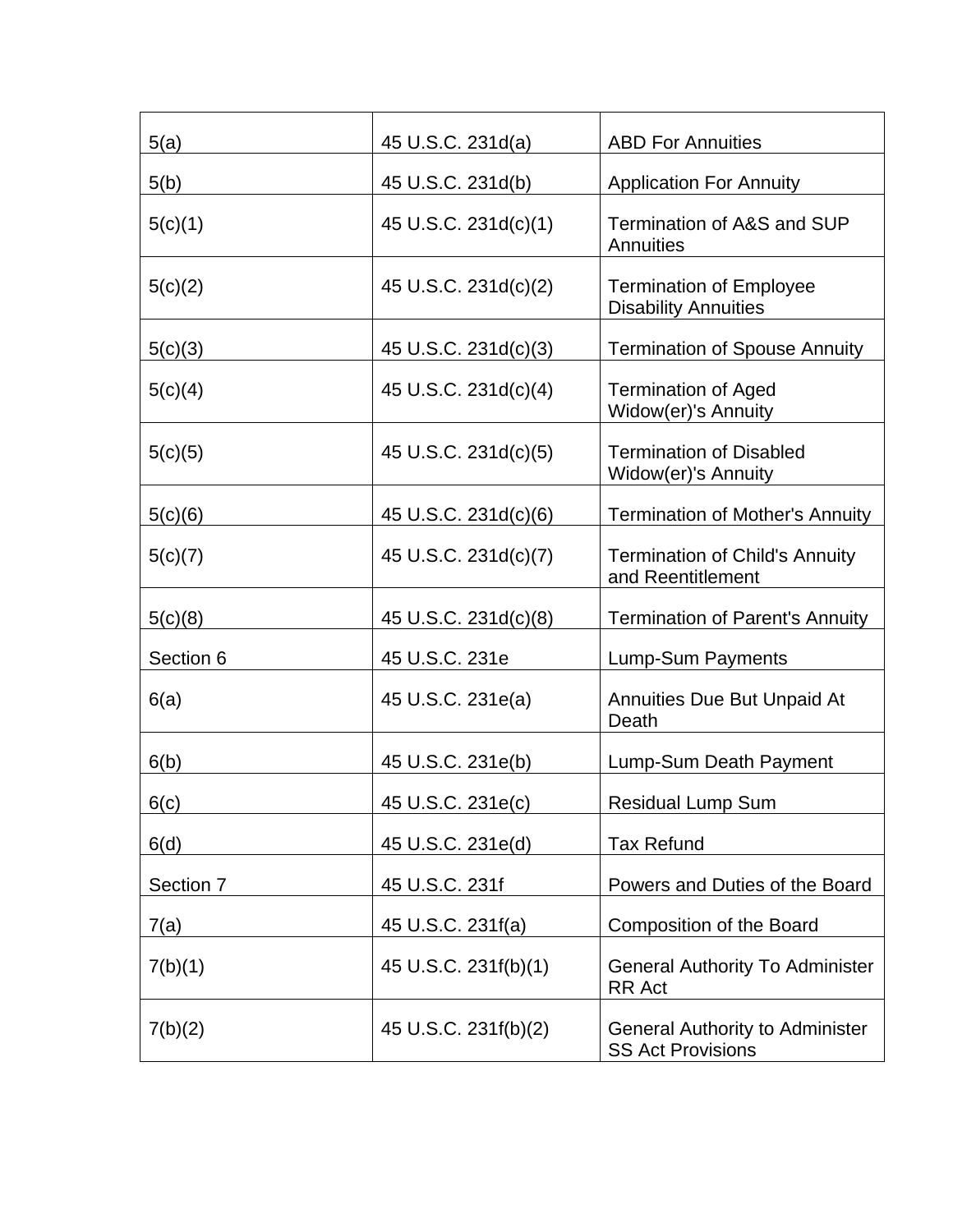| 7(b)(3)   | 45 U.S.C. 231f(b)(3) | <b>Specific Powers and Authority</b><br>to Delegate             |
|-----------|----------------------|-----------------------------------------------------------------|
| 7(b)(4)   | 45 U.S.C. 231f(b)(4) | Certification To the Treasury                                   |
| 7(b)(5)   | 45 U.S.C. 231f(b)(5) | Authority to Issue Rules and<br>Regulations                     |
| 7(b)(6)   | 45 U.S.C. 231f(b)(6) | <b>Authority to Maintain Records</b><br>and Secure Information  |
| 7(b)(7)   | 45 U.S.C. 231f(b)(7) | <b>HHS and RRB Record</b><br>Exchanges                          |
| 7(b)(8)   | 45 U.S.C. 231f(b)(8) | Verifying Records of M/S and<br>Benefits Based on It            |
| 7(b)(9)   | 45 U.S.C. 231f(b)(9) | Employees and Offices of the<br><b>Board</b>                    |
| 7(c)(1)   | 45 U.S.C. 231f(c)(1) | Payment From RR and SUP<br>Accounts                             |
| 7(c)(2)   | 45 U.S.C. 231f(c)(2) | <b>Financial Interchange</b>                                    |
| 7(c)(3)   | 45 U.S.C. 231f(c)(3) | <b>Rate Interest</b>                                            |
| 7(d)(1)   | 45 U.S.C. 231f(d)(1) | <b>Administration of Medicare</b><br>Program                    |
| 7(d)(2)   | 45 U.S.C. 231f(d)(2) | <b>Qualified RR Medicare</b><br><b>Beneficiaries</b>            |
| 7(d)(3)   | 45 U.S.C. 231f(d)(3) | <b>DIB Insured Status Deeming</b><br>Provision                  |
| 7(d)(4)   | 45 U.S.C. 231f(d)(4) | <b>Medicare Provisions for Canada</b>                           |
| 7(d)(5)   | 45 U.S.C. 231f(d)(5) | Exchange of Information<br>Between RRB and HEW                  |
| 7(e)      | 45 U.S.C. 231f(e)    | <b>Authority to Accept Gifts</b>                                |
| Section 8 | 45 U.S.C. 231g       | <b>Court Jurisdiction Provisions for</b><br><b>Court Review</b> |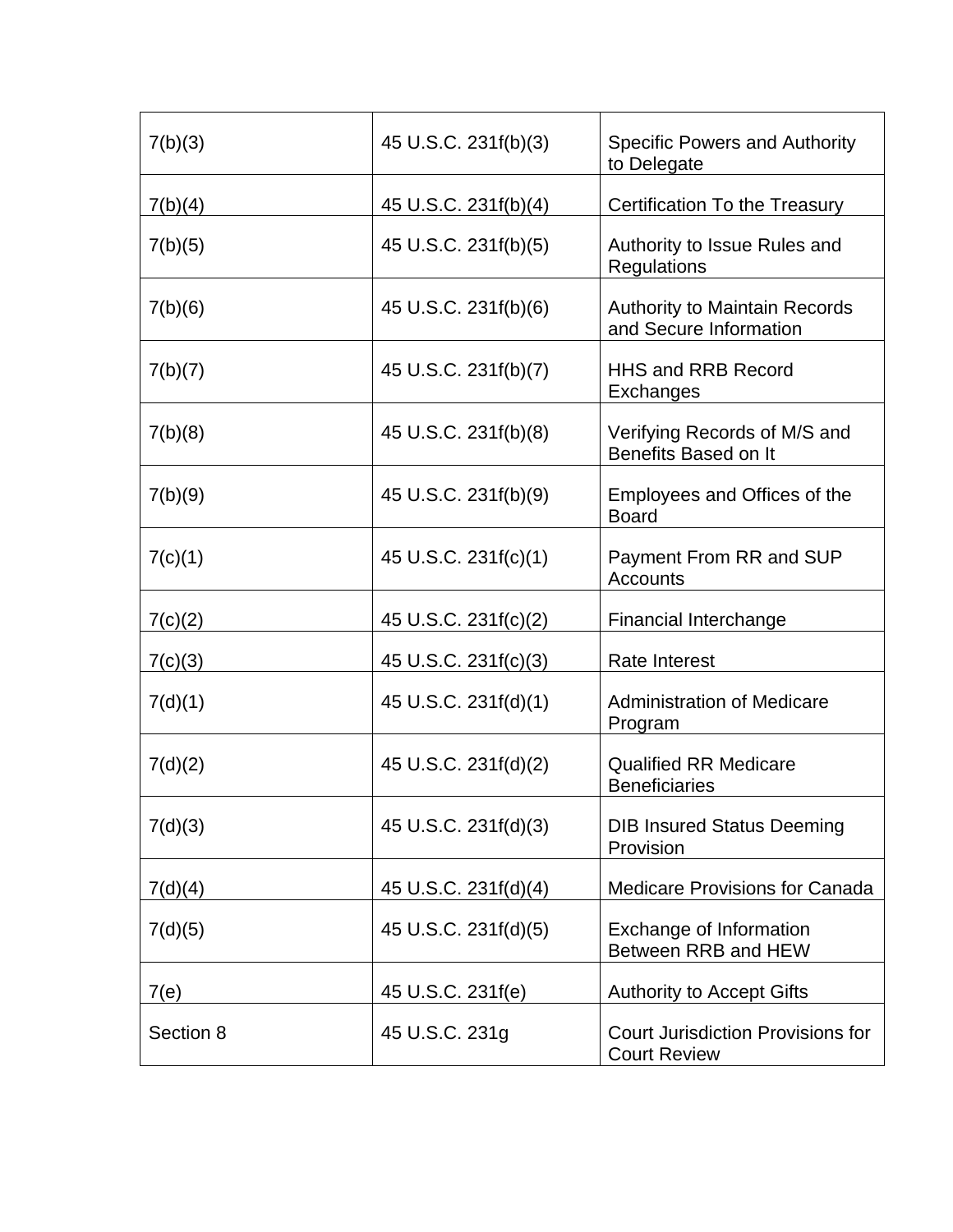| Section 9  | 45 U.S.C. 231h    | <b>Returns of Compensation</b><br>Reports of Compensation and<br><b>Finality of Such Reports</b>                                                                   |
|------------|-------------------|--------------------------------------------------------------------------------------------------------------------------------------------------------------------|
| Section 10 | 45 U.S.C. 231i    | <b>Erroneous Payments</b>                                                                                                                                          |
| 10(a)      | 45 U.S.C. 231i(a) | <b>Authority to Recover Erroneous</b><br>Payments                                                                                                                  |
| 10(b)      | 45 U.S.C. 231i(b) | <b>Manner of Recovery</b>                                                                                                                                          |
| 10(c)      | 45 U.S.C. 231i(c) | <b>Authority to Waiver Recovery</b>                                                                                                                                |
| 10(d)      | 45 U.S.C. 231i(d) | Certifying Officer Not Liable For<br><b>Erroneous Payment</b>                                                                                                      |
| Section 11 | 45 U.S.C. 231j    | <b>Waiver of Annuities Makes</b><br>Provision For Waiver of an<br>Annuity                                                                                          |
| Section 12 | 45 U.S.C. 231k    | Incompetence                                                                                                                                                       |
| 12(a)      | 45 U.S.C. 231k(a) | <b>RRB Authority When</b><br>Beneficiary Is Incompetent                                                                                                            |
| 12(b)      | 45 U.S.C 231k(b)  | Authority to Deal With Guardian                                                                                                                                    |
| Section 13 | 45 U.S.C. 2311    | <b>Penalties</b>                                                                                                                                                   |
| 13(a)      | 45 U.S.C. 231I(a) | <b>Penalty Provision and Fines</b>                                                                                                                                 |
| 13(b)      | 45 U.S.C. 231l(b) | Collection and Crediting of<br>Fines                                                                                                                               |
| Section 14 | 45 U.S.C. 231m    | <b>Exemption From Legal Process</b><br>Except SUP ANN Is Subject to<br>Tax (Annuities May be Attached<br>or Garnished Under Social<br>Services Amendments of 1974) |
| Section 15 | 45 U.S.C. 231n    | <b>Railroad Retirement Account</b>                                                                                                                                 |
| 15(a)      | 45 U.S.C. 231n(a) | Continuation of 1937 Act<br><b>Provision For RR Account</b>                                                                                                        |
| 15(b)      | 45 U.S.C. 231n(b) | <b>Appropriation For M/S</b>                                                                                                                                       |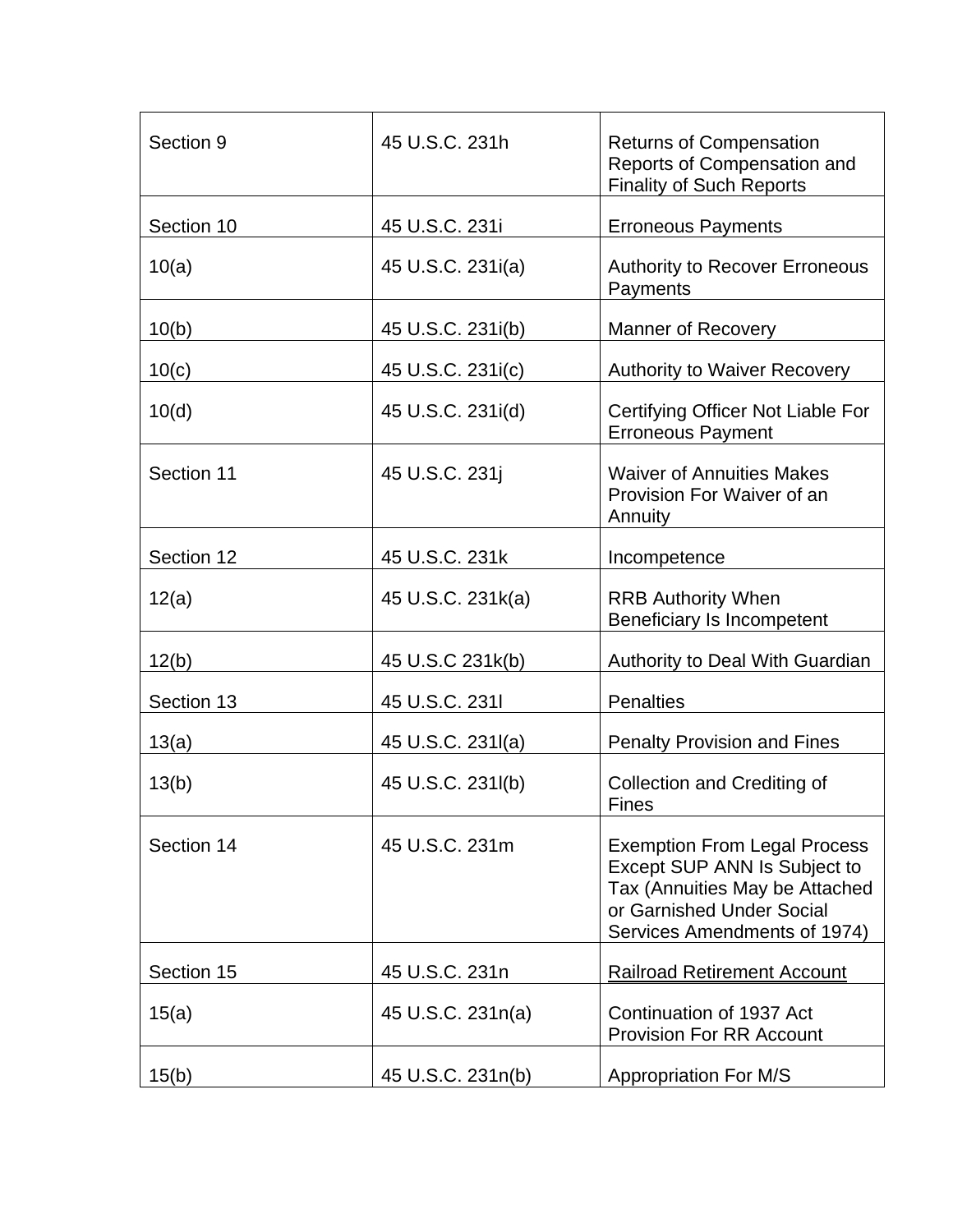| 15(c)      | 45 U.S.C. 231n(c) | Continuation of 1937 Act<br><b>Provisions For SUP ANN</b><br>Account                                                                                    |
|------------|-------------------|---------------------------------------------------------------------------------------------------------------------------------------------------------|
| 15(d)      | 45 U.S.C. 231n(d) | Appropriation Because of 1974<br><b>RR</b> Act                                                                                                          |
| 15(e)      | 45 U.S.C. 231n(e) | <b>Investment of Funds</b>                                                                                                                              |
| 15(f)      | 45 U.S.C. 231n(f) | <b>Actuarial Advisory Committee</b>                                                                                                                     |
| 15(g)      | 45 U.S.C. 231n(g) | <b>Annual Report to Include Status</b><br>of Accounts                                                                                                   |
| Section 16 | 45 U.S.C. 2310    | <b>Private Pensions No Restriction</b><br>on Payment of Private Pensions                                                                                |
| Section 17 | 45 U.S.C. 231p    | <b>Free Transportation Carriers</b><br>Permitted to Furnish Free<br><b>Transportation to Annuitants</b>                                                 |
| Section 18 | 45 U.S.C. 231q    | <b>Crediting Service Under the</b><br><b>Social Security Act</b>                                                                                        |
| Section 19 | 45 U.S.C. 231r    | <b>Automatic Benefits Eligibility</b><br><b>Requirement Adjustments</b>                                                                                 |
| 19(a)      | 45 U.S.C. 231r(a) | <b>SS Eligibility Changes Apply</b><br>Similarly For SS Component of<br>Annuity                                                                         |
| 19(b)      | 45 U.S.C. 231r(b) | <b>New SS Beneficiaries Also</b><br><b>Acquire RR Annuity Eligibility</b>                                                                               |
| 19(c)      | 45 U.S.C. 231r(c) | <b>New Medicare Benefits For SS</b><br>Act Beneficiaries Apply to RR<br><b>Act Beneficiaries</b>                                                        |
| 19(d)      | 45 U.S.C. 231r(d) | Limits Life Cases to Those With<br>10 Years of Service and<br><b>Survivor Cases to Those Where</b><br>the Employee Has 10 Years of<br>Service and A C/C |
| Section 20 | 45 U.S.C. 231s    | Separability                                                                                                                                            |